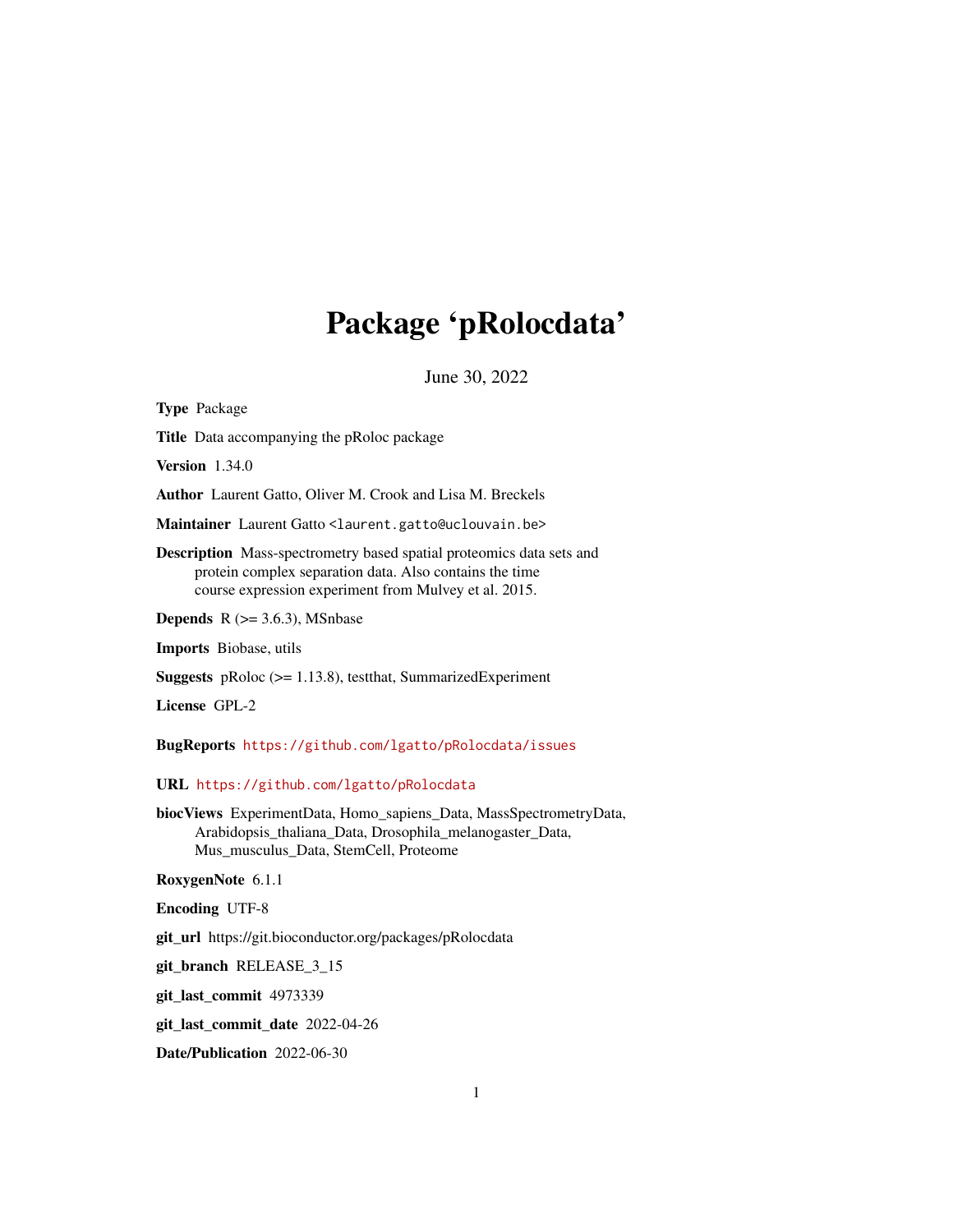# R topics documented:

| $and \nrevev2010 \ldots \ldots \ldots \ldots \ldots \ldots \ldots \ldots \ldots \ldots \ldots \ldots \ldots$ | 3              |
|--------------------------------------------------------------------------------------------------------------|----------------|
|                                                                                                              | $\overline{4}$ |
|                                                                                                              | 5              |
|                                                                                                              | 6              |
|                                                                                                              | $\overline{7}$ |
|                                                                                                              | 8              |
|                                                                                                              | 9              |
| 10                                                                                                           |                |
| 11                                                                                                           |                |
| 13                                                                                                           |                |
| 13                                                                                                           |                |
| 14                                                                                                           |                |
| 16                                                                                                           |                |
| 17                                                                                                           |                |
| 17                                                                                                           |                |
| 19                                                                                                           |                |
| $hyperLOPITU2OS2017$<br>21                                                                                   |                |
| 23                                                                                                           |                |
| 24                                                                                                           |                |
| 25                                                                                                           |                |
| 26                                                                                                           |                |
| 26                                                                                                           |                |
| 27                                                                                                           |                |
| 28                                                                                                           |                |
| 29                                                                                                           |                |
| 30                                                                                                           |                |
| 31                                                                                                           |                |
| 32                                                                                                           |                |
| 33                                                                                                           |                |
| 35                                                                                                           |                |
| 36                                                                                                           |                |
| 36                                                                                                           |                |
| 37                                                                                                           |                |
|                                                                                                              |                |
|                                                                                                              |                |
| 40<br>tan2009                                                                                                |                |
| $thpLOPIT_lps_mulvey2021 \ldots \ldots \ldots \ldots \ldots \ldots \ldots \ldots \ldots \ldots$<br>41        |                |
| 44                                                                                                           |                |
| 45                                                                                                           |                |
| 46                                                                                                           |                |
|                                                                                                              |                |

**Index**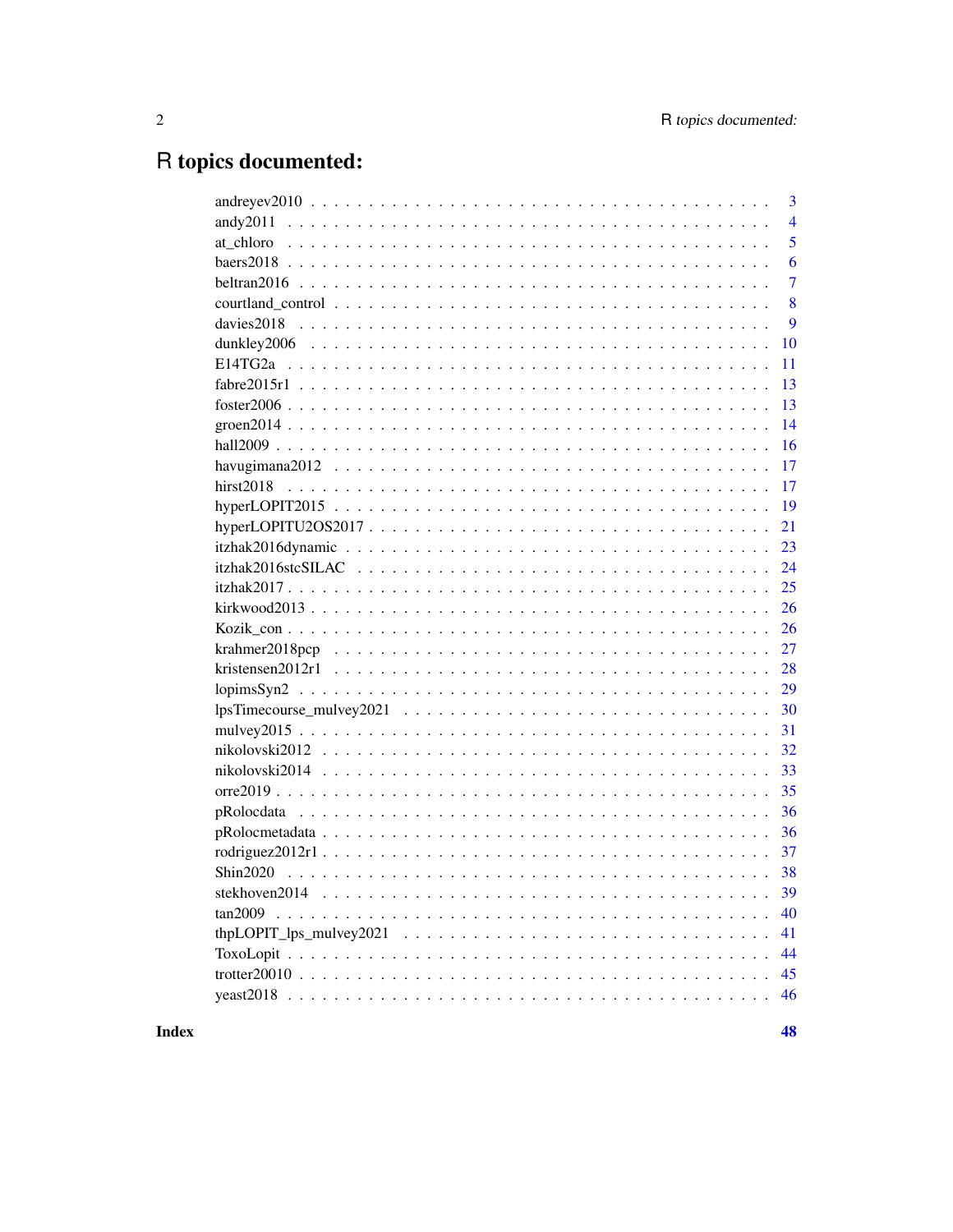<span id="page-2-0"></span>andreyev2010 *Six sub-cellular fraction data from mouse macrophage-like RAW264.7 cells from Andreyev et al. (2009)*

#### Description

Data from Andreyev AY, Shen Z, Guan Z, Ryan A, Fahy E, Subramaniam S, Raetz CR, Briggs S, Dennis EA. Application of proteomic marker ensembles to subcellular organelle identification. Mol Cell Proteomics. 2010 Feb;9(2):388-402. DOI:[http://dx.doi.org/10.1074/mcp.](http://dx.doi.org/10.1074/mcp.M900432-MCP200) [M900432-MCP200](http://dx.doi.org/10.1074/mcp.M900432-MCP200). PubMed PMID:19884172; PubMed Central PMCID:PMC2830848.

The 6 subcellular fractions are nuclei, mitochondria, cytoplasm, endoplasmic reticulum, plasma membrane and dense microsomal fraction.

# Usage

```
data("andreyev2010")
data("andreyev2010rest")
data("andreyev2010activ")
```
#### Details

andreyev2010 is the full data where missing values were replaced by 0. andreyev2010rest and andreyev2010activ contain the resting (control) and Kdo2-lipid A-treated (activated) data respectively, which have been normalised (each reporter intensity was normalised by the sum over all replicates).

# Source

These data were generated from supplemental tables S1 (quantitative data) and 2 (organelle markers) (<http://www.mcponline.org/content/9/2/388/suppl/DC1>). See inst/scripts/andreyev2010.R for details.

```
data(andreyev2010rest, verbose = TRUE)
data(andreyev2010activ, verbose = TRUE)
```

```
library("pRoloc")
par(mfrow = c(1, 2))plot2D(andreyev2010rest, main = "Resting (control)")
plot2D(andreyev2010activ, main = "Kdo2-lipid A-treated")
addLegend(andreyev2010activ)
```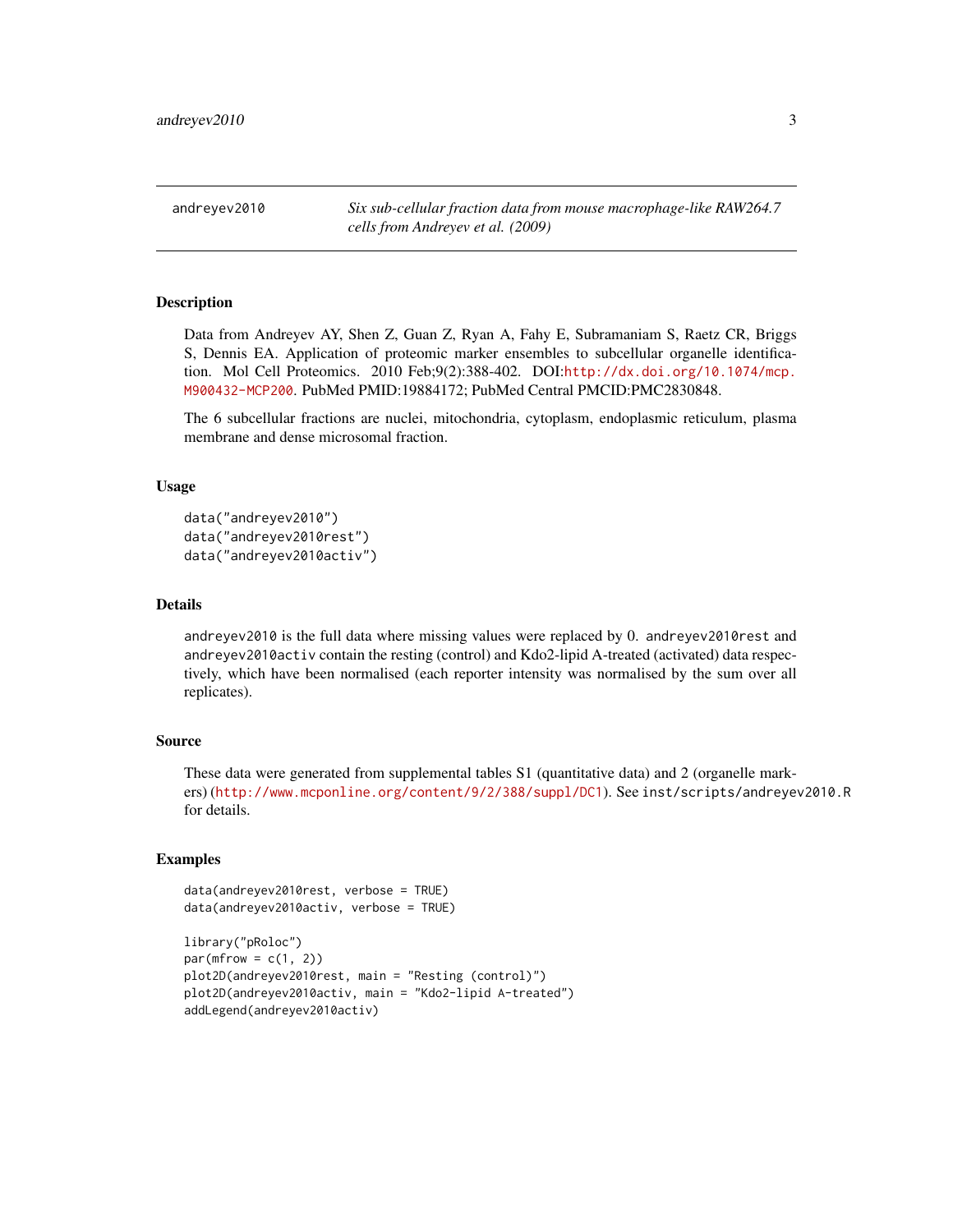<span id="page-3-0"></span>4 andy2011

andy2011 *LOPIT experiment on Human Embryonic Kidney fibroblast HEK293T cells from Breckels et al. (2013)*

#### **Description**

This is a LOPIT dataset from a standard LOPIT experimental design on Human Embryonic Kidney (HEK293T) fibroblast cells. See below for more details.

Note: this data was originally called andy2011. It is still available under that name but might be deprecated in the future and hence it is advised to use HEK293T2011.

#### Usage

```
data(HEK293T2011)
data(HEK293T2011hpa)
data(HEK293T2011goCC)
```
#### Format

The data is an instance of class MSnSet from package MSnbase.

#### Details

This is a LOPIT experiment. Normalised intensities for 1371 proteins for eight iTRAQ 8-plex labelled fractions. This dataset was used in testing the phenotype discovery algorithm from Breckels et al., *The Effect of Organelle Discovery upon Sub-Cellular Protein Localisation*, J Proteomics, 2013, 88:129-40, see phenoDisco. New phenotype clusters identified from algorithm application are available as pd.2013 feature meta-data and the markers used as input for the analysis are available as markers feature meta-data.

The HEK293T2011goCC instance contains binary assay data. Its columns represent GO CC terms that have been observed for the object's features. A 1 indicates that a GO term has been associated to a given feature (protein); a 0 means not such association was found in the GO ontology.

The HEK293T2011hpa instance contains binary assay data. Its columns represent subcellular locations that have been observed from microscopy images from the Human Protein Atlas, for each protein. A 1 indicates that a subcellular term has been associated to a given feature (protein); a 0 means not such association was found. This matrix of terms was generated from version 13, released on 11/06/2014 of the Human Protein Atlas.

#### Source

The data was generated by A. Christoforou at the Cambridge Centre for Proteomics.

<http://www.bio.cam.ac.uk/proteomics/>.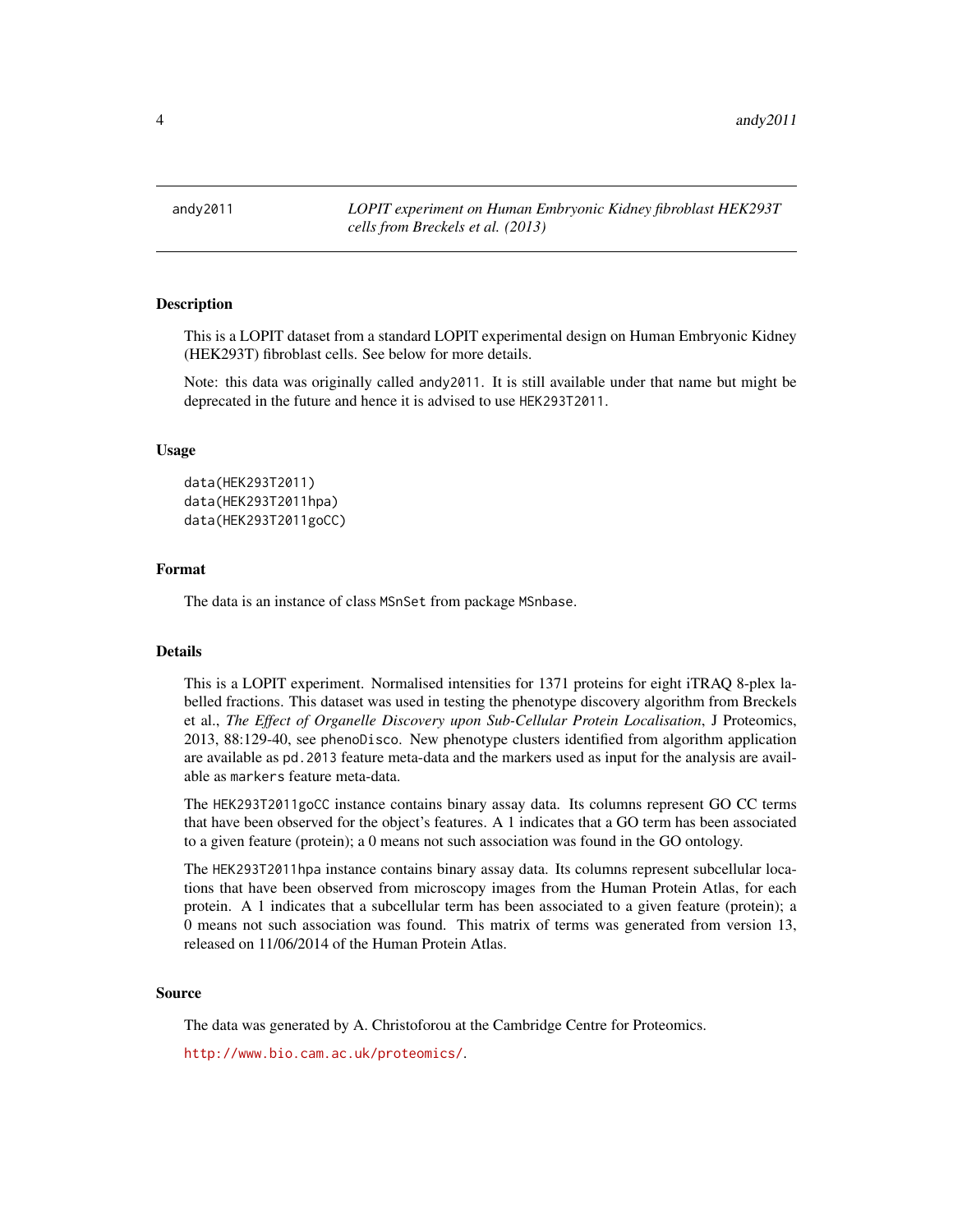#### <span id="page-4-0"></span>at\_chloro 5

#### References

Breckels LM, Gatto L, Christoforou A, Groen AJ, Lilley KS and Trotter MWB. *The Effect of Organelle Discovery upon Sub-Cellular Protein Localisation.* J Proteomics. 2013 Aug 2;88:129-40. doi: 10.1016/j.jprot.2013.02.019. Epub 2013 Mar 21. PubMed PMID: 23523639

# Examples

```
data(HEK293T2011)
HEK293T2011
pData(HEK293T2011)
head(exprs(HEK293T2011))
## Organelle marker proteins
table(fData(HEK293T2011)$markers)
## PhenoDisco assignment results
table(fData(HEK293T2011)$pd.2013)
data(HEK293T2011goCC)
```

```
dim(HEK293T2011goCC)
head(featureNames(HEK293T2011goCC))
exprs(HEK293T2011goCC)[1:10, 1:5]
```
at\_chloro *The AT\_CHLORO data base*

# **Description**

AT\_CHLORO is a comprehensive chloroplast proteome database with subplastidial localization and curated information on envelope proteins.

The assayData contains the raw spectral counts for 3 chloroplastic fractions (the envelope, the stroma and the thylakoids) and for a complete chloroplast sample. The percentage of occurrence in each of the sub-chloroplast fraction as calculated in Ferro et al. (2010) are available as feature meta data (Percent\_ENV, Percent\_STR and Percent\_THY).

#### Usage

data(at\_chloro)

#### Format

The data is an instance of class MSnSet from package MSnbase.

#### Source

Myriam Ferro Exploring the Dynamics of Proteomes (EDyP) Laboratoire Biologie a Grande Echelle (BGE) U1038 INSERM/CEA/UJF Institut de Recherches en Technologies et Sciences pour le Vivant (iRTSV) CEA/Grenoble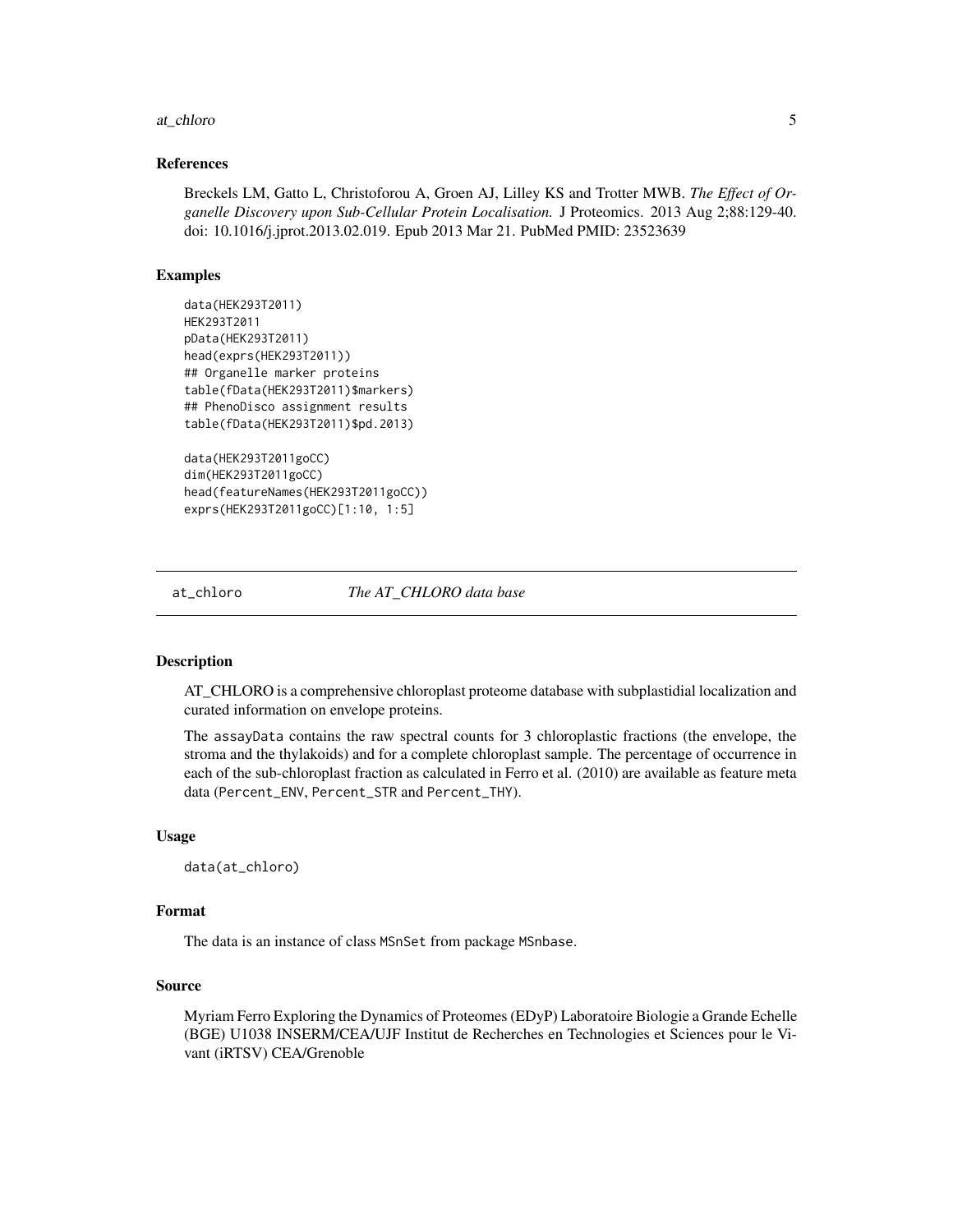#### <span id="page-5-0"></span>References

Ferro M, Brugiere S, Salvi D, Seigneurin-Berny D, Court M, Moyet L, Ramus C, Miras S, Mellal M, Le Gall S, Kieffer-Jaquinod S, Bruley C, Garin J, Joyard J, Masselon C, Rolland N. AT\_CHLORO, a comprehensive chloroplast proteome database with subplastidial localization and curated information on envelope proteins. Mol Cell Proteomics. 2010 Jun;9(6):1063-84. Epub 2010 Jan 10. PubMed PMID: 20061580; PubMed Central PMCID: PMC2877971

# Examples

```
data(at_chloro)
dim(at_chloro)
pData(at_chloro)
head(exprs(at_chloro))
fvarLabels(at_chloro)
table(fData(at_chloro)$markers)
## check exprs data and 'TotalSpectralCount' feature meta data
all(fData(at_chloro)$TotalSpectralCount == rowSums(exprs(at_chloro)))
## create a set with the percentage of occurrence, as in Ferro et al. 2010
## rows that have no 'TOT' in the feature vars of interest
sel <- apply(fData(at_chloro)[, c("Percent_ENV", "Percent_STR", "Percent_THY")],
             1, function(.x) length(grep("TOT", .x)) == 0)
## new MSnSet
at_chloro2 <- at_chloro[sel, 1:3]
## columns of interest
perc <- c("Percent_ENV", "Percent_STR", "Percent_THY")
## create a new intensity matrix
exprs2 <- matrix(as.numeric(as.matrix(fData(at_chloro2)[, perc])), ncol
= 3)colnames(exprs2) <- sampleNames(at_chloro2)
rownames(exprs2) <- featureNames(at_chloro2)
summary(rowSums(exprs2))
exprs(at_chloro2) <- exprs2
validObject(at_chloro2)
```
baers2018 *Synechocystis spatial proteomics*

# **Description**

Data from 'Spatial mapping of a cyanobacterial proteome reveals distinct subcellular compartment organisation and dynamic metabolic pathways' (submitted).

Cyanobacteria are complex prokaryotes, incorporating a Gram-negative cell wall and internal thylakoid membranes. However, localisation of proteins within cyanobacterial cells is poorly understood. Using subcellular fractionation and quantitative proteomics we report the most extensive subcellular map of the proteome of a cyanobacterial cell, identifying ~67% of Synechocystis sp. PCC 6803 proteins, ~1000 more than previous studies. 1711 proteins were assigned to six specific subcellular regions.

This dataset is composed of two combined replicated 10-plex LOPIT experiments.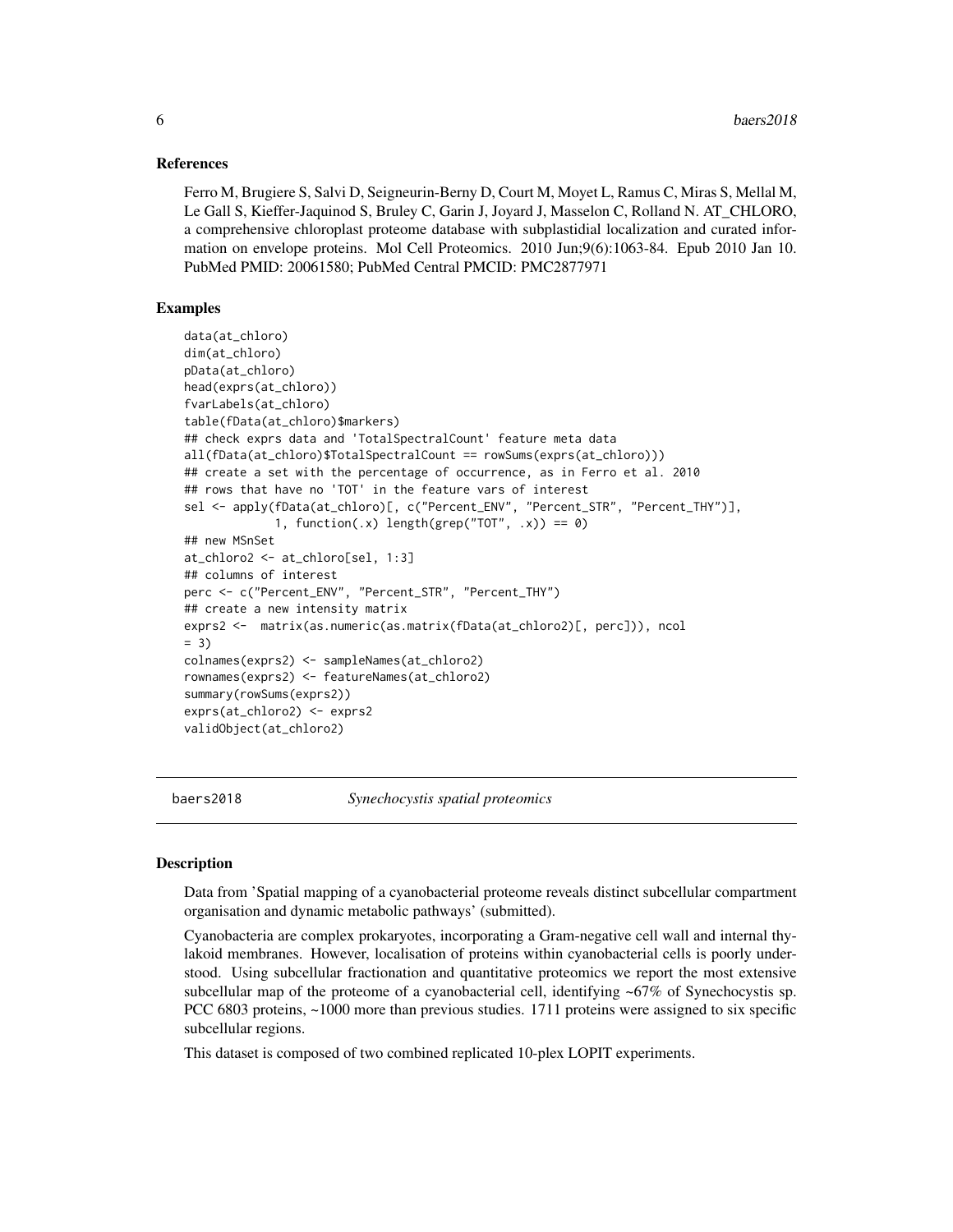#### <span id="page-6-0"></span>beltran2016  $\frac{7}{2}$

Protein markers for the plasma membrane, thylakoid membrane, cytosol, and small and la rge ribosomal subunits were curated from a literature review. A Support Vector Machine (SVM) classifier was employed on the combined dataset, with a radial basis function kernel, using class specific weights for classification of unassigned proteins to one of the 5 defined sub-cellular niches, TM, PM, soluble, small ribosomal subunit, large ribosomal subunit. The weights used in classification were set to be inversely proportional to the subcellular class frequencies to account for class imbalance. Algorithmic performance of the SVM on the dataset was estimated (as described in Trotter et al 2010). Scoring thresholds were calculated per subcellular niche and were set based on concordance with existing subcellular knowledge annotation to attain a 7.5% false discovery rate (FDR). Unassigned proteins were then classified to 1 of the 5 compartments according to the SVM prediction if greater than the calcul ated class threshold.

# Usage

data("baers2018")

#### Examples

data(baers2018)

```
library("pRoloc")
par(mfrow = c(1, 2))plot2D(baers2018, main = "Markers")
addLegend(baers2018, where = "bottomright")
plot2D(baers2018, fcol = "Localisation", main = "Localisation")
```
#### beltran2016 *Data from Beltran et al. 2016*

#### Description

The data contain the spatial proteomics data for 5 time points (24, 48, 72, 96 and 120) and two conditions (HMCV infection and MOCK), totalling 10 MSnSet object. Each contains expression data for 1748 to 2220 proteins along 6 fractions quantified by TMT 6-plex.

# Usage

```
data(beltran2016HCMV24)
data(beltran2016HCMV48)
data(beltran2016HCMV72)
data(beltran2016HCMV96)
data(beltran2016HCMV120)
data(beltran2016MOCK24)
data(beltran2016MOCK48)
data(beltran2016MOCK72)
data(beltran2016MOCK96)
data(beltran2016MOCK120)
```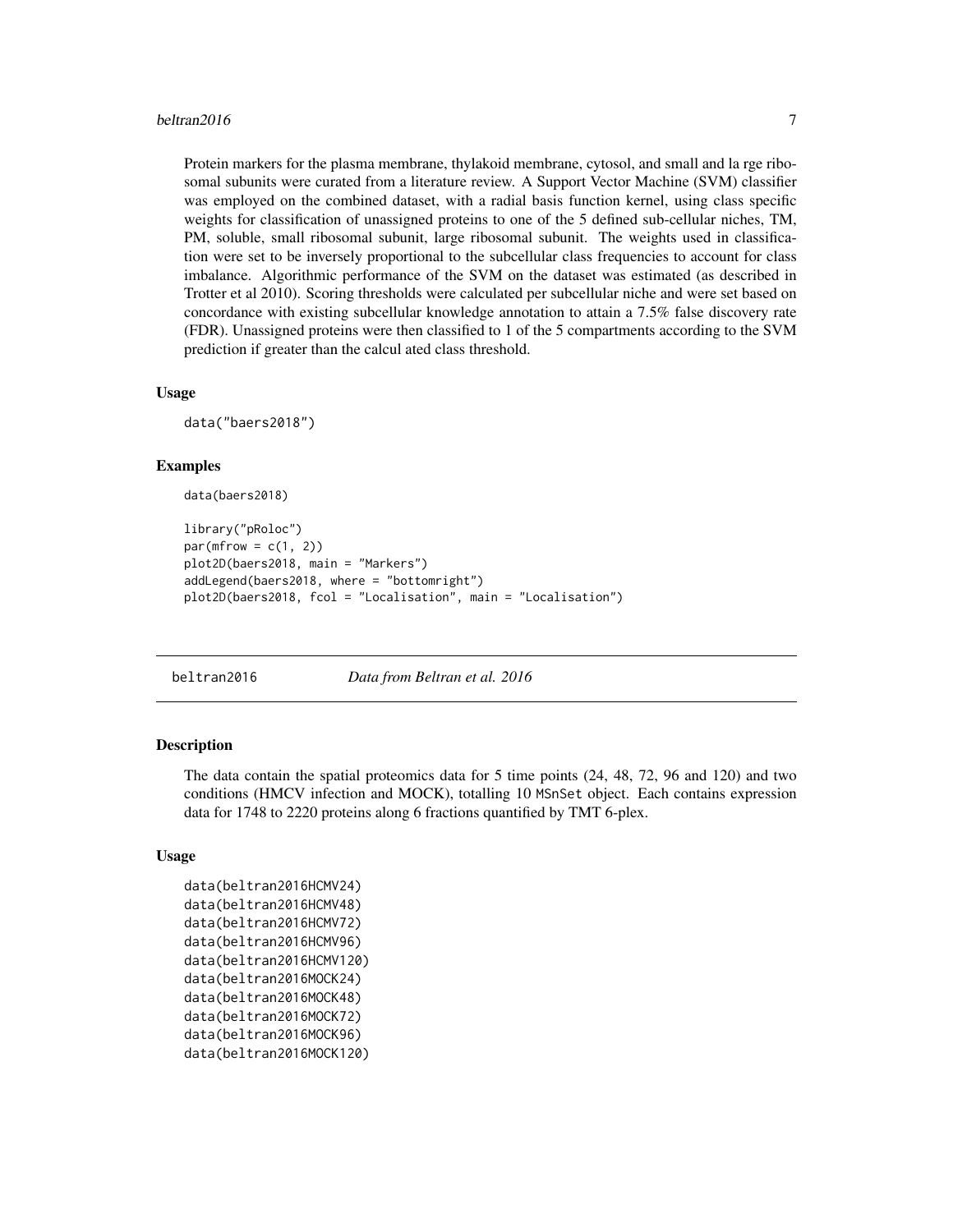#### <span id="page-7-0"></span>Format

The data is an instance of class MSnSet from package MSnbase.

#### References

```
Jean Beltran PM, Mathias RA, Cristea IM. A Portrait of the Human Organelle Proteome In Space
and Time during Cytomegalovirus Infection. Cell Syst. 2016 Oct 26;3(4):361-373.e6. doi: 10.1016/j.cels.2016.08.012.
Epub 2016 Sep 15. PubMed PMID: 27641956; PubMed Central PMCID: PMC5083158.
```
# Examples

```
## load the two 24 hours datasets
data(beltran2016MOCK24)
data(beltran2016HCMV24)
beltran2016MOCK24
beltran2016HCMV24
## the expression data
head(exprs(beltran2016MOCK24))
head(exprs(beltran2016HCMV24))
## abstract
abstract(beltran2016HCMV24)
## plotting
library("pRoloc")
par(mfrow = c(1, 2))plot2D(beltran2016HCMV24, main = "HCMV 24hpi")
plot2D(beltran2016MOCK24, main = "MOCK 24hpi")
## Combine the date as a list and keep only common features
ml <- MSnSetList(list(beltran2016HCMV24, beltran2016MOCK24))
ml <- commonFeatureNames(ml)
par(mfrow = c(1, 2))plot2D(ml[[1]], main = "HCMV 24hpi")
plot2D(ml[[2]], main = "MOCK 24hpi")
```

| courtland_control | Genetic Disruption of WASHC4 Drives Endo-lysosomal Dysfunction |
|-------------------|----------------------------------------------------------------|
|                   | and Cognitive-Movement Impairments in Mice and Humans          |

# **Description**

Data from ' Genetic Disruption of WASHC4 Drives Endo-lysosomal Dysfunction and Cognitive-Movement Impairments in Mice and Humans'

Mutation of the WASH complex subunit, SWIP, is implicated in human intellectual disability, but the cellular etiology of this association is unknown. We identify the neuronal WASH complex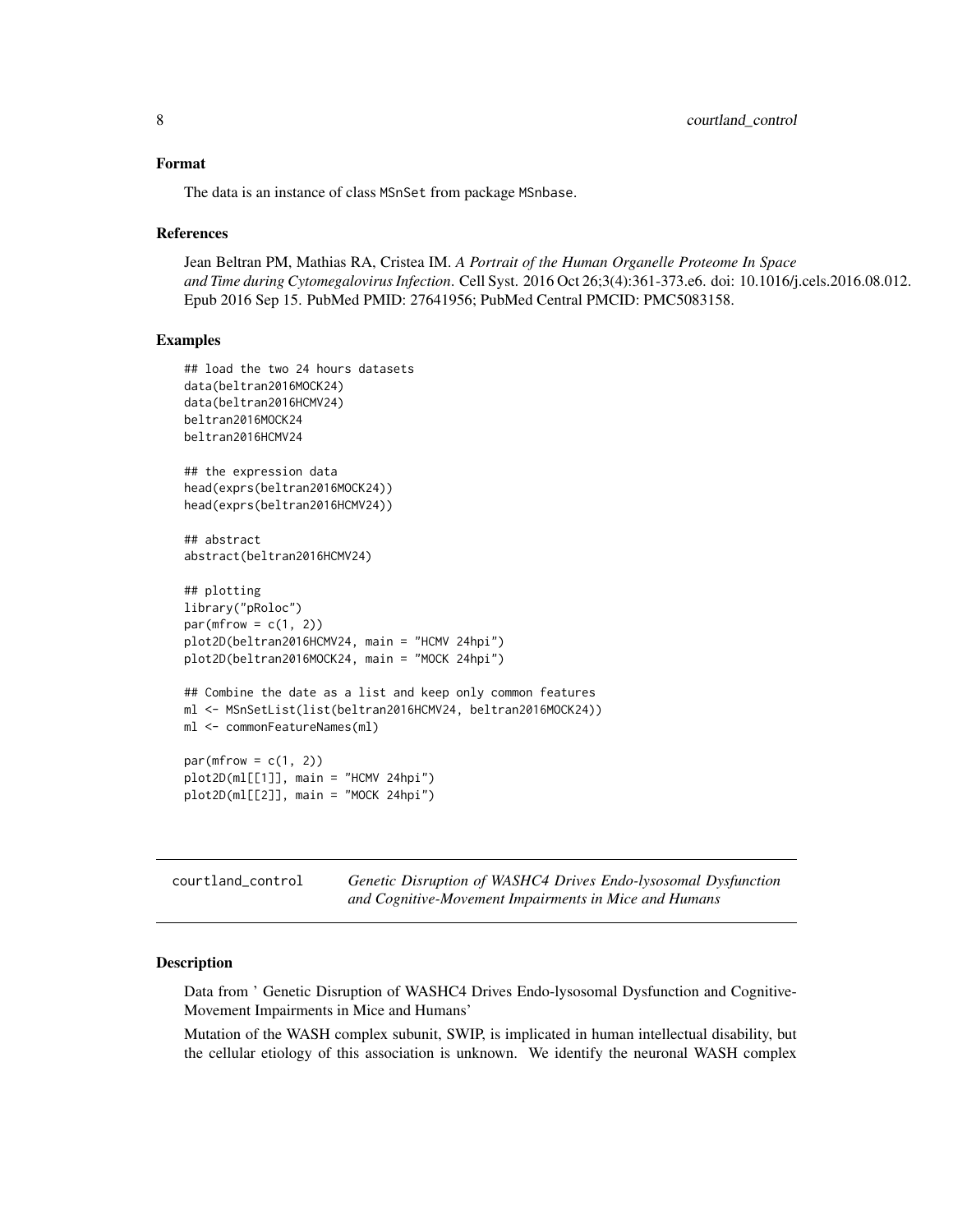#### <span id="page-8-0"></span>davies2018 99 and the set of the set of the set of the set of the set of the set of the set of the set of the set of the set of the set of the set of the set of the set of the set of the set of the set of the set of the se

proteome, revealing a network of endosomal proteins. To uncover how dysfunction of endosomal SWIP leads to disease, we generate a mouse model of the human WASHC4 c.3056C>G mutation. Quantitative spatial proteomics analysis of SWIP P1019R mouse brain reveals that this mutation destabilizes the WASH complex and uncovers significant perturbations in both endosomal and lysosomal pathways. Cellular and histological analyses confirm that SWIP P1019R results in endolysosomal disruption and uncover indicators of neurodegeneration. We find that SWIP P1019R not only impacts cognition, but also causes significant progressive motor deficits in mice. Remarkably, a retrospective analysis of SWIP P1019R patients confirms motor deficits in humans. Combined, these findings support the model that WASH complex destabilization, resulting from SWIP P1019R, drives cognitive and motor impairments via endo-lysosomal dysfunction in the brain.

#### Usage

```
data("courtland_control")
data("courtland_mutant")
```
# Format

The data is an instance of class MSnSet from package MSnbase.

# Examples

```
data(courtland_control)
courtland_control
pData(courtland_control)
exprs(courtland_control)[1:3,1:3]
library("pRoloc")
plot2D(courtland_control, main = "mouse brain control")
```
davies2018 *AP-4 vesicles contribute to spatial control of autophagy via RUSCdependent peripheral delivery of ATG9A*

#### Description

Data from 'AP-4 vesicles contribute to spatial control of autophagy via RUSC-dependent peripheral delivery of ATG9A' Nature Communications.

Adaptor protein 4 (AP-4) is an ancient membrane trafficking complex, whose function has largely remained elusive. In humans, AP-4 deficiency causes a severe neurological disorder of unknown aetiology. We apply unbiased proteomic methods, including 'Dynamic Organellar Maps', to find proteins whose subcellular localisation depends on AP-4. We identify three transmembrane cargo proteins, ATG9A, SERINC1 and SERINC3, and two AP-4 accessory proteins, RUSC1 and RUSC2. We demonstrate that AP-4 deficiency causes missorting of ATG9A in diverse cell types, including patient-derived cells, as well as dysregulation of autophagy. RUSC2 facilitates the transport of AP-4-derived, ATG9A-positive vesicles from the trans-Golgi network to the cell periphery. These vesicles cluster in close association with autophagosomes, suggesting they are the 'ATG9A reservoir' required for autophagosome biogenesis. Our study uncovers ATG9A trafficking as a ubiquitous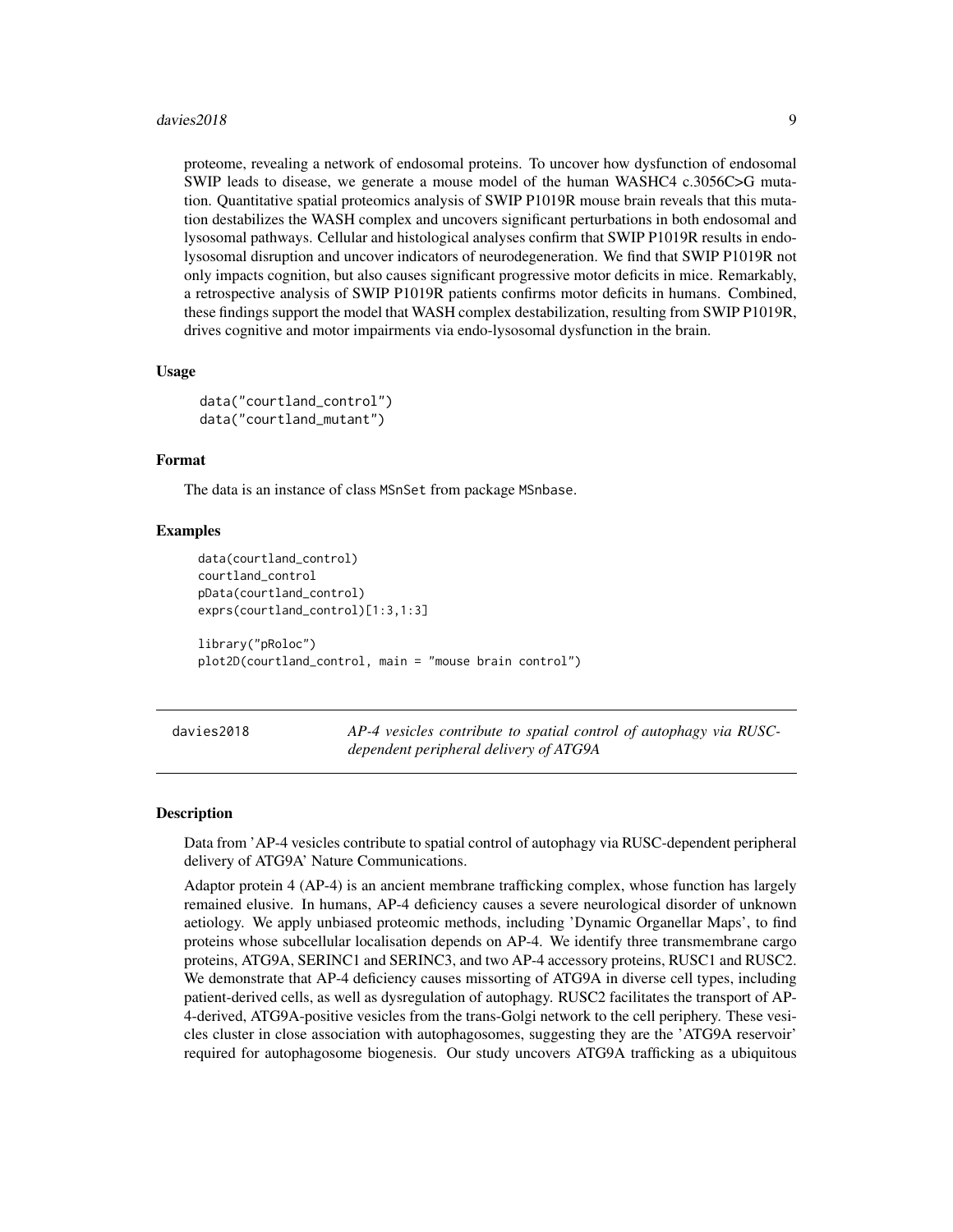<span id="page-9-0"></span>function of the AP-4 pathway. Furthermore, it provides a potential molecular pathomechanism of AP-4 deficiency, through dysregulated spatial control of autophagy.

#### Usage

```
data("davies2018ap4b1")
data("davies2018ap4e1")
data("davies2018wt")
```
# Format

The data is an instance of class MSnSet from package MSnbase.

#### References

*AP-4 vesicles contribute to spatial control of autophagy via RUSC-dependent peripheral delivery of ATG9A* Alexandra K. Davies, Daniel N. Itzhak, James R. Edgar, Tara L. Archuleta, Jennifer Hirst, Lauren P. Jackson, Margaret S. Robinson & Georg H. H. Borner https://doi.org/10.1038/s41467- 018-06172-7

# Examples

```
data(davies2018wt)
davies2018wt
pData(davies2018wt)
exprs(davies2018wt)[1:3,1:3]
library("pRoloc")
plot2D(davies2018wt,, main = "Davies 2018 HeLa - wt")
```
dunkley2006 *LOPIT data from Dunkley et al. (2006)*

# Description

This is the data from Dunkley et al., *Mapping the Arabidopsis organelle proteome*, PNAS 2006 (PMID 16618929). See below for more details.

#### Usage

```
data(dunkley2006)
data(dunkley2006goCC)
```
#### Format

The data is an instance of class MSnSet from package MSnbase.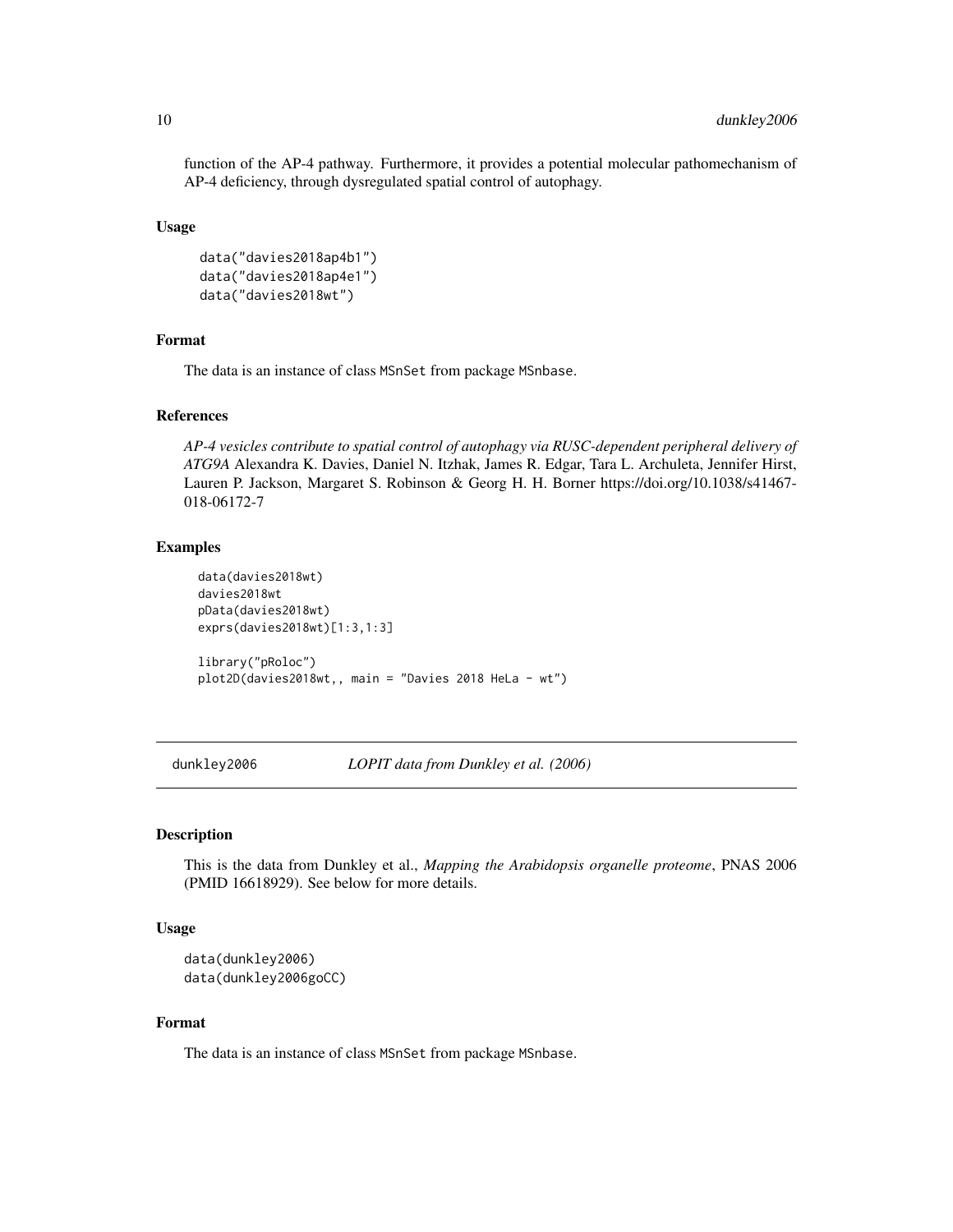# <span id="page-10-0"></span> $E14TG2a$  11

# Details

This is a LOPIT experiment. Normalised intensities for 689 proteins for four iTRAQ 4-plex labelled fraction and 2 membrane preparation in duplicate (16 samples, see phenoData(dunkley2006) for more details) are provided.

Partial least square discriminant analysis (PLSDA) has originally been applied to the test data fData(dunkley)\$markers); assignment results are available with fData(dunkley)\$assigned) for 5 organelles.

This dataset was also used in testing the phenotype discovery algorithm from Breckels et al., *The Effect of Organelle Discovery upon Sub-Cellular Protein Localisation*, J Proteomics, *In Press.*, see phenoDisco. New phenotype clusters identified from algorithm application are available as pd.2013 feature meta-data.

The dunkley2006goCC instance contains binary assay data. Its columns represent GO CC terms that have been observed for the object's features. A 1 indicates that a GO term has been associated to a given feature (protein); a 0 means not such association was found in the GO ontology.

# Source

Supporting Information on <http://www.pnas.org/content/103/17/6518.abstract>.

#### References

Dunkley TP, Hester S, Shadforth IP, Runions J, Weimar T, Hanton SL, Griffin JL, Bessant C, Brandizzi F, Hawes C, Watson RB, Dupree P, Lilley KS. *Mapping the Arabidopsis organelle proteome.* Proc Natl Acad Sci U S A. 2006 Apr 25;103(17):6518-23. Epub 2006 Apr 17. PubMed PMID: 16618929; PubMed Central PMCID: PMC1458916.

Breckels LM, Gatto L, Christoforou A, Groen AJ, Lilley KS and Trotter MWB. *The Effect of Organelle Discovery upon Sub-Cellular Protein Localisation* J Proteomics. *In Press.*

# Examples

```
data(dunkley2006)
dunkley2006
phenoData(dunkley2006)
## Input training data (organelle markers)
table(fData(dunkley2006)$markers)
## PLSDA assignment results
table(fData(dunkley2006)$assigned)
## PhenoDisco results
table(fData(dunkley2006)$pd.2013)
```
E14TG2a *LOPIT experiment on Mouse E14TG2a Embryonic Stem Cells from Breckels et al. (2016)*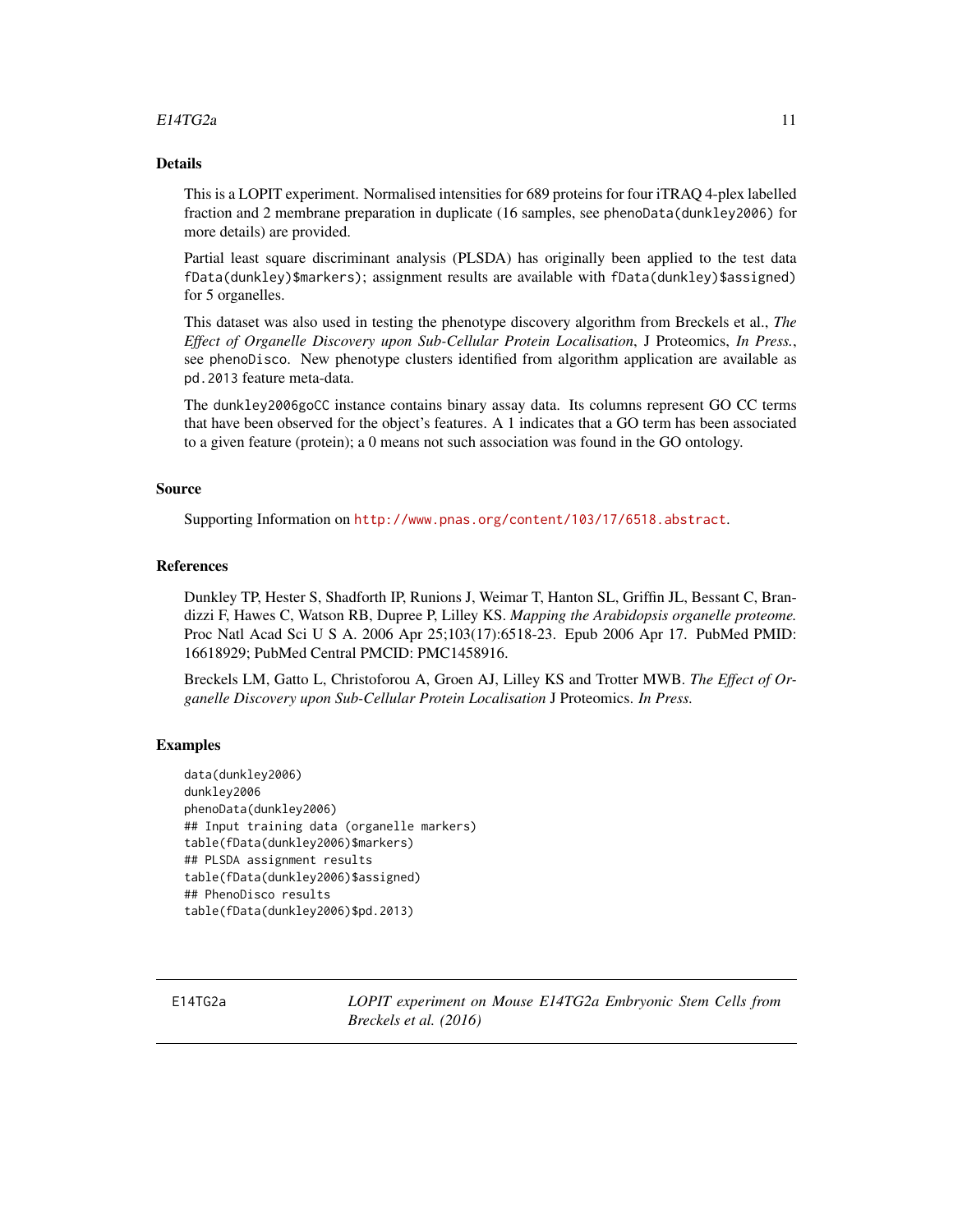# **Description**

This is data from a standard LOPIT experimental design on Mouse E14TG2a embryonic stem cells. See below for more details.

#### Usage

```
data(E14TG2aS1)
data(E14TG2aS2)
data(E14TG2aR)
data(E14TG2aS1yLoc)
data(E14TG2aS1goCC)
```
### Format

The data is an instance of class MSnSet from package MSnbase.

#### Details

This is a LOPIT experiment. Normalised intensities of proteins from eight iTRAQ 8-plex labelled fractions are available for 2 replicates (indexed 1 and 2) using stringent and relaxed setting (S and R, respectively).

The E14TG2aS1goCC instance contains binary assay data. Its columns represent GO CC terms that have been observed for the object's features. A 1 indicates that a GO term has been associated to a given feature (protein); a 0 means not such association was found in the GO ontology.

The E14TG2aS1yLoc instance contains 34 sequence and annotation features obtained from a feature selection of the sequence and annotation features from the computational classifier YLoc. These features include: variants of psuedo amino acid counts, autocorrelation, sum of charge, prosite patterns, Gene Ontoloy terms and the number of signal peptides. These features are described in detail in Breckels et al (2015).

#### Source

The data was generated by A. Christoforou at the Cambridge Centre for Proteomics, Cambridge. <http://www.bio.cam.ac.uk/proteomics/>.

```
data(E14TG2aS1)
E14TG2aS1
pData(E14TG2aS1)
head(exprs(E14TG2aS1))
```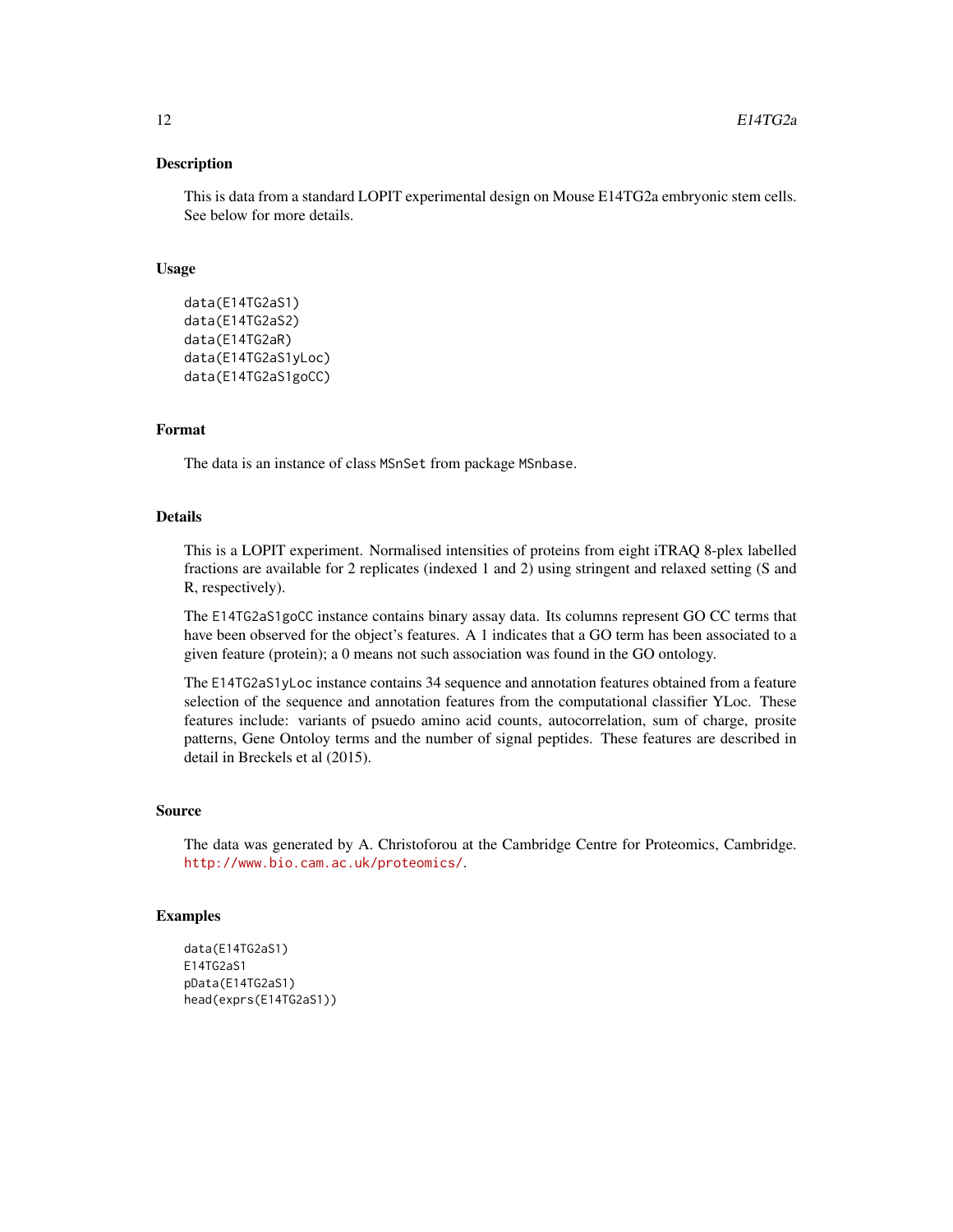#### <span id="page-12-0"></span>Description

Duplicated experimental data from Fabre et al. 2015, *Deciphering preferential interactions within supramolecular protein complexes: the proteasome case*. Protein complexes were separated by glycerol density gradient centrifugation. Proteins have been quantified by label-free (iBAQ) mass spectrometry.

#### Usage

data("fabre2015r1") data("fabre2015r2")

# References

Fabre B, Lambour T, Garrigues L, Amalric F, Vigneron N, Menneteau T, Stella A, Monsarrat B, Van den Eynde B, Burlet-Schiltz O, Bousquet-Dubouch MP. Deciphering preferential interactions within supramolecular protein complexes: the proteasome case. Mol Syst Biol. 2015 Jan 5;11(1):771. doi: 10.15252/msb.20145497. PubMed PMID: 25561571.

#### Examples

data(fabre2015r1) experimentData(fabre2015r1) library("pRoloc") plot2D(fabre2015r1) addLegend(fabre2015r1, where = "topright")

foster2006 *PCP data from Foster et al. (2006)*

# Description

This is the data from Foster et al., *A Mammalian Organelle Map by Protein Correlation Profiling*, Cell 2006 (PMID 16615899). See below for more details.

# Usage

data(foster2006)

#### Format

The data is an instance of class MSnSet from package MSnbase.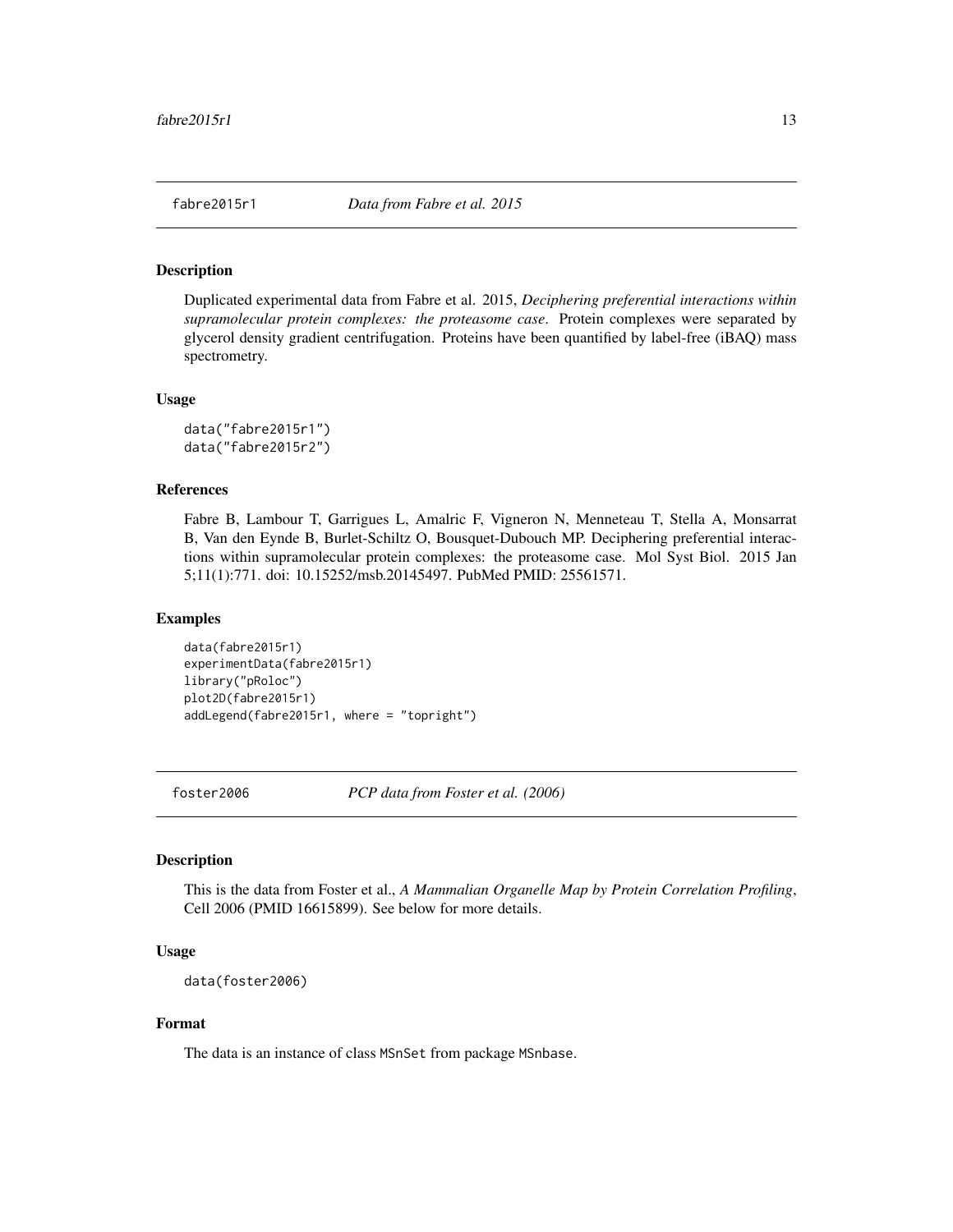#### Details

This is a PCP experiment. Label-free quantification has been done on a totla of 26 high and low density-separated fractions (see pData(foster2006)). A total of 1555 proteins have been quantified in a subset of the fractions. The proteins are described in the featureData slot. Chi^2 calculations, as defined in the PCP experiment, has been performed using marker proteins for a total of 8 organelles, as well as the authors' original assignment and notes are available in the featureData slot.

# Source

Supplemental data on [http://www.cell.com/abstract/S0092-8674\(06\)00369-2](http://www.cell.com/abstract/S0092-8674(06)00369-2).

# References

Foster LJ, de Hoog CL, Zhang Y, Zhang Y, Xie X, Mootha VK, Mann M. *A mammalian organelle map by protein correlation profiling.* Cell. 2006 Apr 7;125(1):187-99. PubMed PMID: 16615899.

# Examples

```
data(foster2006)
foster2006
phenoData(foster2006)
featureData(foster2006)
## organelle marker proteins
table(fData(foster2006)$train)
```
groen2014 *LOPIT experiments on Arabidopsis thaliana roots, from Groen et al. (2014)*

#### **Description**

This is the data from Groen et al. *Identification of Trans Golgi Network proteins in Arabidopsis thaliana root tissue* J. Proteome Res, 2014, Feb 7; 13(2):763-776. See below for more details.

# Usage

```
data(groen2014r1)
data(groen2014r2)
data(groen2014r3)
data(groen2014cmb)
data(groen2014r1goCC)
```
# Format

An instance of class MSnSet from package MSnbase.

<span id="page-13-0"></span>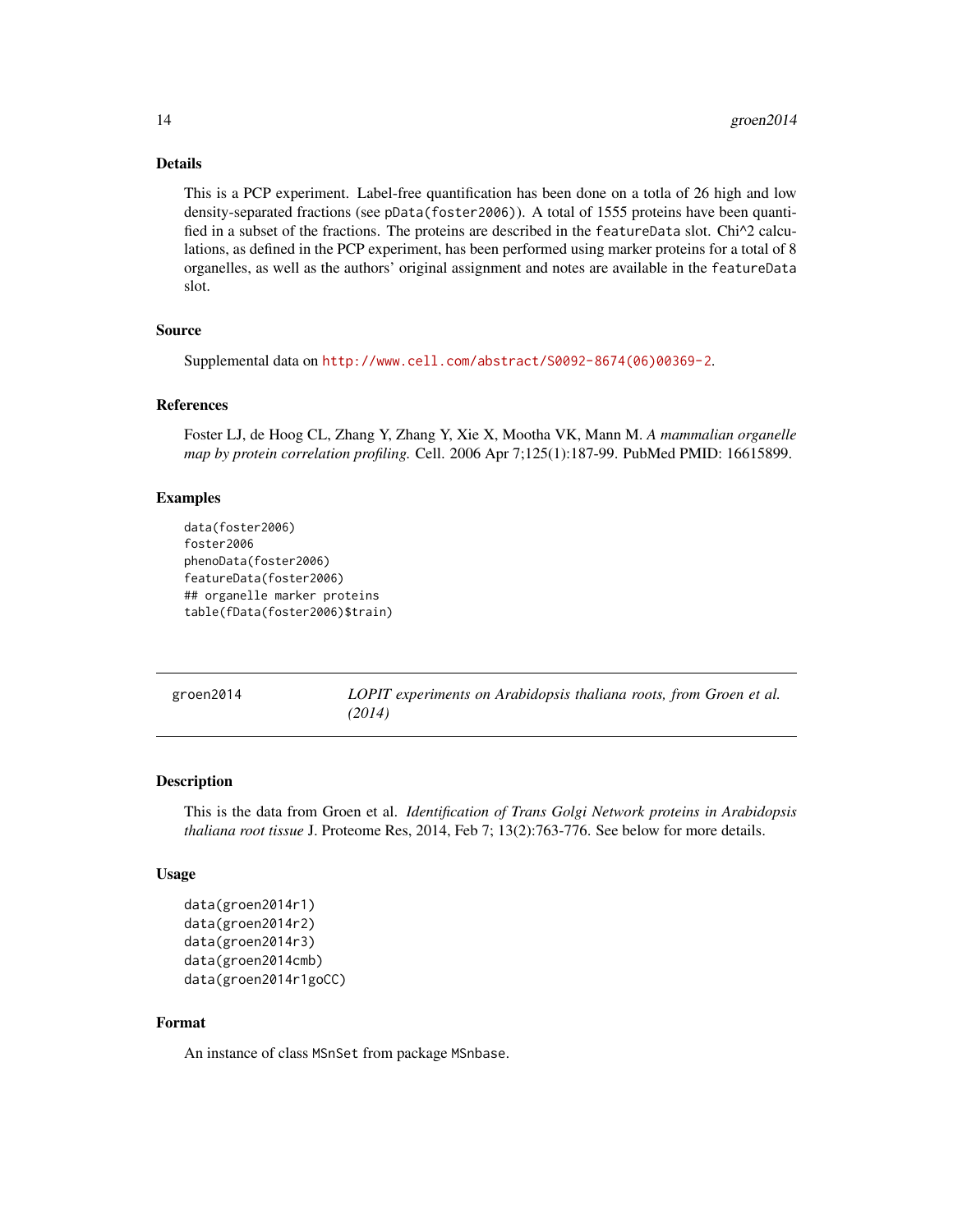#### groen  $2014$  15

#### Details

This is a LOPIT experiment. Normalised intensities for proteins for four iTRAQ 4-plex labelled fractions are available for 3 replicates (r1, r2 and r3 respectively). The 3 replicates have also been combined as described in Groen et al. and Trotter et al. (2010) to generate a fourth dataset (cmb), also shown in the example code below.

The groen2014r1goCC instance contains binary assay data. Its columns represent GO CC terms that have been observed for the object's features. A 1 indicates that a GO term has been associated to a given feature (protein); a 0 means not such association was found in the GO ontology.

#### Source

http://pubs.acs.org/doi/abs/10.1021/pr4008464

#### References

Groen AJ, Sancho-Andres G, Breckels LM, Gatto L, Aniento F, and Lilley KS. *Identification of Trans Golgi Network proteins in Arabidopsis thaliana root tissue*. J. Proteome Res, 2014, Feb 7; 13(2):763-776. DOI:10.1021/pr4008464, PMID: 24344820.

Trotter MWB, Sadowski PG, Dunkley TPJ, Groen AJ and Lilley KS. *Improved sub-cellular resolution via simultaneous analysis of organelle proteomics data across varied experimental conditions.* Proteomics 2010 10(23):4213-4219. PMID 21058340.

Sadowski PG, Groen AJ, Dupree P and Lilley KS. *Sub-cellular localization of membrane proteins.* Proteomics 2008 8(19):3991-4011. PMID 18780351.

Dunkley TP, Hester S, Shadforth IP, Runions J, Weimar T, Hanton SL, Griffin JL, Bessant C, Brandizzi F, Hawes C, Watson RB, Dupree P, Lilley KS. *Mapping the Arabidopsis organelle proteome.* Proc Natl Acad Sci U S A. 2006 Apr 25;103(17):6518-23. Epub 2006 Apr 17. PubMed PMID: 16618929; PubMed Central PMCID: PMC1458916.

```
data(groen2014r1)
data(groen2014r2)
data(groen2014r3)
data(groen2014cmb)
```

```
## The combine dataset can generated manually using
cmb <- combine(groen2014r1, updateFvarLabels(groen2014r2))
cmb <- filterNA(cmb)
cmb <- combine(cmb, updateFvarLabels(groen2014r3))
cmb <- filterNA(cmb)
fbata(cmb) < -fbata(cmb)[, c(1,2,5)]cmb
```

```
## or can simply be loaded directly
data(groen2014cmb)
```

```
## check datsets are the same
all.equal(cmb, groen2014cmb, check.attributes=FALSE)
```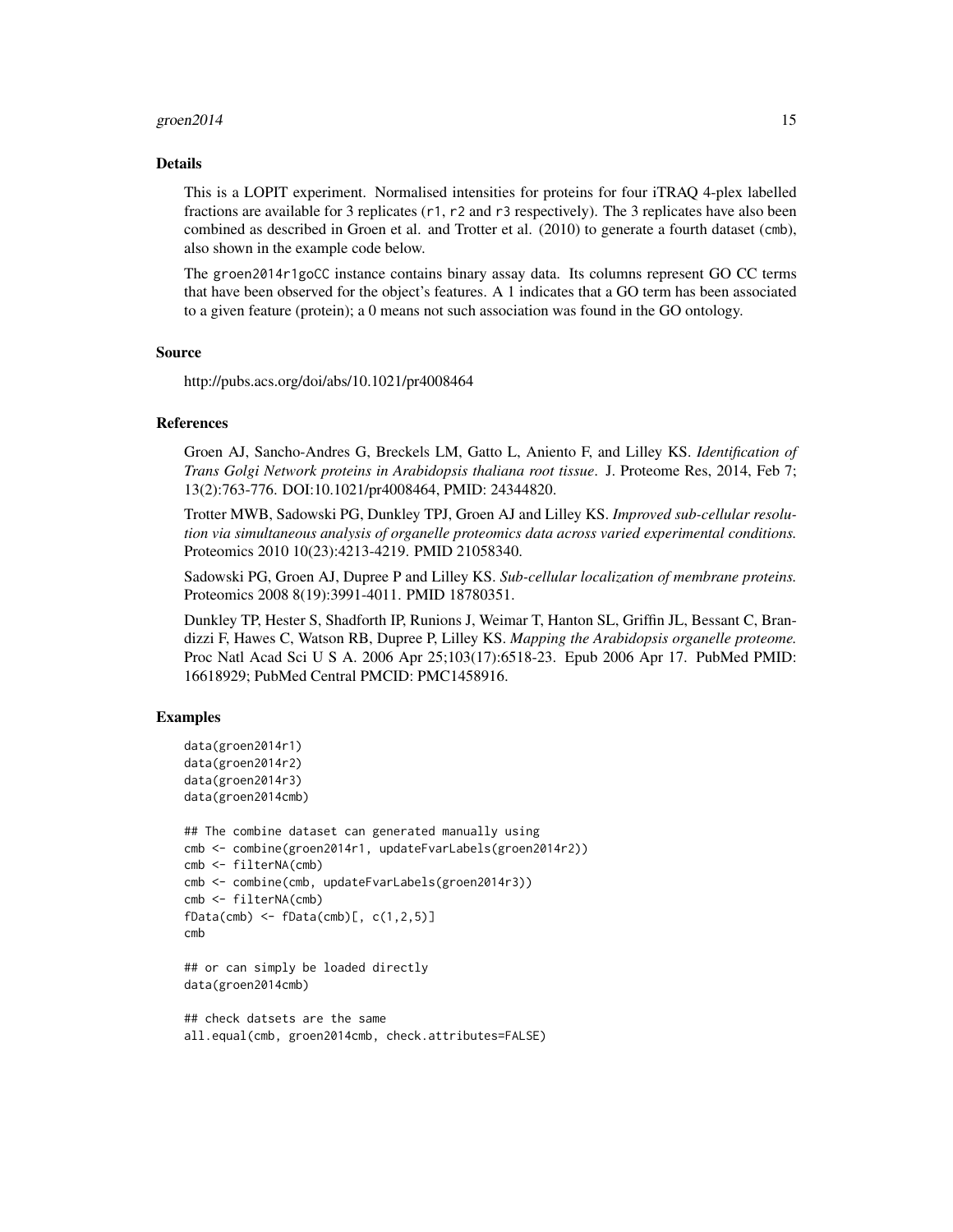<span id="page-15-0"></span>

# Description

This is the data from Hall et al. *The Organelle Proteome of the DT40 Lymphocyte Cell Line* Mol Cell Proteomics. 2009 Jun;8(6):1295-305. (PMID: PMC2690488).

# Usage

data(hall2009)

# Format

An instance of class MSnSet from package MSnbase.

# Details

See reference.

# Source

http://www.mcponline.org/content/8/6/1295.abstract

# References

Hall SL, Hester S, Griffin JL, Lilley KS, Jackson AP. *The organelle proteome of the DT40 lymphocyte cell line* Mol Cell Proteomics. 2009 Jun;8(6):1295-305. doi: 10.1074/mcp.M800394-MCP200. Epub 2009 Jan 30. PubMed PMID: 19181659; PubMed Central PMCID: PMC2690488.

```
data(hall2009)
pData(hall2009)
library("pRoloc")
plot2D(hall2009)
```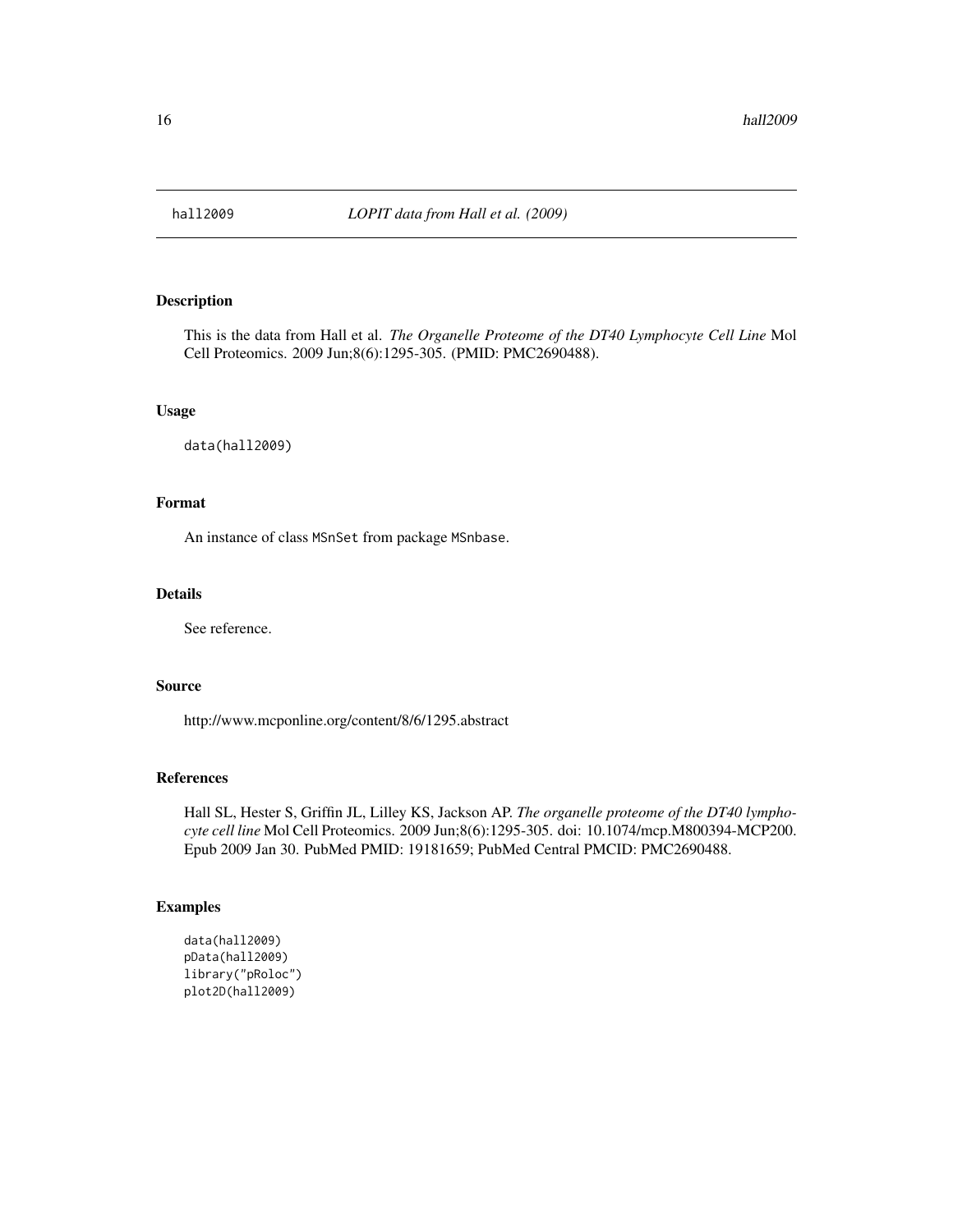<span id="page-16-0"></span>

#### Description

Data from Havugimana et al. 2012, *A census of human soluble protein complexes*. The protein complexes were fractionated by ion exchange chromatography, Isoelectric focusing and sucrose density gradient centrifugation. Proteins were quantified by spectral counting.

#### Usage

data("havugimana2012")

# References

Havugimana PC, Hart GT, Nepusz T, Yang H, Turinsky AL, Li Z, Wang PI, Boutz DR, Fong V, Phanse S, Babu M, Craig SA, Hu P, Wan C, Vlasblom J, Dar VU, Bezginov A, Clark GW, Wu GC, Wodak SJ, Tillier ER, Paccanaro A, Marcotte EM, Emili A. A census of human soluble protein complexes. Cell. 2012 Aug 31;150(5):1068-81. doi: 10.1016/j.cell.2012.08.011. PubMed PMID: 22939629; PubMed Central PMCID: PMC3477804.

# Examples

data(havugimana2012) experimentData(havugimana2012)

hirst2018 *Data from Hirst et al. 2018*

#### Description

From the supplementary file notes:

These are the SILAC ratio data from 2046 proteins with complete profiles across all nine organellar maps.

Each profile consists of five ratios, corresponding to five subcellular fractions obtained by differential centrifugation (3000 x g pellet, 6000 x g pellet, 12000 x g pellet, 24000 x pellet, 80000 x g pellet). The centrifugation speeds are available centriguation in the MSnSet object.

Each ratio shows the abundance of the total membrane SILAC heavy spike-in relative to the abundance in a given subfraction.

Maps were made from three cell lines (control HeLa, and two independent AP5Z1 KO HeLa cell lines, called AP5KNC2 and AP5KOC6), each in triplicate (replicates R1, R2, and R3). The sample are code as "CTRL" (HeLa control), "C2" (AP5KNC2 AP5Z1 KO cells) and "C6" (AP5KNC6 AP5Z1 KO cells).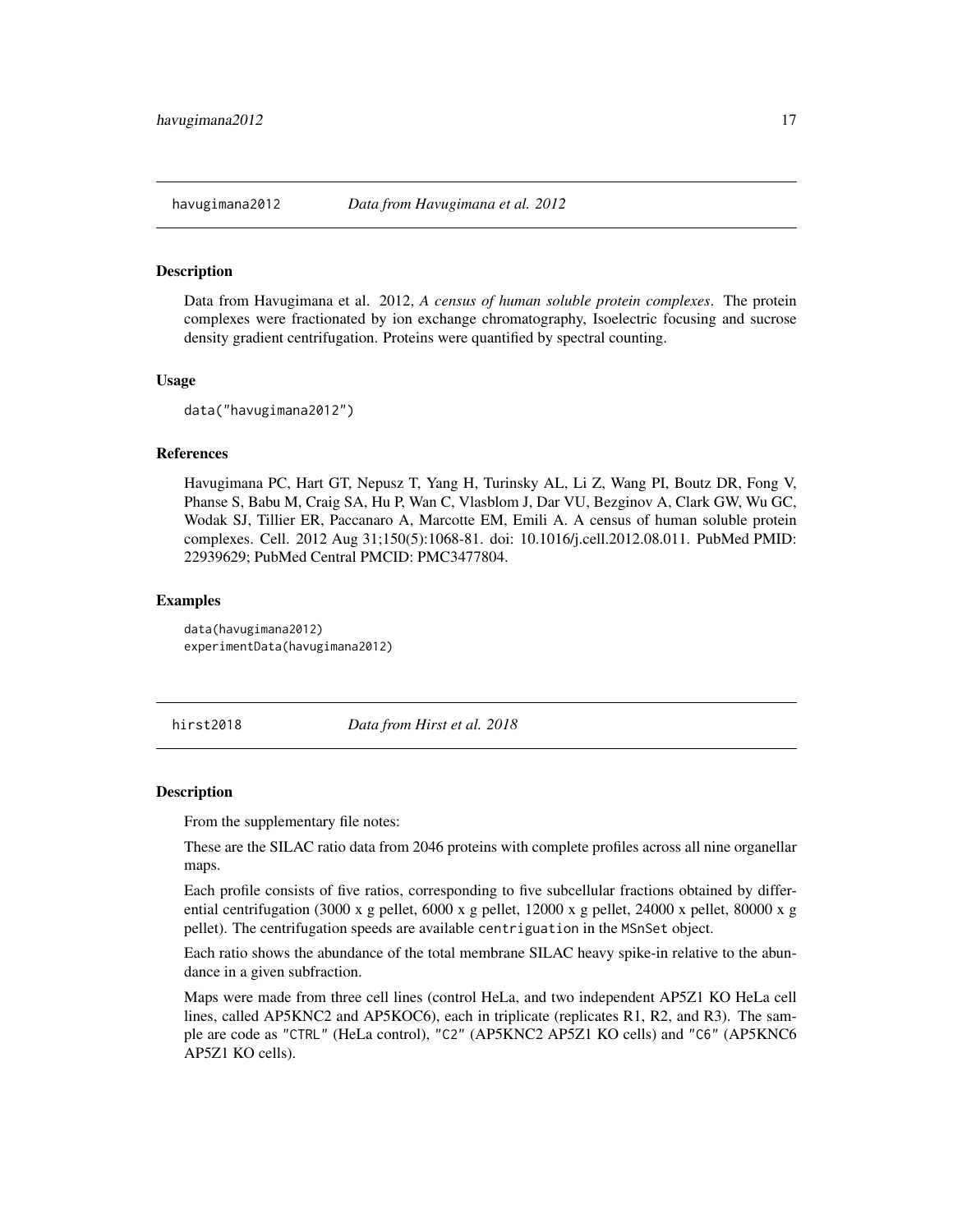Marker proteins used to define organellar clusters in Supplemental Figure 1 in the manuscript are annotated as feature variable markers.

Finally, the ratios in the hirst2018 data where normalised by their sum (using normalise(,  $method = "sum")$ .

The feature data also contains information about the comparison of organellar maps made from control or AP5 ablated cells, revealing putative proteins that undergo subcellular localisation shifts. Each protein receives an M score (magnitude of movement), and an R score (reproducibility of movement, i.e. correlation between replicates). In addition, the reproducibility of movement between the two AP5 KO cell lines is scored (Correlation C2 vs C6). Note however that the authors themselves claim that:

'The cutoffs chosen in Fig 1C ( $M > 1.5$ ,  $R > 0.5$ ) correspond to an estimated FDR of 23%. Please note that the actual FDR is probably lower than this estimated FDR, because the mock data lack the additional cell line and the clonal correlation filter.'

The re-localisation candidates are those that have an M score  $> 1.5$  and a R score  $> 0.5$ , and are marked with a hit feature variable set to TRUE.

#### Usage

data(hirst2018)

# Format

The data is an instance of class MSnSet from package MSnbase.

#### References

Hirst J, Itzhak DN, Antrobus R, Borner GHH, Robinson MS. Role of the AP-5 adaptor protein complex in late endosome-to-Golgi retrieval. PLoS Biol. 2018 Jan 30;16(1):e2004411. doi: 10.1371/journal.pbio.2004411. eCollection 2018 Jan. PubMed PMID: 29381698; PubMed Central PMCID: PMC5806898.

```
## load the two 24 hours datasets
data(hirst2018)
hirst2018
```

```
## experimental design
table(pData(hirst2018)[, -2])
```

```
## the expression data
exprs(hirst2018)[1:5, 1:3]
```

```
## abstract
abstract(hirst2018)
```

```
## split data by samples
x <- split(hirst2018, "sample")
```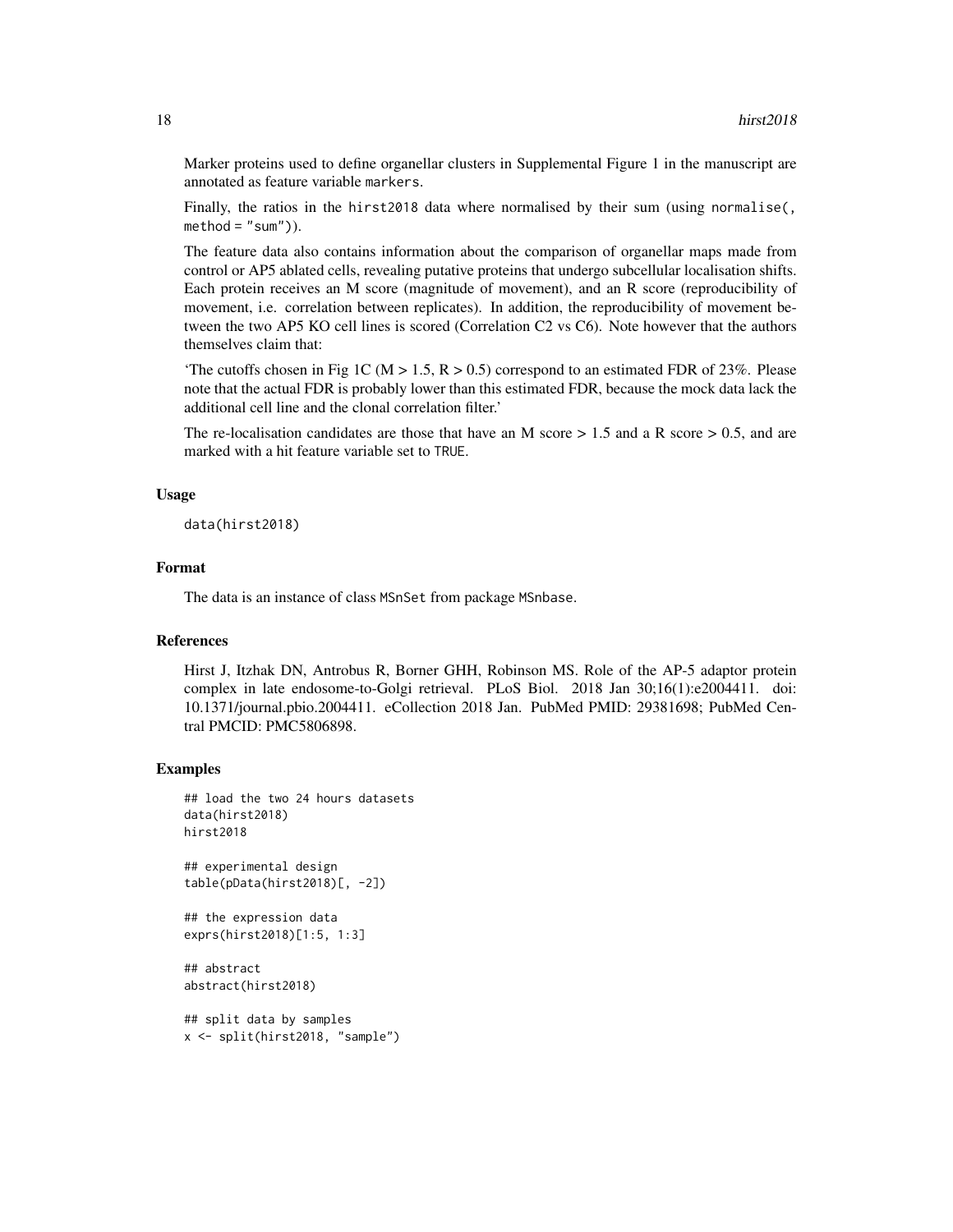```
## These are the relocalisation hits
hits <- which(fData(hirst2018)$Hits)
reloc <- FeaturesOfInterest(description = "Relocation hits",
    featureNames(hirst2018)[hits])
reloc
## plotting
library("pRoloc")
par(mfrow = c(1, 3))plot2D(x[[1]], main = "AP5KNC2")
highlightOnPlot(x[[1]], reloc)
plot2D(x[[2]], main = "AP5KNC6")
highlightOnPlot(x[[1]], reloc)
plot2D(x[[3]], main = "HeLa control")
highlightOnPlot(x[[1]], reloc)
addLegend(x[[3]], where = "topleft")
```
hyperLOPIT2015 *Protein and PMS-level hyperLOPIT datasets on Mouse E14TG2a embryonic stem cells from Christoforou et al. (2016).*

# **Description**

This is a spatial proteomics dataset from a hyperLOPIT experimental design on Mouse E14TG2a embryonic stem cells.

### Usage

```
data(hyperLOPIT2015)
data(hyperLOPIT2015_se)
data(hyperLOPIT2015ms3r1)
data(hyperLOPIT2015ms3r2)
data(hyperLOPIT2015ms3r3)
data(hyperLOPIT2015ms2)
data(hyperLOPIT2015ms3r1psm)
data(hyperLOPIT2015ms3r2psm)
data(hyperLOPIT2015ms2psm)
```
# Format

The data are an instance of class MSnSet from package MSnbase. Those ending in \_se are of class SummarizedExperiment.

#### Details

This is a hyperLOPIT experiment. Normalised intensities for proteins for TMT 10-plex labelled fractions are available for 3 replicates acquired in MS3 mode (hyperLOPIT2015ms3r1, hyperLOPIT2015ms3r2 and hyperLOPIT2015ms3r3) using an Orbitrap Fusion mass-spectrometer. The first two replicates have also been combined as described in Trotter et al (2010) to generate dataset hyperLOPIT2015 to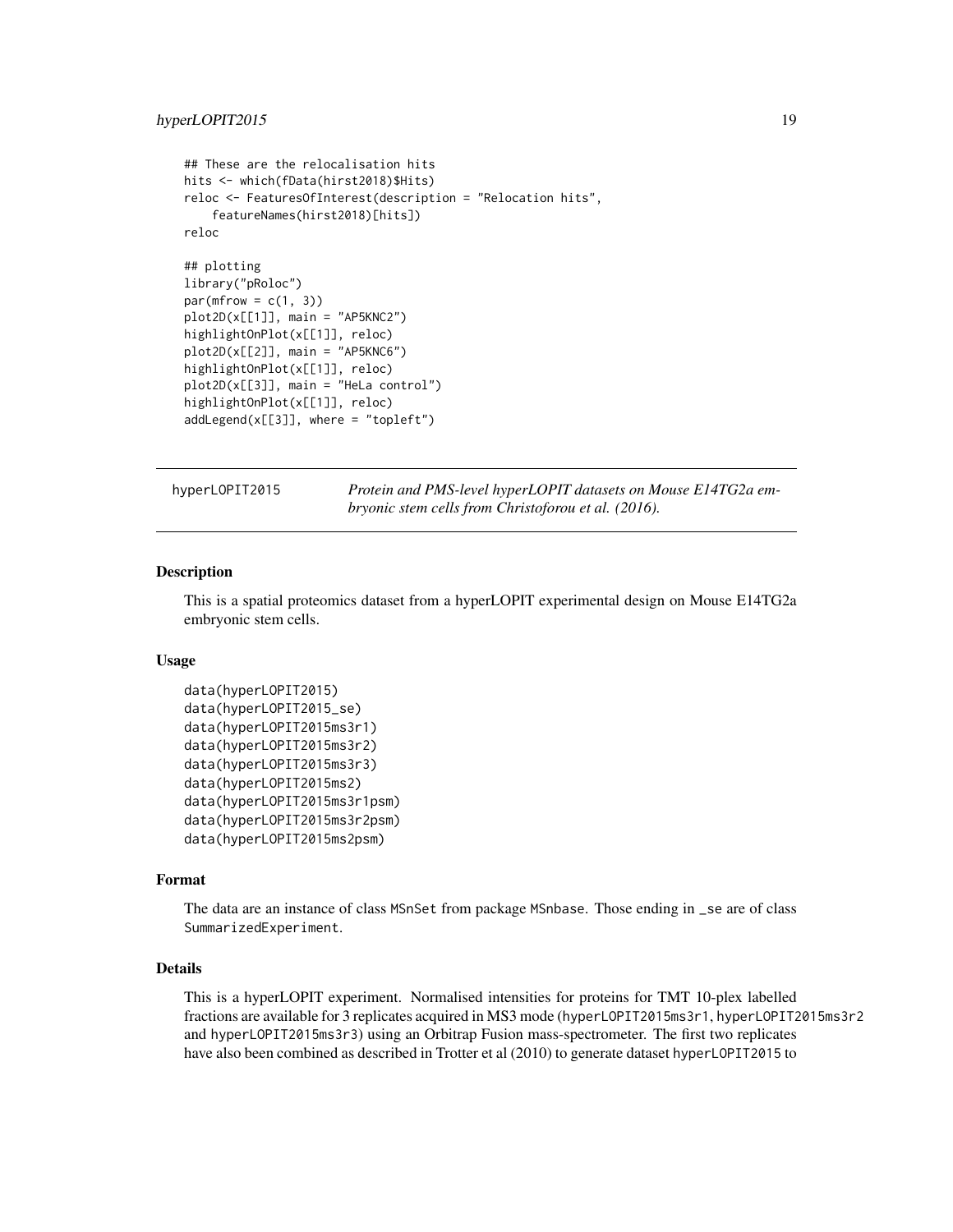increase organellar resolution. A dataset acquired in MS2 mode has also been acquired (hyperLOPIT2015ms2) which was also generated using the Orbitrap Fusion and using a TMT 10-plex experimental design.

The PSM-level cvs file are available in the extdata directory and have been processed as follows: imported MSnSet instances using readMSnSet2, PSMs with missing values were filtered out with filterNA, only PSMs with feature variable Quan.Usage "Used" and a TMT6plex modification were retained and the phenoData was matched and assigned from the respective protein-level data. Finally, marker proteins are annotated based on the combined protein-level data hyperLOPIT2015 and reporter tags are normalised using the "sum" method. The processing script is scripts/hyperlopit2015psm.R.

The TAGM feature data contains the allocation results from the Baysian T-augmented Gaussian Mixture modelling approach as described in Crook et al. (2018).

# Source

The data was generated by A. Christoforou and C. Mulvey in the Cambridge Centre for Proteomics. <http://www.bio.cam.ac.uk/proteomics/>.

#### References

*A draft map of the mouse pluripotent stem cell spatial proteome*. Christoforou A, Mulvey CM, Breckels LM, Geladaki A, Hurrell T, Hayward PC, Naake T, Gatto L, Viner R, Martinez Arias A, Lilley KS. Nat Commun. 2016 Jan 12;7:8992. doi: 10.1038/ncomms9992. PubMed PMID: 26754106; PubMed Central PMCID: PMC4729960.

*A Bayesian Mixture Modelling Approach For Spatial Proteomics* Oliver M Crook, Claire M Mulvey, Paul D. W. Kirk, Kathryn S Lilley, Laurent Gatto bioRxiv 282269; doi: https://doi.org/10.1101/282269

```
data(hyperLOPIT2015)
hyperLOPIT2015
pData(hyperLOPIT2015)
head(exprs(hyperLOPIT2015))
data(hyperLOPIT2015ms3r1psm)
x <- combineFeatures(hyperLOPIT2015ms3r1psm,
                     groupBy = fData(hyperLOPIT2015ms3r1psm)$Protein.Group.Accession,
                     fun = median)library("pRoloc")
par(mfrow = c(1, 2))plot2D(hyperLOPIT2015ms3r1psm, main = "PSM-level")
plot2D(x, main = "Protein-level (using mean)")
## SummarizedExperiment data
library(SummarizedExperiment)
data(hyperLOPIT2015_se)
```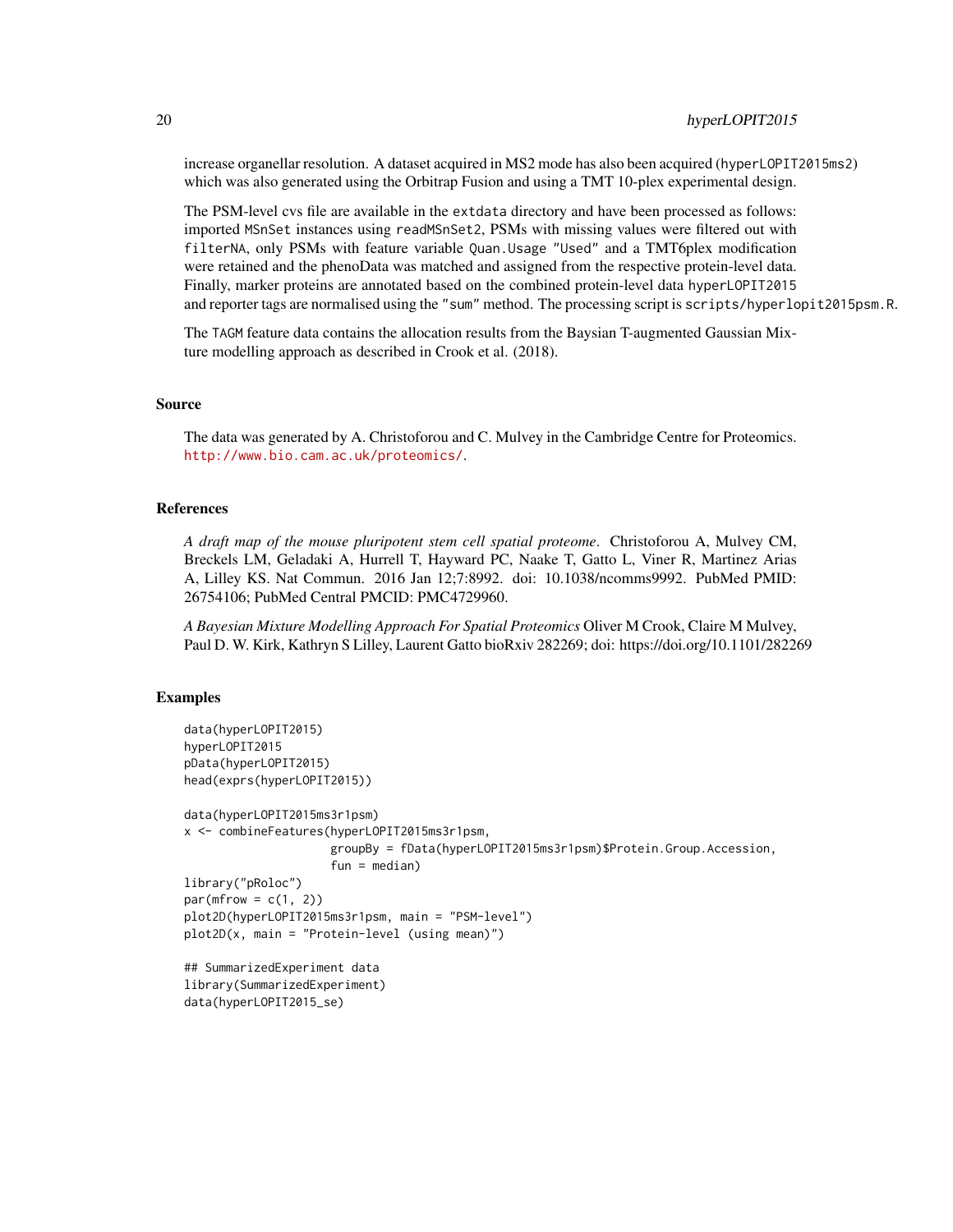<span id="page-20-0"></span>hyperLOPITU2OS2017 *2017 and 2018 hyperLOPIT on U2OS cells*

#### Description

This data contains 4 different datasets generated from U2OS cells. The lopitdcU2OS2018 was generated using the LOPIT-DC method and all other datasets have been generated using the hyper-LOPIT protocol (see Christoforou et al. 2016 and Mulvey et al. 2017). The lopitdcU2OS2018 dataset contains 3 replicates, 10 fractions per replicate. The hyperLOPITU2OS2017 dataset contains 2 replicates, in which the quantitation was obtained using two sets of TMT 10-plex per replicate, producing a total of 40 quanitation channels, while in hyperLOPITU2OS2017b, 3 fractions with low protein yields have been remove (see example below). The hyperLOPITU2OS2018 dataset contains a third replicate, thus giving 57 quantitation channels in total.

#### Usage

```
data("hyperLOPITU2OS2017")
```
#### Format

An object of class MSnSet, defined in the MSnbase package.

#### Details

The data (expression and feature variable) contain:

- UniProt Accession for Protein Group (no isoform information): Unique UniProt accession for quantified protein group reported by Proteome Discoverer (1% FDR) - isoform information not retained.
- Normalized TMT 10-plex Reporter Ion Distribution: ReplicateX TMT SetX-126 Normalized TMT 10-plex reporter ion values, representing the distribution of each protein across the fractionation scheme for each experiment. Protein-level reporter ion values were calculated by taking the median of all quantifiable PSMs for the protein group, then normalized so that the sum of all 10 channels was equal to 1. The numeric value in the tag name corresponds to the nominal mass of each TMT reporter ion. The N and C suffixes differentiates between the 15N or 13C isotopologue variants of TMT 10-plex reporter ions of the same nominal mass.
- UniProt Accession for Protein Group (with isoform information): Unique UniProt accession for quantified protein group reported by Proteome Discoverer (1% FDR) - isoform information retained.
- UniProt Protein Description: UniProt description for protein accession.
- Coverage: Percentage of protein sequence covered by identified peptides.
- Quantified Proteins: Number of quantified protein groups.
- Quantified Unique Peptides: Number of unique quantified peptides. Only these peptides were used for quantification.
- Quantified Peptides: Number of quantified peptides. Only peptides that were unique to a single protein group were used for quantification.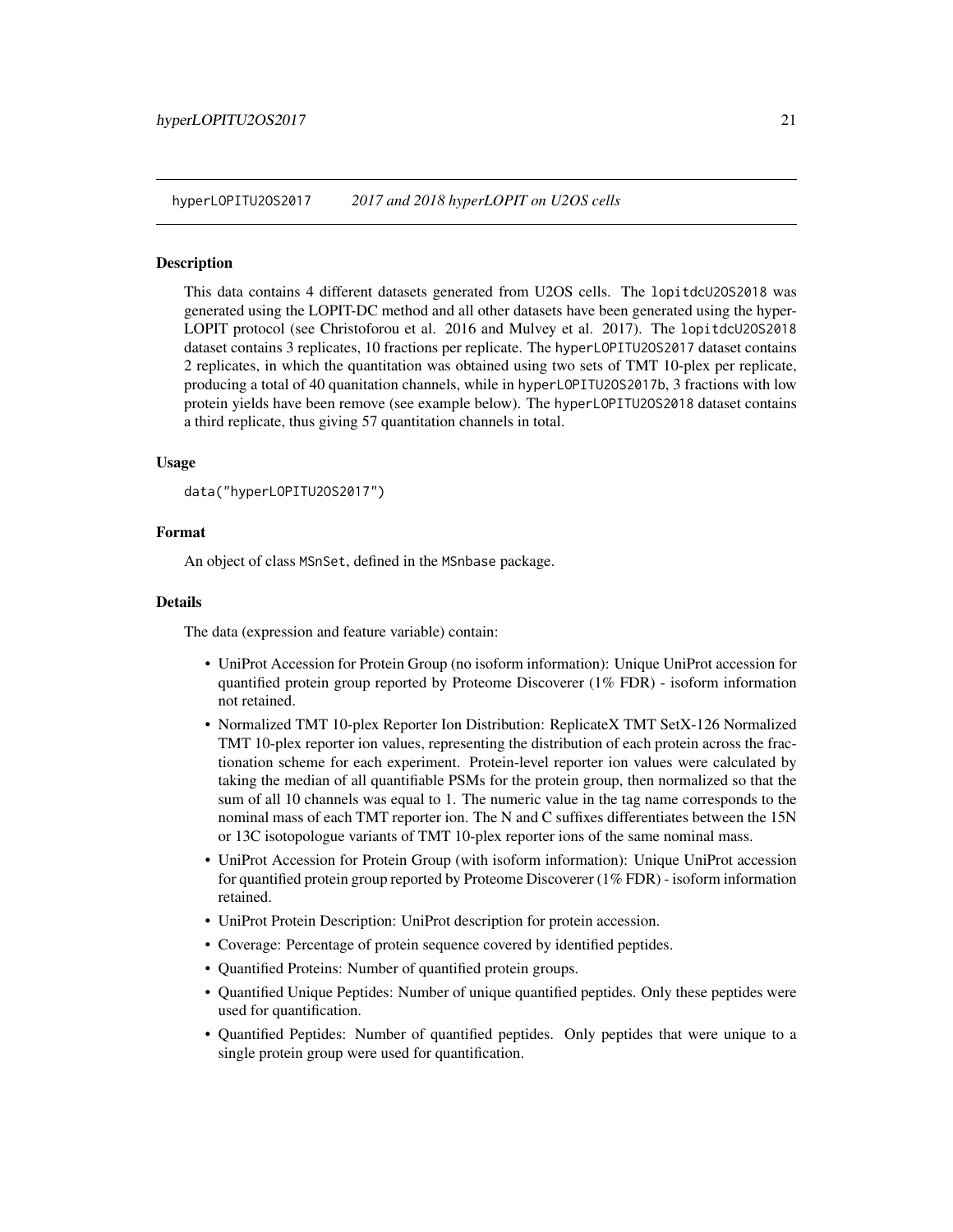- Quantified PSMs: Number of quantified peptide-spectrum matches.
- Score ReplicateX TMT SetX: Total score of identified protein group for each experiment. This score is equal to the sum of the individual peptide scores.
- Coverage ReplicateX TMT SetX: Percentage of protein sequence covered by identified peptides for each experiment.
- Quantified Peptides ReplicateX TMT SetX: Number of quantified peptides for each experiment. Only peptides that were unique to a single protein group were used for quantification.
- Quantified PSMs ReplicateX TMT SetX: Number of quantified peptide-spectrum matches for each experiment.
- SVM Marker Set: Final marker set used for SVM classification of protein subcellular localization to 14 subcellular compartments.
- SVM Classification: Subcellular class to which the protein group was assigned by SVM classification. All proteins are assigned to a single class by SVM.
- SVM Score: Confidence score for localization assignment, ranging from 0 to 1. A score close to 0 represents a very low confidence assignment, whereas a score of 1 indicates a very high confidence assignment.
- Final SVM Classification (5% FDR) (assignment): Predicted localization, with SVM score thresholds determined empirically by comparison to GO annotation and protein database annotation. The SVM score thresholds were set individually for each class so that the false discovery rate of the SVM classification was equal or lower than 5%.

#### References

Thul PJ et al. *A subcellular map of the human proteome*. Science. 2017 May 26;356(6340). pii: eaal3321. doi: 10.1126/science.aal3321. Epub 2017 May 11. PubMed PMID: 28495876.

```
data(hyperLOPITU2OS2017)
hyperLOPITU2OS2017
library("pRoloc")
plot2D(hyperLOPITU2OS2017, addLegend = "bottomleft")
## removing low intensity fractions
```

```
sort(colSums(exprs(hyperLOPITU2OS2017)))
i <- order(colSums(exprs(hyperLOPITU2OS2017)))[1:3]
x <- hyperLOPITU2OS2017[, -i]
plot2D(x, mirrorY = TRUE)
```

```
data(hyperLOPITU2OS2017b)
## only difference if subsetting date
all.equal(hyperLOPITU2OS2017b, x)
processingData(hyperLOPITU2OS2017b)
processingData(x)
```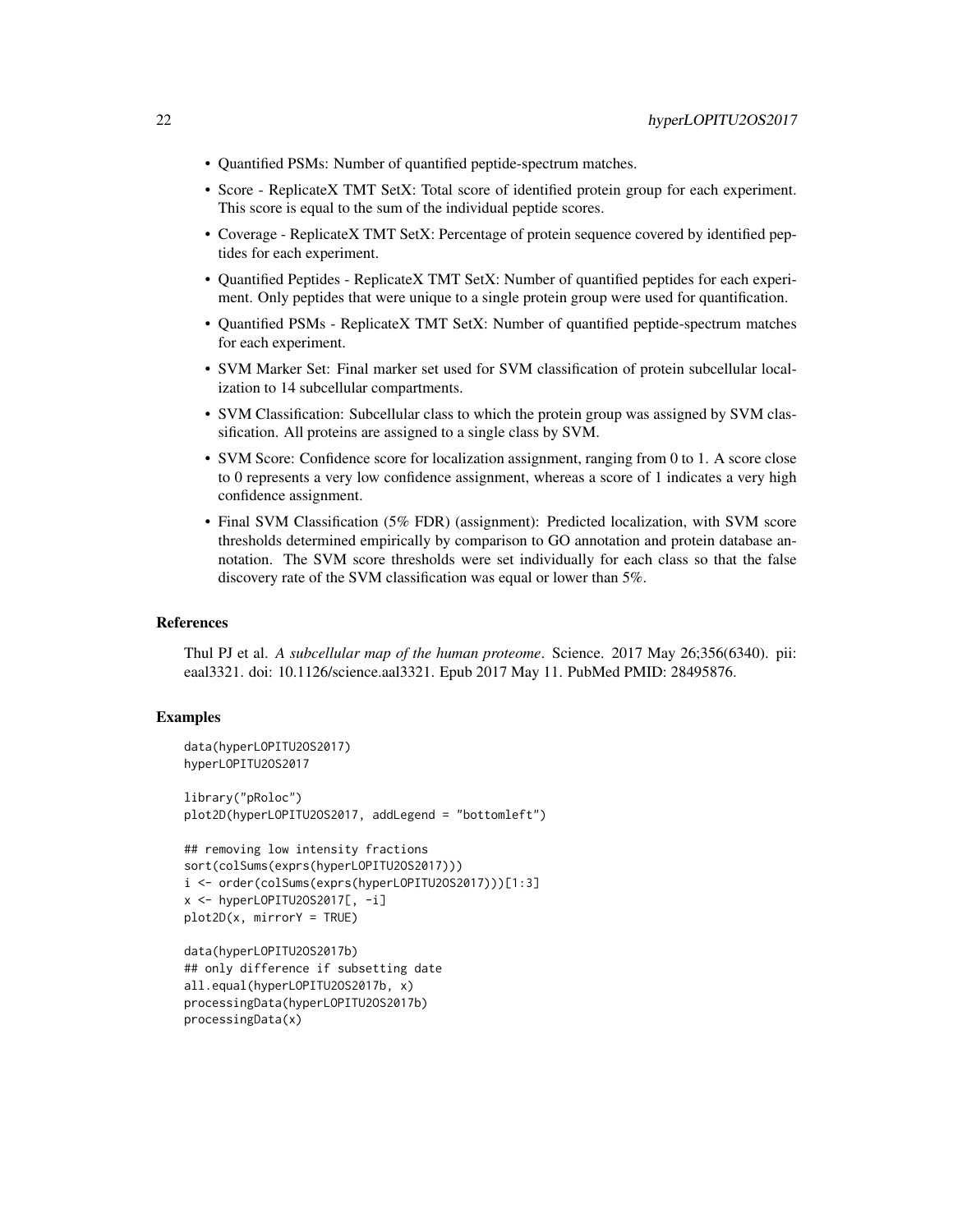<span id="page-22-0"></span>itzhak2016dynamic *Global, quantitative and dynamic mapping of protein subcellular localization*

# Description

Data from 'Global, quantitative and dynamic mapping of protein subcellular localization.

Subcellular localization critically influences protein function, and cells control protein localization to regulate biological processes. We have developed and applied Dynamic Organellar Maps, a proteomic method that allows global mapping of protein translocation events. We initially used maps statically to generate a database with localization and absolute copy number information for over 8700 proteins from HeLa cells, approaching comprehensive coverage. All major organelles were resolved, with exceptional prediction accuracy (estimated at >92%). Combining spatial and abundance information yielded an unprecedented quantitative view of HeLa cell anatomy and organellar composition, at the protein level. We subsequently demonstrated the dynamic capabilities of the approach by capturing translocation events following EGF stimulation, which we integrated into a quantitative model. Dynamic Organellar Maps enable the proteome-wide analysis of physiological protein movements, without requiring any reagents specific to the investigated process, and will thus be widely applicable in cell biology.

# Usage

```
data("itzhak2016helaCtrl")
data("itzhak2016helaEgf")
```
#### Format

The data is an instance of class MSnSet from package MSnbase.

#### References

*Itzhak DN, Tyanova S, Cox J, Borner GH. Global, quantitative and dynamic mapping of protein subcellular localization. Elife. 2016 Jun 9;5:e16950.*

```
data("itzhak2016helaCtrl")
helaCtrl <- itzhak2016helaCtrl
pData(helaCtrl)
exprs(helaCtrl)[1:3,1:3]
library("pRoloc")
plot2D(helaCtrl, main = "Hello Ctrl", dims = c(1, 3))
```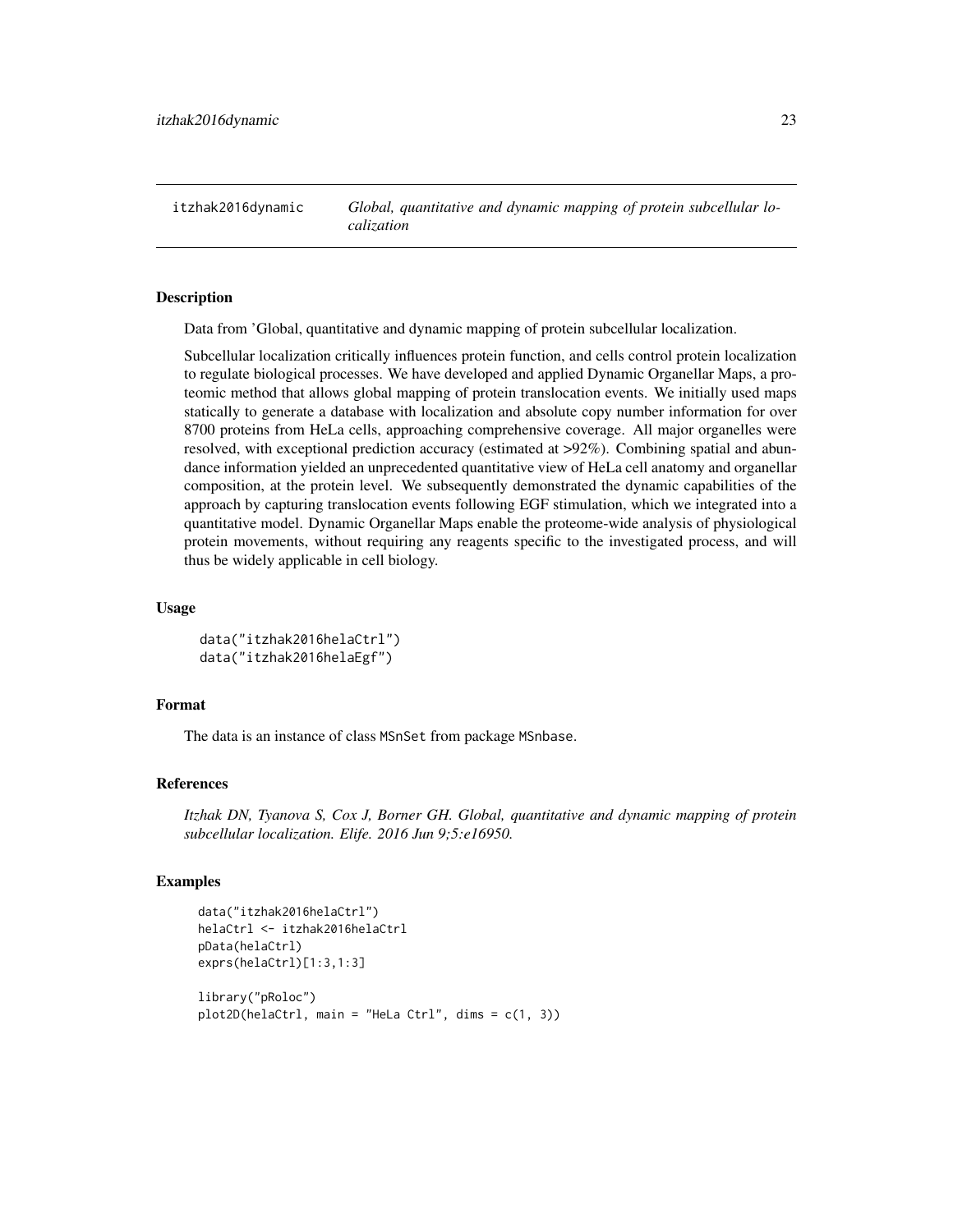<span id="page-23-0"></span>itzhak2016stcSILAC *Data from Itzhak et al. (2016)*

#### <span id="page-23-1"></span>Description

Data from Daniel N Itzhak, Stefka Tyanova, Jurgen Cox and Georg HH Borner. Global, quantitative and dynamic mapping of protein subcellular localization. DOI:[http://dx.doi.org/10.7554/](http://dx.doi.org/10.7554/eLife.16950) [eLife.16950](http://dx.doi.org/10.7554/eLife.16950) Published June 9, 2016 Cite as eLife 2016;10.7554/eLife.16950

It currently contains

• The second sheet contains the 6 replicates of the SILAC static data (*Static* data were used to genrate six deep organellar maps) and is made available as itzhak2016stcSILAC.

# Usage

```
data("itzhak2016stcSILAC")
```
# Source

This data was generated from Supplementary file 9 ([https://elifesciences.org/content/5/](https://elifesciences.org/content/5/e16950/supp-material9) [e16950/supp-material9](https://elifesciences.org/content/5/e16950/supp-material9)). See inst/scripts/itzhak2016.R for details.

#### Examples

```
data(itzhak2016stcSILAC)
itzhak2016stcSILAC
dim(itzhak2016stcSILAC)
pData(itzhak2016stcSILAC)
```

```
## only 1st replicate
dim(itzhak2016stcSILAC[, itzhak2016stcSILAC$rep == 1])
```
## filter out features with missing values itzhak2016stcSILAC <- filterNA(itzhak2016stcSILAC)

```
library("pRoloc")
## Cell map
plot2D(itzhak2016stcSILAC)
## as in the paper
plot2D(itzhak2016stcSILAC, dims = c(1, 3))
```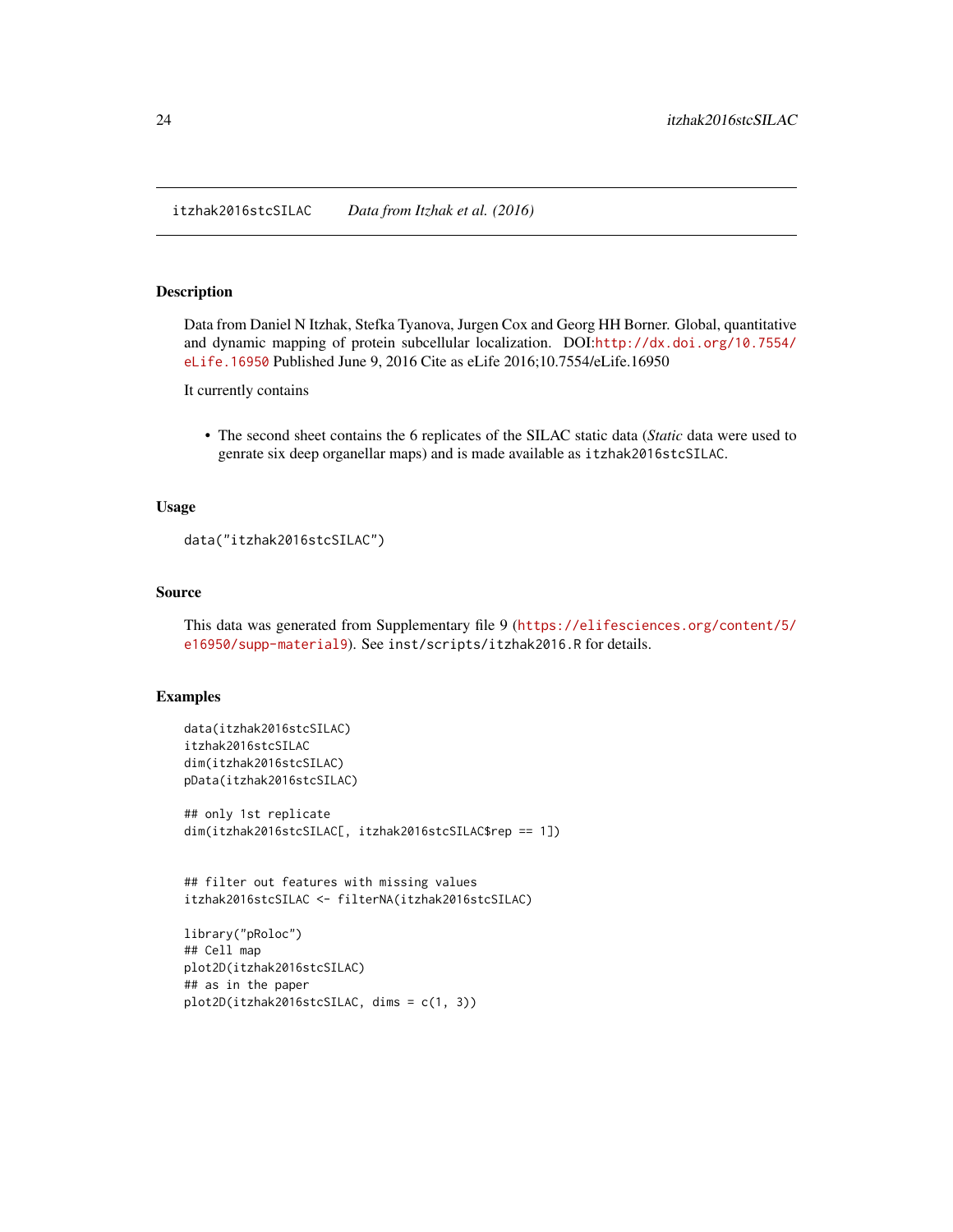<span id="page-24-0"></span>

#### Description

The data from Itzhal et al. 2017 defines a spatial map for mouse primary neurons. The data are composed of 5 spatial maps, each containing 6 differential centrifugation fraction (as described in Itzhak et al. 2016, see [itzhak2016](#page-23-1)).

The annotatied marker proteins are available in the itzhak2017markers dataset.

This data corresponds to the *Mouse neuron Intensity and LFQ data* data from supplemental table S3 (Proteomic Mouse Neuron Data Generated in This Study, Related to Figure 5).

#### Usage

```
data(itzhak2017)
data(itzhak2017markers)
```
#### Format

The data is an instance of class MSnSet from package MSnbase.

#### References

Itzhak DN, Davies C, Tyanova S, Mishra A, William son J, Antrobus R, Cox J, Weekes MP, Borner GHH. A Mass Spectrometry-Based Approach for Mapping Protein Subcellular Localization Reveals the Spatial Proteome of Mouse Primary Neurons. Cell Rep. 2017 Sep 12;20(11):2706- 2718. doi: 10.1016/j.celrep.2017.08.063. PubMed PMID: 28903049; PubMed Central PMCID: PMC5775508.

# Examples

```
data(itzhak2017)
itzhak2017
```
## experimental design table(pData(itzhak2017))

```
## the expression data
exprs(itzhak2017)[1:5, 1:5]
```
## abstract abstract(itzhak2017)

```
## split data by samples
x <- split(itzhak2017, "map")
```
## plotting library("pRoloc")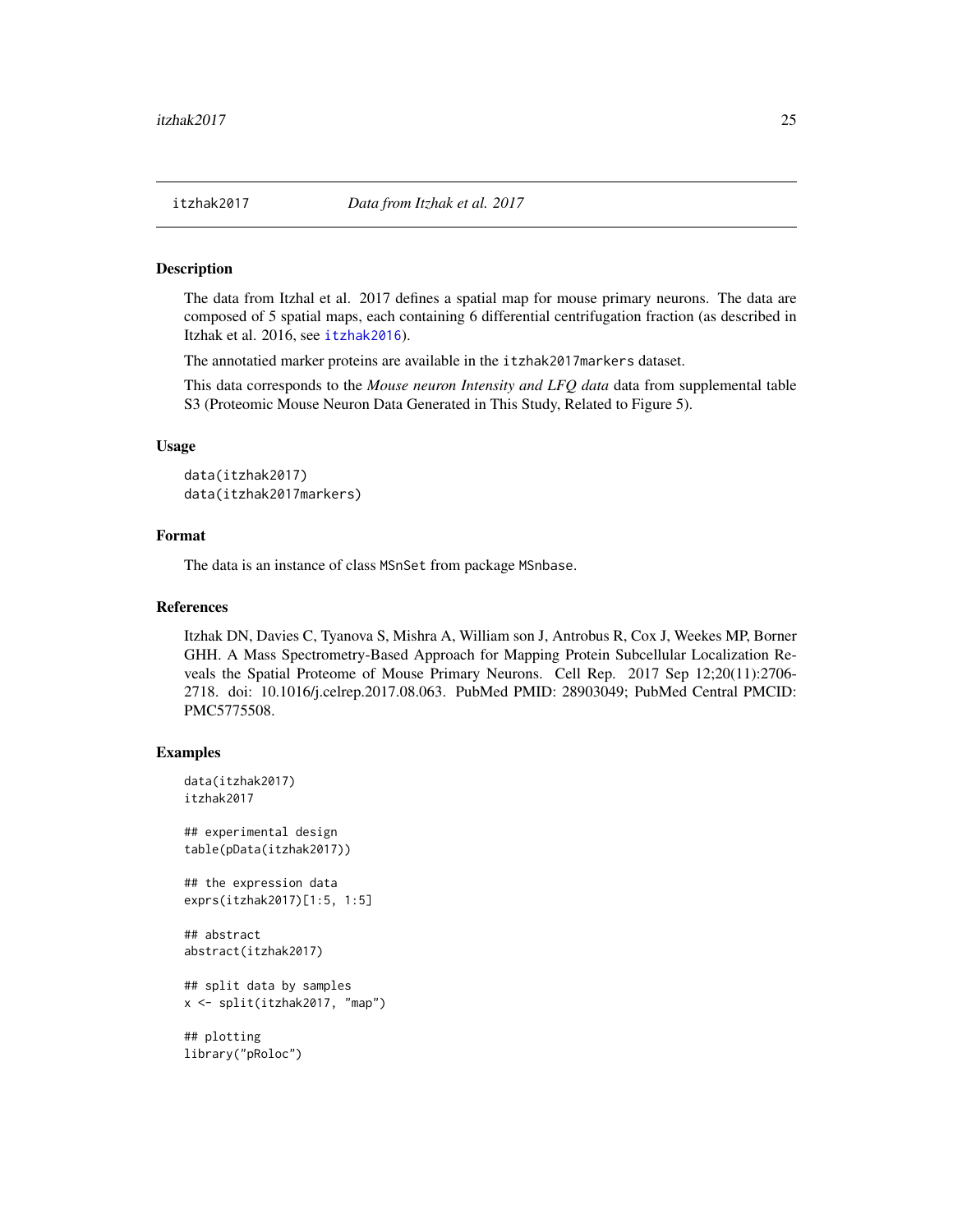```
par(mfrow = c(2, 3))for (i in 1:5)
   plot2D(x[[i]], main = paste("Map", i))
plot2D(itzhak2017, main = "All maps")
addLegend(itzhak2017, where = "bottomleft")
```
kirkwood2013 *Data from Kirkwood et al. 2013.*

# **Description**

Data from Kirkwood et al. 2013, *Characterization of native protein complexes and protein isoform variation using size-fractionation-based quantitative proteomics*. Protein complexes were separated by size exclusion chromatography and proteins were quantified by spectral counting.

#### Usage

data("kirkwood2013")

#### References

Kirkwood KJ, Ahmad Y, Larance M, Lamond AI. Characterization of native protein complexes and protein isoform variation using size-fractionation-based quantitative proteomics. Mol Cell Proteomics. 2013 Dec;12(12):3851-73. doi: 10.1074/mcp.M113.032367. Epub 2013 Sep 16. PubMed PMID: 24043423; PubMed Central PMCID: PMC3861729.

#### Examples

```
data(kirkwood2013)
experimentData(kirkwood2013)
```
Kozik\_con *Small molecule enhancers of endosome-to-cytosol import augment anti-tumour immunity*

#### Description

Data from 'Small molecule enhancers of endosome-to-cytosol import augment anti-tumour immunity'

Efficient cross-presentation of antigens by dendritic cells (DCs) is critical for initiation of antitumour immune responses. Yet, several steps of antigen intracellular traffic during cross-presentation are incompletely understood: in particular, the molecular mechanisms and the relative importance of antigen import from endocytic compartments into the cytosol. Here, we asked whether antigen import into the cytosol is rate-limiting for cross-presentation and anti-tumour immunity. By screening 700 FDA-approved drugs, we identified 37 import enhancers. We focused on prazosin and tamoxifen, and generated proteomic organellar maps of drug-treated DCs, covering the subcellular

<span id="page-25-0"></span>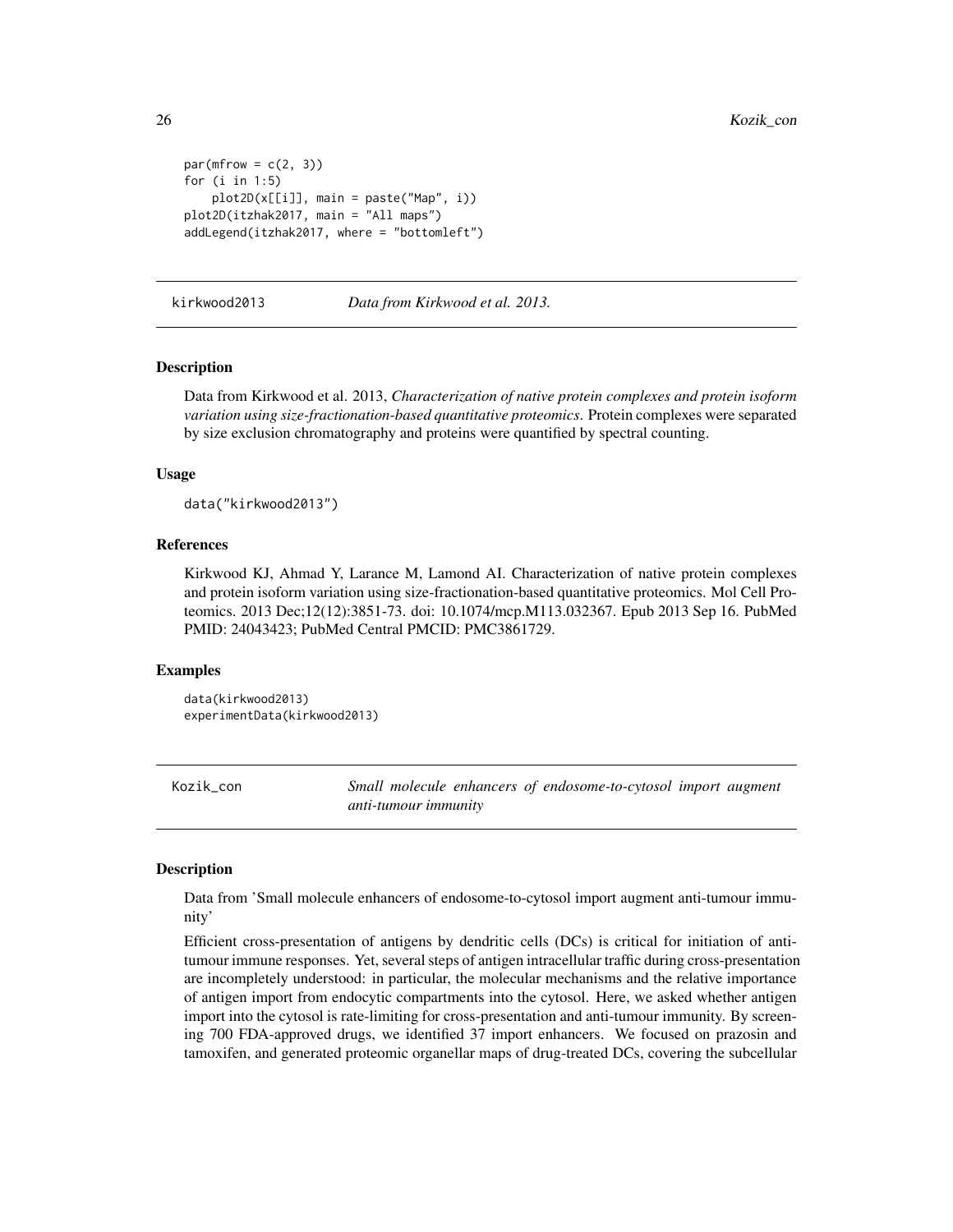#### <span id="page-26-0"></span>krahmer2018pcp 27

localisations of over 2000 proteins. By combining organellar mapping, quantitative proteomics, microscopy, and bioinformatics, we conclude that import enhancers undergo lysosomal trapping leading to membrane permeation and antigen release into the cytosol. Enhancing antigen import facilitates cross-presentation of both soluble and cell-associated antigens. Systemic administration of prazosin also led to reduced growth of MC38 tumours and to a synergistic effect with checkpoint immunotherapy in a melanoma model. Thus, inefficient antigen import into the cytosol limits antigen cross-presentation, restraining the potency of anti-tumour immune responses and efficacy of checkpoint blockers.

# Usage

```
data("Kozik_con")
data("Kozik_pra")
data("Kozik_tam")
```
# Format

The data is an instance of class MSnSet from package MSnbase.

# Examples

```
data(Kozik_con)
Kozik_con
pData(Kozik_con)
exprs(Kozik_con)[1:3,1:3]
library("pRoloc")
plot2D(Kozik_con, main = "denderitic cells control")
```
krahmer2018pcp *Subcellular Reorganization in Diet-Induced Hepatic Steatosis*

### **Description**

Data from 'Organellar Proteomics and Phospho-Proteomics Reveal Subcellular Reorganization in Diet-Induced Hepatic Steatosis' Developmental cell.

Lipid metabolism is highly compartmentalized between cellular organelles that dynamically adapt their compositions and interactions in response to metabolic challenges. Here, we investigate how diet-induced hepatic lipid accumulation, observed in non-alcoholic fatty liver disease (NAFLD), affects protein localization, organelle organization, and protein phosphorylation in vivo. We develop a mass spectrometric workflow for protein and phosphopeptide correlation profiling to monitor levels and cellular distributions of 6,000 liver proteins and 16,000 phosphopeptides during development of steatosis. Several organelle contact site proteins are targeted to lipid droplets (LDs) in steatotic liver, tethering organelles orchestrating lipid metabolism. Proteins of the secretory pathway dramatically redistribute, including the mis-localization of the COPI complex and sequestration of the Golgi apparatus at LDs. This correlates with reduced hepatic protein secretion. Our systematic in vivo analysis of subcellular rearrangements and organelle-specific phosphorylation reveals how nutrient overload leads to organellar reorganization and cellular dysfunction.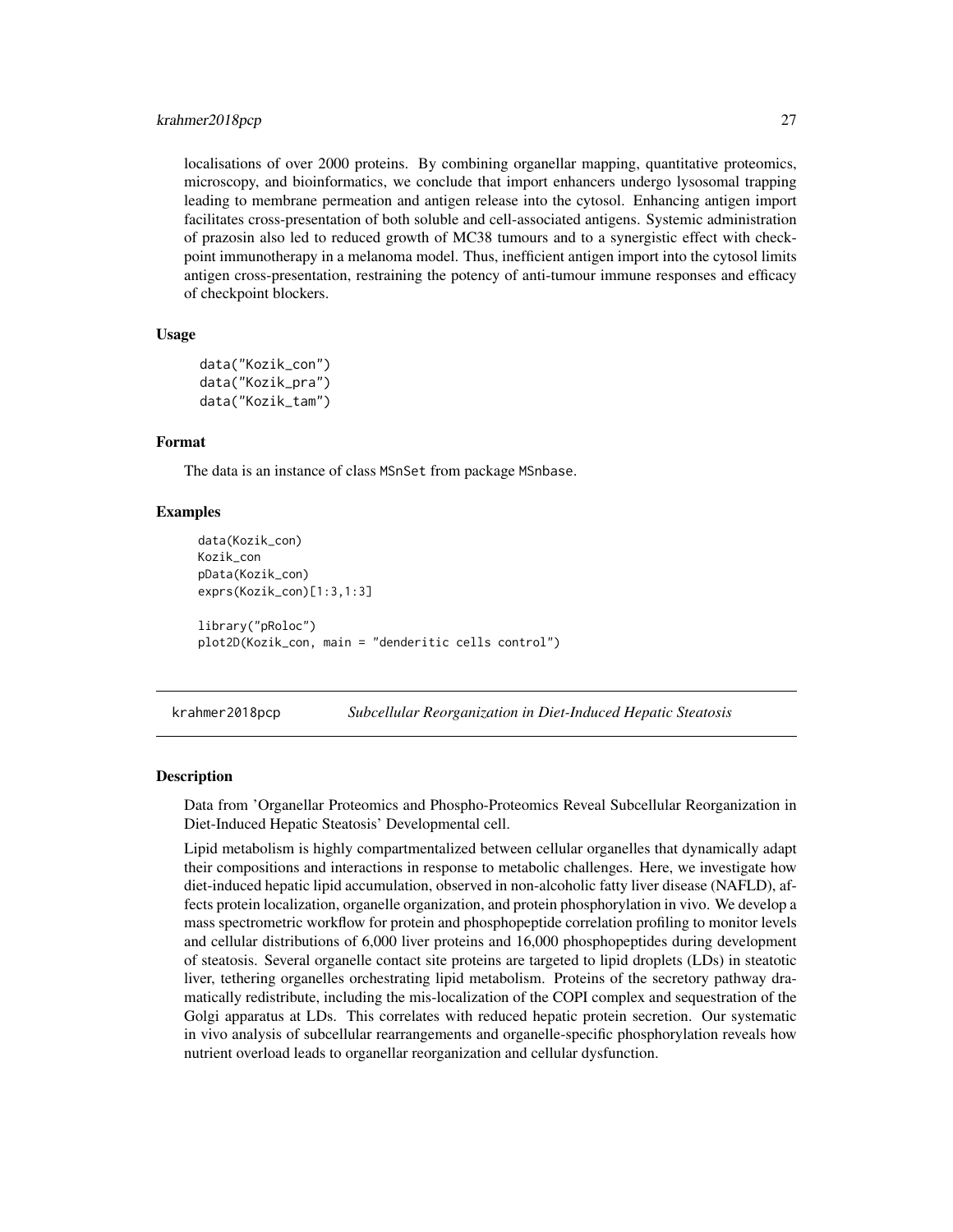#### <span id="page-27-0"></span>Usage

```
data("krahmer2018pcp")
data("krahmer2018phosphopcp")
```
# Format

The data is an instance of class MSnSet from package MSnbase.

# References

*Organellar proteomics and phospho-proteomics reveal subcellular reorganization in diet-induced hepatic steatosis.* Krahmer N, Najafi B, Schueder F, Quagliarini F, Steger M, Seitz S, Kasper R, Salinas F, Cox J, Uhlenhaut NH, Walther TC. Developmental Cell. 2018 Oct 22;47(2):205-21. https://doi.org/10.1016/j.devcel.2018.09.017

# Examples

```
data(krahmer2018pcp)
krahmer2018pcp
pData(krahmer2018pcp)
exprs(krahmer2018pcp)[1:3,1:3]
library("pRoloc")
plot2D(krahmer2018pcp, fcol = "Organelle" , main = "Krahmer 2018")
data(krahmer2018phosphopcp)
krahmer2018phosphopcp
exprs(krahmer2018phosphopcp)[1:3,1:3]
plot2D(krahmer2018phosphopcp, main = "Krahmer 2018")
```
kristensen2012r1 *Data from Kristensen et al. 2012*

#### Description

Triplicated experimental data from Kristensen et al. 2012, *A high-throughput approach for measuring temporal changes in the interactome*. Protein complexes were separated by size exclusion chromatography and protein were quantified using SILAC.

#### Usage

```
data("kristensen2012r1")
data("kristensen2012r2")
data("kristensen2012r3")
```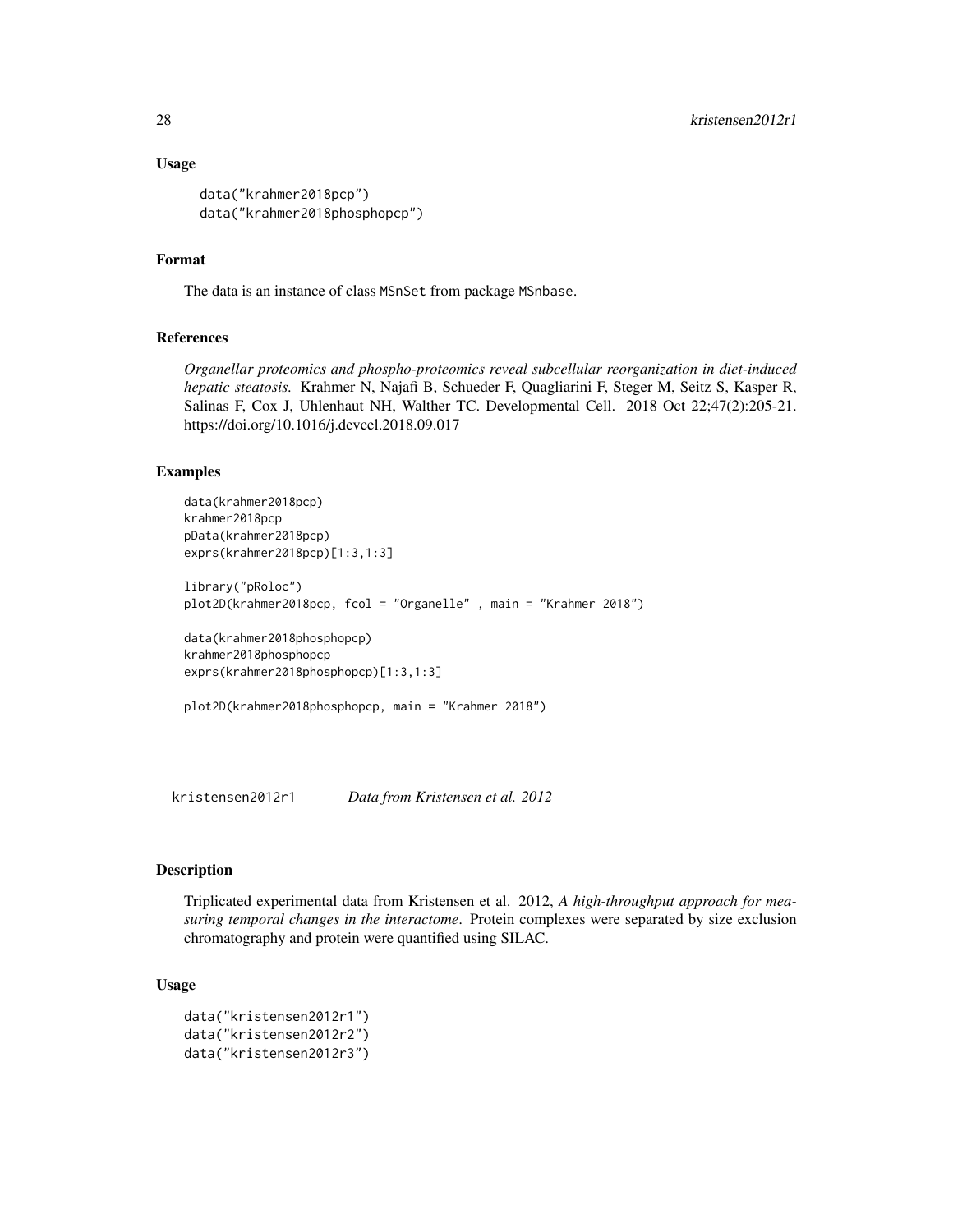# <span id="page-28-0"></span>lopimsSyn2 29

# References

Kristensen AR, Gsponer J, Foster LJ. A high-throughput approach for measuring temporal changes in the interactome. Nat Methods. 2012 Sep;9(9):907-9. doi: 10.1038/nmeth.2131. Epub 2012 Aug 5. PubMed PMID: 22863883; PubMed Central PMCID: PMC3954081.

# Examples

```
data(kristensen2012r1)
experimentData(kristensen2012r1)
```
lopimsSyn2 *LOPIMS data for the Synapter 2.0 paper*

#### Description

TODO

# Usage

```
data("lopimsSyn1")
data("lopimsSyn2")
data("lopimsSyn2_0frags")
```
# Format

These data are MSnSet instances, defined in the MSnbase package.

```
data(lopimsSyn1)
data(lopimsSyn2)
data(lopimsSyn2_0frags)
```

```
## Visualisation
library("pRoloc")
par(mfrow = c(1, 3))plot2D(lopimsSyn1, main = "Synapter 1", addLegend = "topleft")
plot2D(lopimsSyn2, main = "Synapter 2")
plot2D(lopimsSyn2_0frags, main = "Synapter 2 (0 fragments)")
```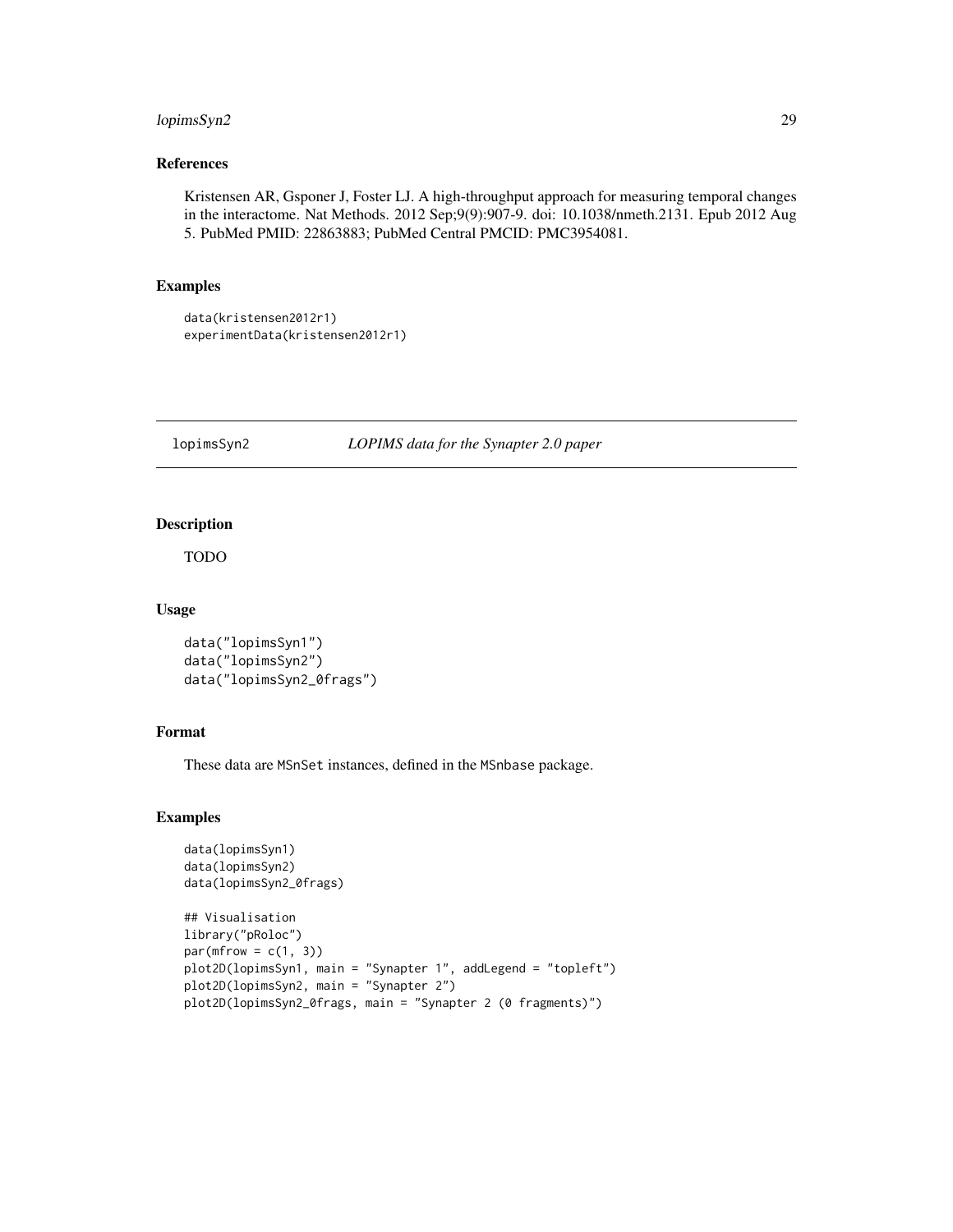```
lpsTimecourse_mulvey2021
```
*Protein and PMS-level datasets from temporal abundance profiling experiments of THP-1 human leukaema cells stimulated with LPS*

# Description

These are timecourse proteomics datasets output from temporal abundance experiments on THP-1 human leukaema cells stimulated with LPS at 0, 2, 4, 6, 12 and 24 hours.

# Usage

```
data(lpsTimecourse_mulvey2021)
data(lpsTimecourse_rep1_mulvey2021)
data(lpsTimecourse_rep2_mulvey2021)
data(lpsTimecourse_rep3_mulvey2021)
data(psms_lpsTimecourse_rep1_mulvey2021)
data(psms_lpsTimecourse_rep2_mulvey2021)
data(psms_lpsTimecourse_rep3_mulvey2021)
```
#### Format

These data are instances of class MSnSet from package MSnbase.

#### Details

These are triplicate timecourse proteomics datasets output from temporal abundance experiments on THP-1 human leukaema cells stimulated with LPS. THP-1 total cell lysates were harvested at specific time-points of LPS stimulation; 0, 2, 4, 6, 12 and 24 hours. These were then digested, labelled with TMT 6plex, and analysed by LC-MS/MS on the Q-Exactive MS (Thermo). The resulting datasets were processed by Proteome Discoverer software (v2.1, Thermo) and imported and analysed in R using the packages MSnbase and pRoloc.

PSM-level and protein-level csv files are available in the codeextdata directory and have been imported as MSnSet instances using readMSnSet2. There are 3 replicates and the PSM-level and protein-level datasets are denoted accordingly.

The dataset lpsTimecourse\_mulvey2021 contains the triplicates concatenated thus including only proteins common across all experiments, and is that which was used in the core analayis in the manuscipt by Mulvey et al 2021. The featureData columns contain the output (adjusted) p-values output from the temporal abundance analysis that was performed using limma and as described in Mulvey et al 2021.

#### Source

The data was generated by C. Mulvey at the Cambridge Centre for Proteomics. [http://www.bio.](http://www.bio.cam.ac.uk/proteomics/) [cam.ac.uk/proteomics/](http://www.bio.cam.ac.uk/proteomics/).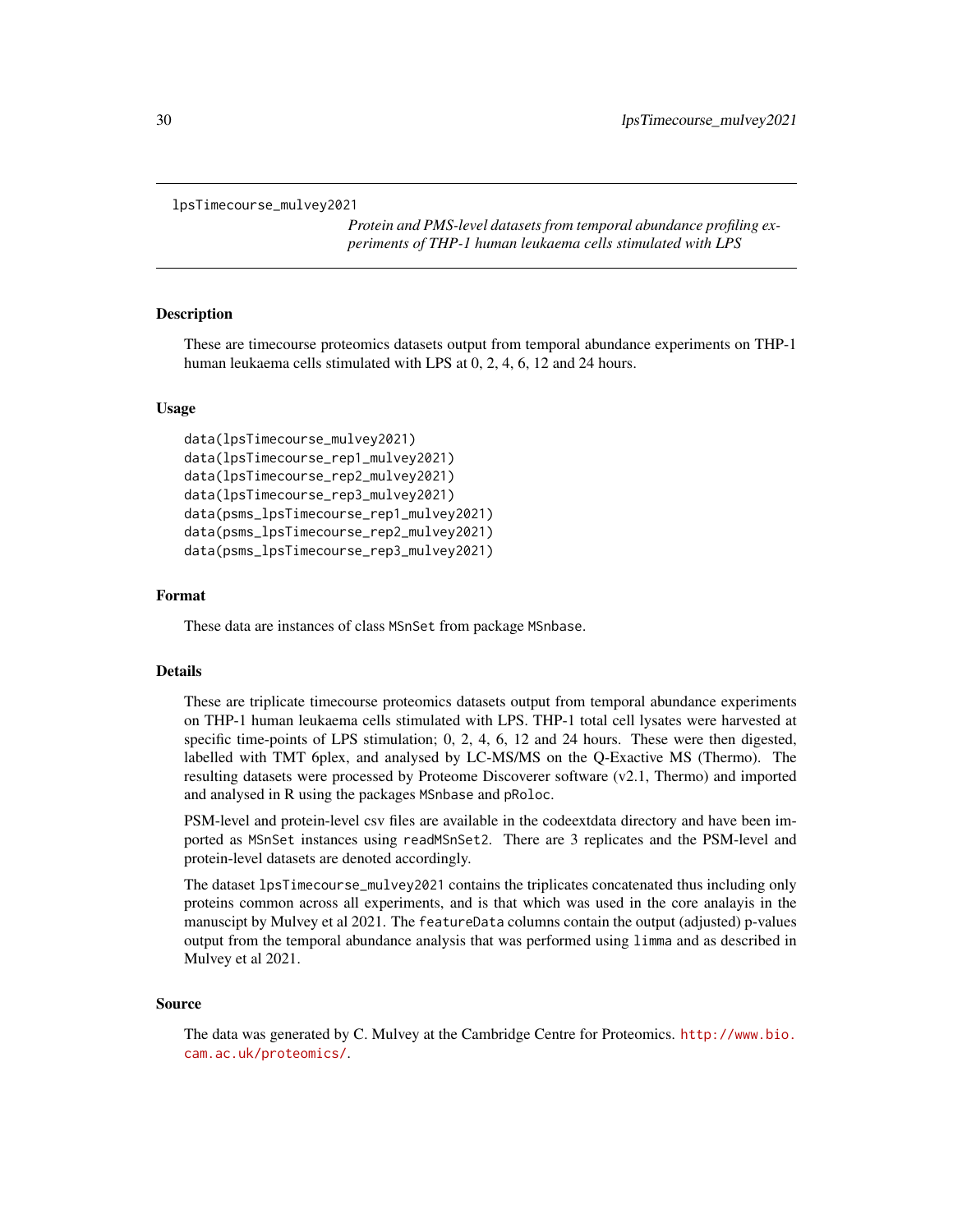#### <span id="page-30-0"></span>mulvey2015 31

# Examples

```
data(lpsTimecourse_mulvey2021)
lpsTimecourse_mulvey2021
pData(lpsTimecourse_mulvey2021)
head(exprs(lpsTimecourse_mulvey2021))
```
mulvey2015 *Data from Mulvey et al. 2015*

# **Description**

This is the data from Mulvey et al., *Dynamic proteomic profiling of extra-embryonic endoderm differentiation in mouse embryonic stem cells.* , Stem Cell. (PMID 26059426). See below for more details.

# Usage

```
data(mulvey2015)
data(mulvey2015norm)
```
#### Format

The data are instances of class MSnSet from package MSnbase. This ending with \_se are of class SummarizedExperiment.

#### Details

While not a spatial proteomics data, it was analysed with the pRoloc package.

During mammalian preimplantation development, the cells of the blastocyst's inner cell mass differentiate into the epiblast and primitive endoderm lineages, which give rise to the fetus and extraembryonic tissues, respectively. Extra-embryonic endoderm (XEN) differentiation can be modeled in vitro by induced expression of GATA transcription factors in mouse embryonic stem cells. Here, we use this GATA-inducible system to quantitatively monitor the dynamics of global proteomic changes during the early stages of this differentiation event and also investigate the fully differentiated phenotype, as represented by embryo-derived XEN cells. Using mass spectrometry-based quantitative proteomic profiling with multivariate data analysis tools, we reproducibly quantified 2,336 proteins across three biological replicates and have identified clusters of proteins characterized by distinct, dynamic temporal abundance profiles. We first used this approach to highlight novel marker candidates of the pluripotent state and XEN differentiation. Through functional annotation enrichment analysis, we have shown that the downregulation of chromatin-modifying enzymes, the reorganization of membrane trafficking machinery, and the breakdown of cell-cell adhesion are successive steps of the extra-embryonic differentiation process. Thus, applying a range of sophisticated clustering approaches to a time-resolved proteomic dataset has allowed the elucidation of complex biological processes which characterize stem cell differentiation and could establish a general paradigm for the investigation of these processes.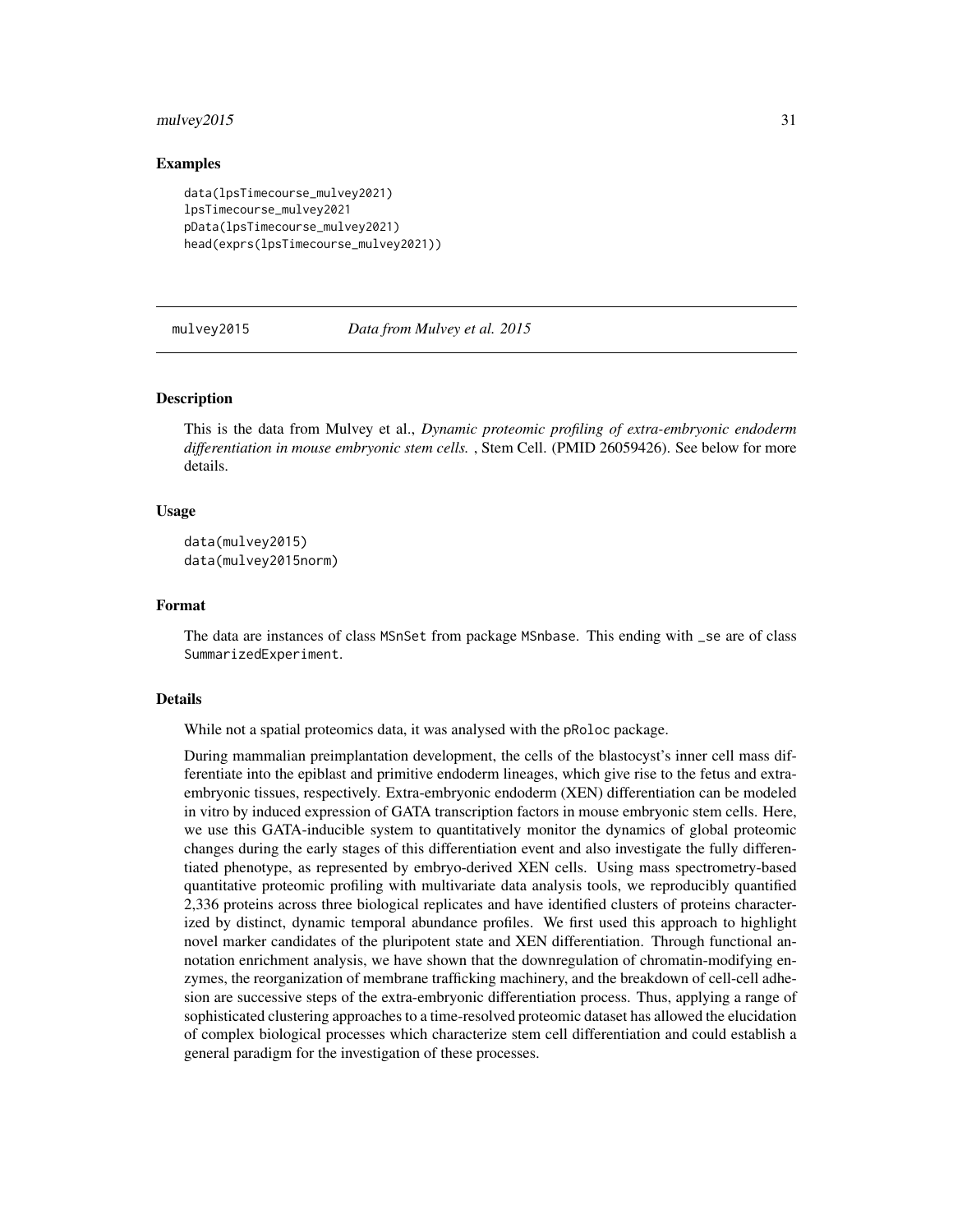# <span id="page-31-0"></span>References

Mulvey CM, Schr\"oter C, Gatto L, Dikicioglu D, Fidaner IB, Christoforou A, Deery MJ, Cho LT, Niakan KK, Martinez-Arias A, Lilley KS. Dynamic Proteomic Profiling of Extra-Embryonic Endoderm Differentiation in Mouse Embryonic Stem Cells. Stem Cells. 2015 Sep;33(9):2712-25. doi: 10.1002/stem.2067. Epub 2015 Jun 23. PubMed PMID: 26059426.

# Examples

```
data(mulvey2015)
library("pRoloc")
plot2D(mulvey2015)
data(mulvey2015norm)
heatmap(exprs(mulvey2015))
library(SummarizedExperiment)
```
data(mulvey2015\_se) mulvey2015\_se

nikolovski2012 *Meta-analysis from Nikolovski et al. (2012)*

#### Description

This is the data used in Nikolovksi et al. (2012). See below for details and references.

#### Usage

```
data(nikolovski2012)
data(nikolovski2012imp)
```
# Format

The data is an instance of class MSnSet from package MSnbase.

# Details

These data are a concatenation of 4 LOPIT experiments. Experiments 1 and 2 are from Dunkley et al. 2006 (see also dunkley2006). Exepriments 3 and 4 are new.

In the LOPIT experiments by Dunkley et al. (2006), peripheral membrane proteins were removed by carbonate washing of the isolated membranes, while for experiments 3 and 4, no carbonate wash was performed and are, as such, enriched in peripheral and luminal proteins. See figure 1 in Nikolovski 2012 for a description of the design.

In nikolovksi2012imp missing values have been imputed using partial least-squares regression.

The training set used for the Naive Bayesian classifier is available as the markers feature meta-data. Note that Nikolovksi included a group of markers labelled 'others', which has been retained in these data sets. The results produced in this work are available in the preds feature variable (note that some organelles are marked with a '\*', which is undefined here).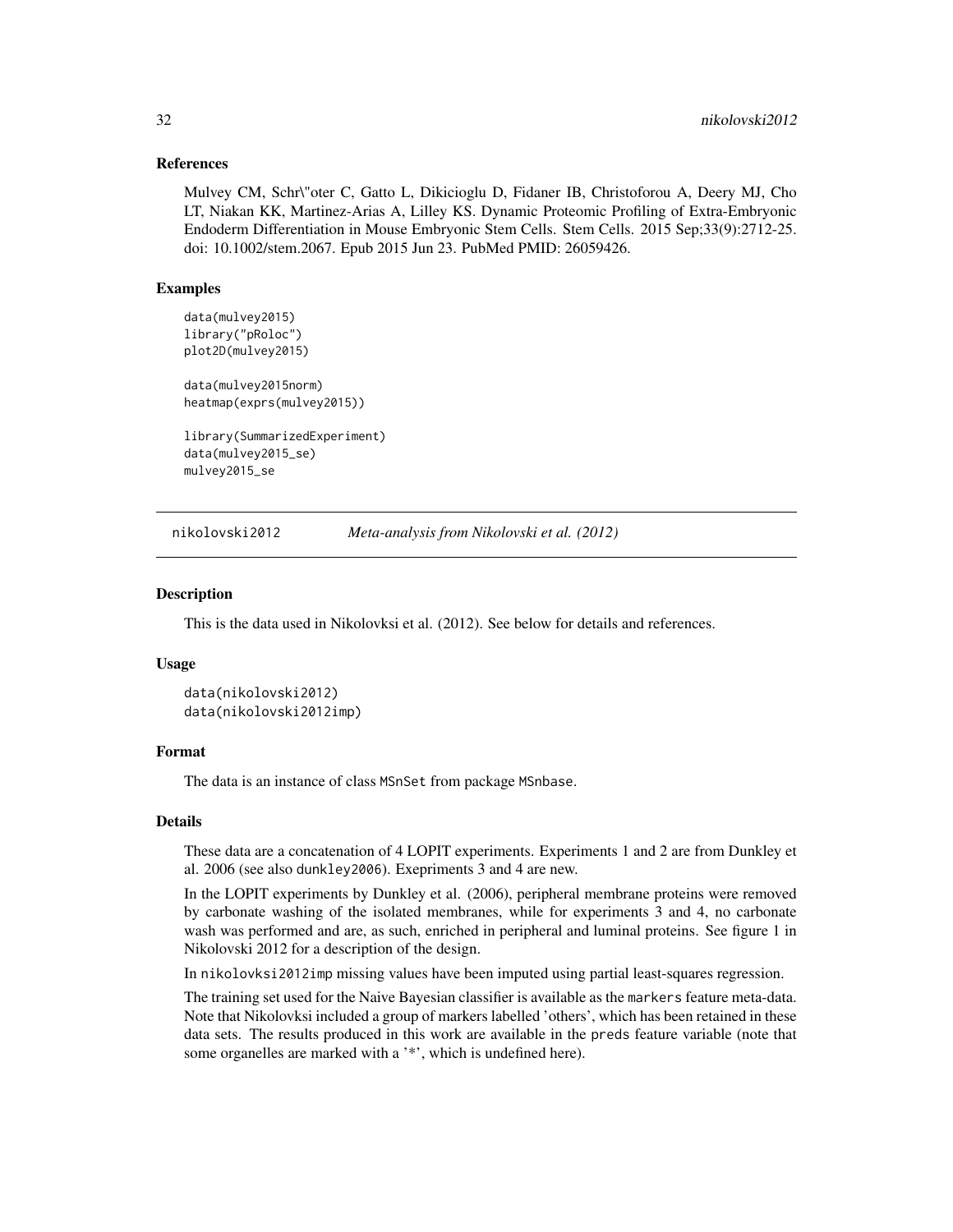#### <span id="page-32-0"></span>Source

Supporting Information on <http://www.plantphysiol.org/content/160/2/1037.long>, also available in the package's extdata directory.

# References

Nikolovski N, Rubtsov D, Segura MP, Miles GP, Stevens TJ, Dunkley TP, Munro S, Lilley KS, Dupree P. *Putative glycosyltransferases and other plant Golgi apparatus proteins are revealed by LOPIT proteomics.* Plant Physiol. 2012 Oct;160(2):1037-51. doi: 10.1104/pp.112.204263. Epub 2012 Aug 24. PMID: 22923678; PMCID: PMC3461528.

Dunkley TP, Hester S, Shadforth IP, Runions J, Weimar T, Hanton SL, Griffin JL, Bessant C, Brandizzi F, Hawes C, Watson RB, Dupree P, Lilley KS. *Mapping the Arabidopsis organelle proteome.* Proc Natl Acad Sci U S A. 2006 Apr 25;103(17):6518-23. Epub 2006 Apr 17. PubMed PMID: 16618929; PubMed Central PMCID: PMC1458916.

#### Examples

```
data(nikolovski2012)
data(nikolovski2012imp)
table(is.na(nikolovski2012))
table(is.na(nikolovski2012imp))
phenoData(nikolovski2012)
table(fData(nikolovski2012)$markers)
all.equal(sort(featureNames(nikolovski2012)),
          sort(featureNames(nikolovski2012imp)))
library("pRoloc")
plot2D(nikolovski2012imp)
addLegend(nikolovski2012imp, where = "topright", bty = "n", cex =.7)
```
nikolovski2014 *LOPIMS data from Nikolovski et al. (2014)*

#### Description

This is the data used in Nikolovksi et al. (2014). See below for details and references.

#### Usage

```
data(nikolovski2014)
```
#### Format

The data is an instance of class MSnSet from package MSnbase.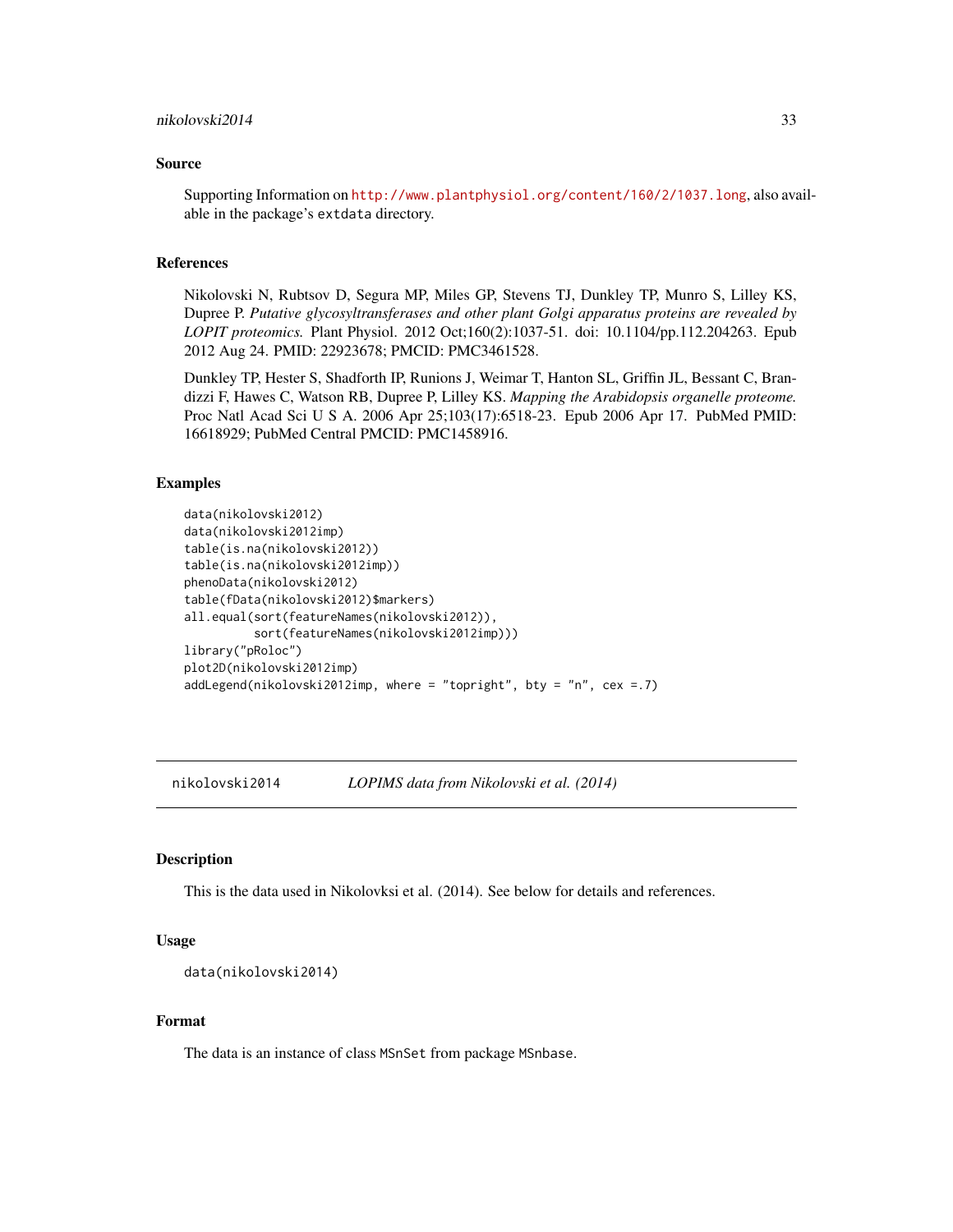#### Details

Abstract: The proteomic composition of the Arabidopsis Golgi apparatus is currently reasonably well documented; however little is known about the relative abundances between different proteins within this compartment. Accurate quantitative information of Golgi resident proteins is of great importance: it facilitates a better understanding of the biochemical processes which take place within this organelle, especially those of different polysaccharide synthesis pathways. Golgi resident proteins are challenging to quantify since the abundance of this organelle is relatively low within the cell. In this study an organelle fractionation approach, targeting the Golgi apparatus, was combined with a label free quantitative mass spectrometry (MS), data-independent acquisition (DIA) method employing ion mobility separation known as LC-IMS-MSE (or HDMSE), to simultaneously localize proteins to the Golgi apparatus and assess their relative quantity. In total 102 Golgi localised proteins were quantified. These data provide new insight into Golgi apparatus organization and demonstrate that organelle fractionation in conjunction with label free quantitative MS is a powerful and relatively simple tool to access protein organelle localisation and their relative abundances. The findings presented open a unique view on the organization of the plant Golgi apparatus, leading towards novel hypotheses centered on the biochemical processes of this organelle.

These data are a concatenation of 2 LOPIMS gradients, labelled gradient A and B, each with 10 fractions.

# Source

Supplemental Data downloaded from [http://www.plantphysiol.org/content/early/2014/08/](http://www.plantphysiol.org/content/early/2014/08/13/pp.114.245589/suppl/DC1) [13/pp.114.245589/suppl/DC1](http://www.plantphysiol.org/content/early/2014/08/13/pp.114.245589/suppl/DC1), also available in the package's extdata directory.

#### References

Nikolovski N, Shliaha PV, Gatto L, Dupree P, Lilley KS. Label free protein quantification for plant Golgi protein localisation and abundance. Plant Physiol. 2014 Aug 13. pii: pp.114.245589. [Epub ahead of print] PubMed PMID: 25122472.

#### Examples

```
data(nikolovski2014)
pData(nikolovski2014)
library("pRoloc")
plot2D(nikolovski2014)
addLegend(nikolovski2014, where = "topright", bty = "n", cex = .7)
A <- pData(nikolovski2014)$gradient == "A"
```
 $par(mfrow = c(1, 2))$ plot2D(nikolovski2014[, A], main = "Gradient A") plot2D(nikolovski2014[, !A], main = "Gradient B")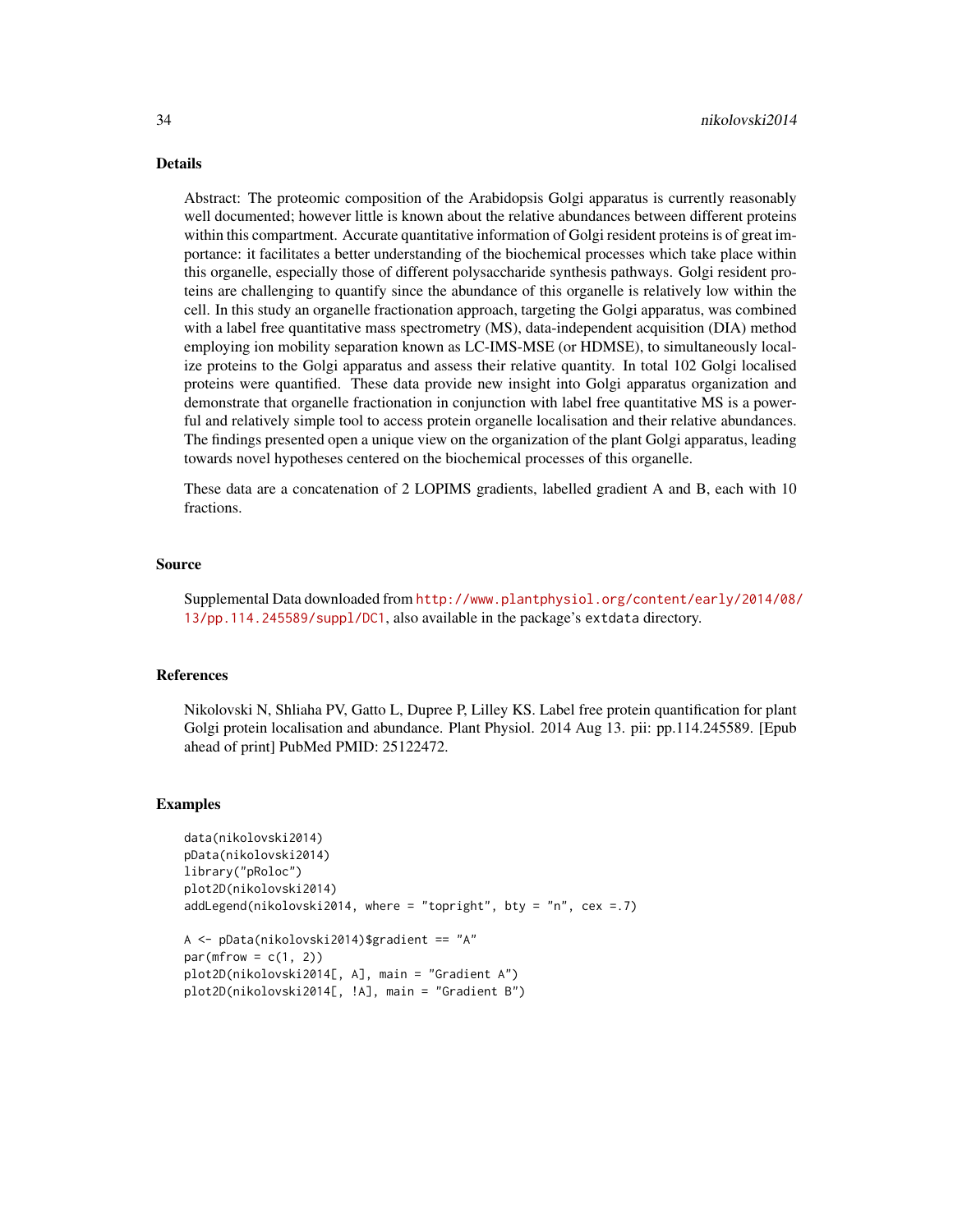<span id="page-34-0"></span>orre2019 *SubCellBarCode: Proteome-wide Mapping of Protein Localization and Relocalization*

# **Description**

Data from 'SubCellBarCode: Proteome-wide Mapping of Protein Localization and Relocalization' Molecular cell.

Subcellular localization is a main determinant of protein function; however, a global view of cellular proteome organization remains relatively unexplored. We have developed a robust mass spectrometry-based analysis pipeline to generate a proteome-wide view of subcellular localization for proteins mapping to 12,418 individual genes across five cell lines. Based on more than 83,000 unique classifications and correlation profiling, we investigate the effect of alternative splicing and protein domains on localization, complex member co-localization, cell-type-specific localization, as well as protein relocalization after growth factor inhibition. Our analysis provides information about the cellular architecture and complexity of the spatial organization of the proteome; we show that the majority of proteins have a single main subcellular location, that alternative splicing rarely affects subcellular location, and that cell types are best distinguished by expression of proteins exposed to the surrounding environment. The resource is freely accessible via www.subcellbarcode.org.

# Usage

```
data("orre2019a431")
data("orre2019h322")
data("orre2019hcc827")
data("orre2019hcc827gef")
data("orre2019hcc827rep1")
data("orre2019hcc827rep2")
data("orre2019hcc827rep3")
data("orre2019mcf7")
data("orre2019u251")
```
#### Format

The data is an instance of class MSnSet from package MSnbase.

#### References

*SubCellBarCode: Proteome-wide Mapping of Protein Localization and Relocalization* Lukas Minus Orre, Mattias Vesterlund, Yanbo Pan, Taner Arslan, Yafeng Zhu, Alejandro Fernandez Woodbridge, Oliver Frings, Erik Fredlund, and Janne Lehtio https://doi.org/10.1016/j.molcel.2018.11.035

```
data(orre2019a431)
orre2019a431
pData(orre2019a431)
```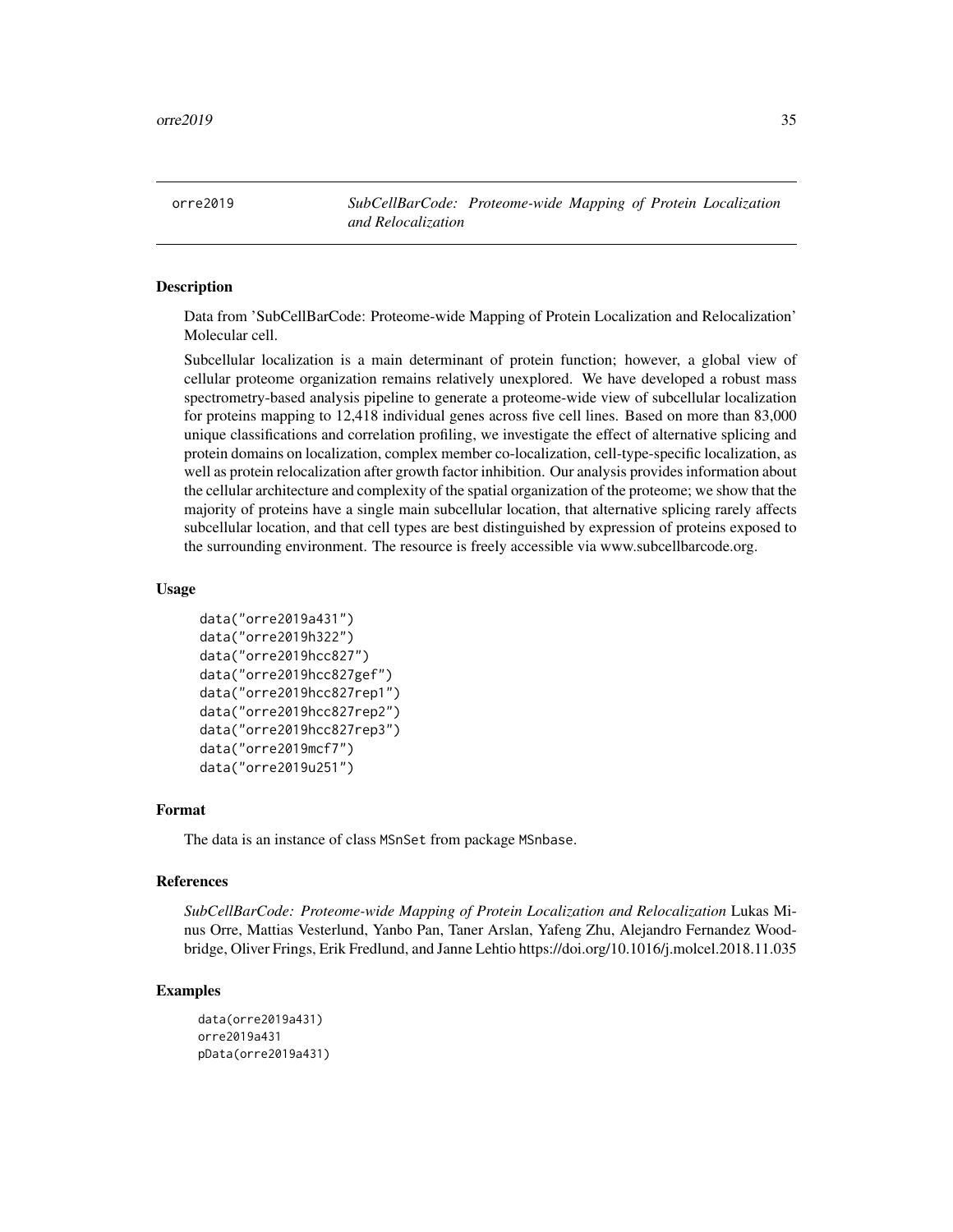```
exprs(orre2019a431)[1:3,1:3]
library("pRoloc")
plot2D(orre2019a431,, main = "Orre 2019 A431")
```
pRolocdata *List of pRolocdata data sets*

# Description

This function lists the data sets available in pRolocdata package by calling data(package = "pRolocdata").

### Usage

pRolocdata()

# Author(s)

Laurent Gatto <lg390@cam.ac.uk>

# References

See in the respective data sets' manual pages for references to publications.

# Examples

pRolocdata()

pRolocmetadata *Extract pRoloc metadata*

# Description

Extracts relevant metadata from an MSnSet instance. See README.md for a description and explanation of the metadata fields.

# Usage

pRolocmetadata(x)

# Arguments

x A pRolocdata data.

# Value

An instance of class pRolocmetadata.

<span id="page-35-0"></span>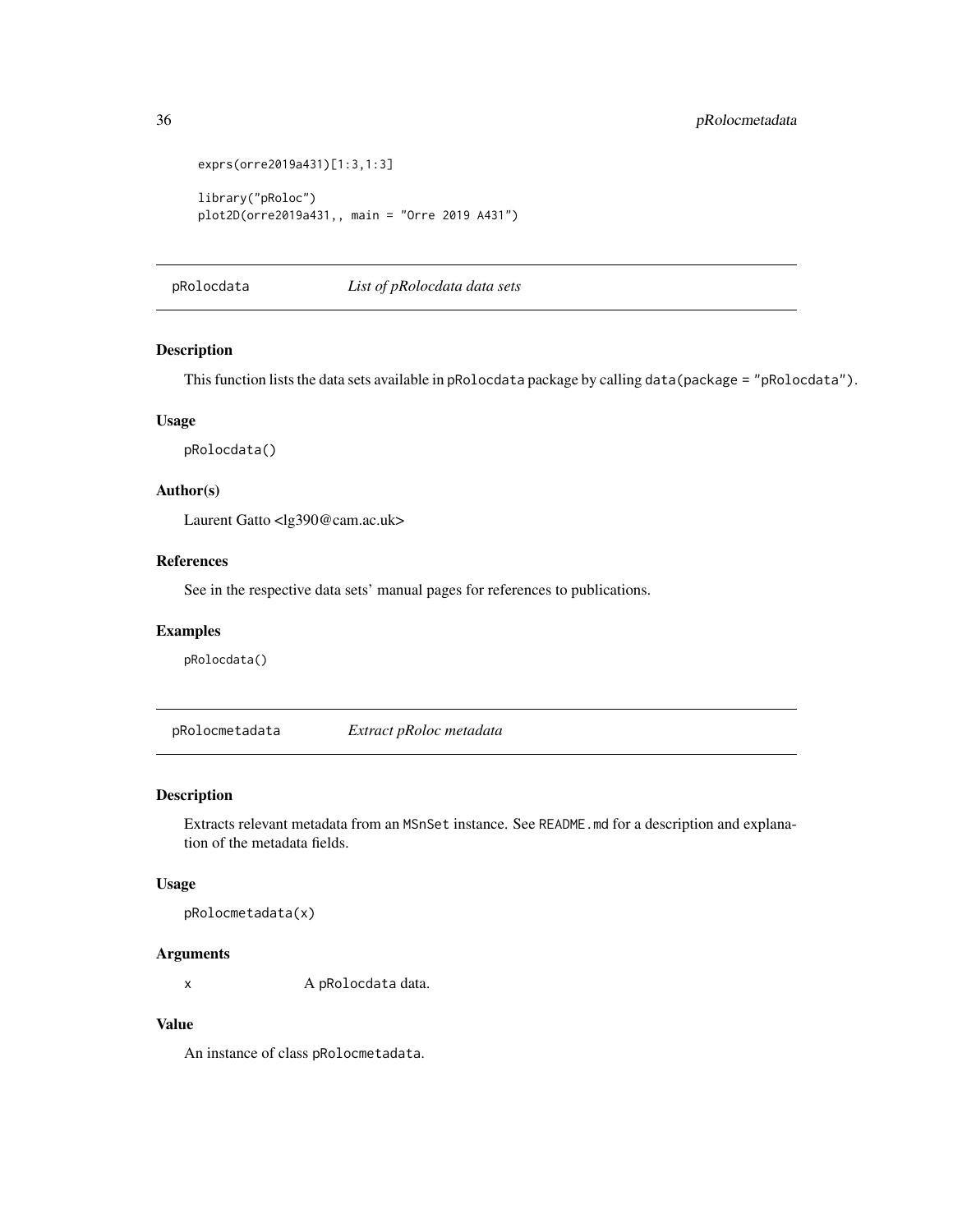# <span id="page-36-0"></span>rodriguez2012r1 37

#### Author(s)

Laurent Gatto

#### Examples

```
library("pRolocdata")
data(dunkley2006)
data(dunkley2006)
pRolocmetadata(dunkley2006)
```
rodriguez2012r1 *Spatial proteomics of human inducible goblet-like LS174T cells from Rodriguez-Pineiro et al. (2012)*

# Description

Data from Rodriguez-Pineiro AM, van der Post S, Johansson ME, Thomsson KA, Nesvizhskii AI, Hansson GC. Proteomic study of the mucin granulae in an intestinal goblet cell model. J Proteome Res. 2012 Mar 2;11(3):1879-90. doi: 10.1021/pr2010988. Epub 2012 Feb 2. PubMed PMID:22248381; PubMed Central PMCID:PMC3292267.

# Usage

```
data("rodriguez2012r1")
data("rodriguez2012r2")
data("rodriguez2012r3")
```
# Details

As no marker were provided with the data, we transferred markers from the hyperLOPIT2015 (mouse) data using gene names to match between experiments. To validate our marker annotations, we compared the relative distributions of our markers (see figure below) to the PCA plot provided by the authors (Figure 3). Both show a similar separation of mitochondion/ER vs the rest along PC1 and ribosomes/lysosome vs rest along PC2. The data do not match exactly as the different marker protein are used.

#### Source

The supplementary file is pr2010988\_si\_003.xls. See scripts/rodriguez-pineiro2012.R for data preparation.

# Examples

```
data(rodriguez2012r1)
data(rodriguez2012r2)
data(rodriguez2012r3)
```
library("pRoloc")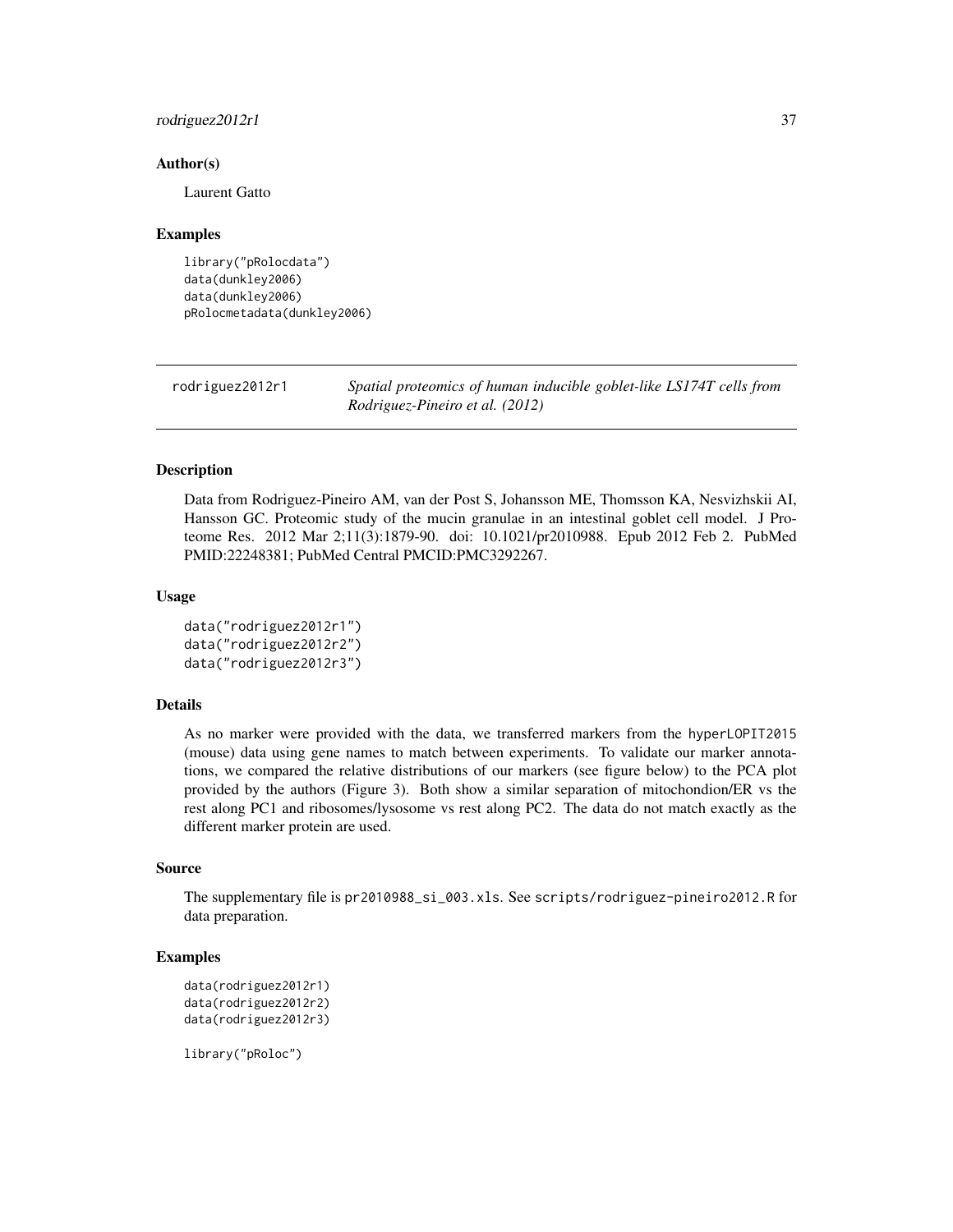```
par(mfrow = c(2, 2))plot2D(rodriguez2012r1)
addLegend(rodriguez2012r1, cex = .7, where = "topleft")
plot2D(rodriguez2012r2)
plot2D(rodriguez2012r3)
## compare to figure 3
dev.new()
plot2D(markerMSnSet(rodriguez2012r1),
      mirrorX = TRUE, mirrorY = TRUE,
      main = "Our markers")
addLegend(markerMSnSet(rodriguez2012r1), where = "bottomright")
```
Shin2020 *Spatial proteomics defines the content of trafficking vesicles captured by golgin tethers*

#### Description

Data from 'Spatial proteomics defines the content of trafficking vesicles captured by golgin tethers'

Intracellular traffic between compartments of the secretory and endocytic pathways is mediated by vesicle-based carriers. The precise and complete proteomes of carriers destined for many organelles are ill-defined because the vesicular intermediates are transient, low-abundance and difficult to purify. Here, we combine vesicle relocalisation with organelle proteomics and Bayesian analysis to define the content of different endosome-derived vesicles destined for the trans-Golgi network (TGN). The golgin coiled-coil proteins golgin-97, golgin-245 and GCC88, shown previously to capture endosome-derived vesicles at the TGN, were individually relocalised to mitochondria and the content of subsequently re-routed vesicles was determined by organelle proteomics. Our findings revealed 45 integral and 51 peripheral membrane proteins re-routed by golgin-97, evidence for a distinct class of vesicles shared by golgin-97 and GCC88, and various cargoes specific to individual golgins. These results illustrate a general strategy for analysing intracellular sub-proteomes by combining acute cellular re-wiring with high-resolution spatial proteomics.

# Usage

```
data("Shin2019MitoControlrep1")
data("Shin2019MitoGcc88rep1")
data("Shin2019MitoGol97rep1")
```
#### Format

The data is an instance of class MSnSet from package MSnbase.

#### References

*Spatial proteomics defines the content of trafficking vesicles captured by golgin tethers. John J.H. Shin, Oliver M. Crook, Alicia C. Borgeaud, Jerome Cattin-Ortola, Sew-Yeu Peak- Chew, Jessica Chadwick, Kathryn S. Lilley, Sean Munro.*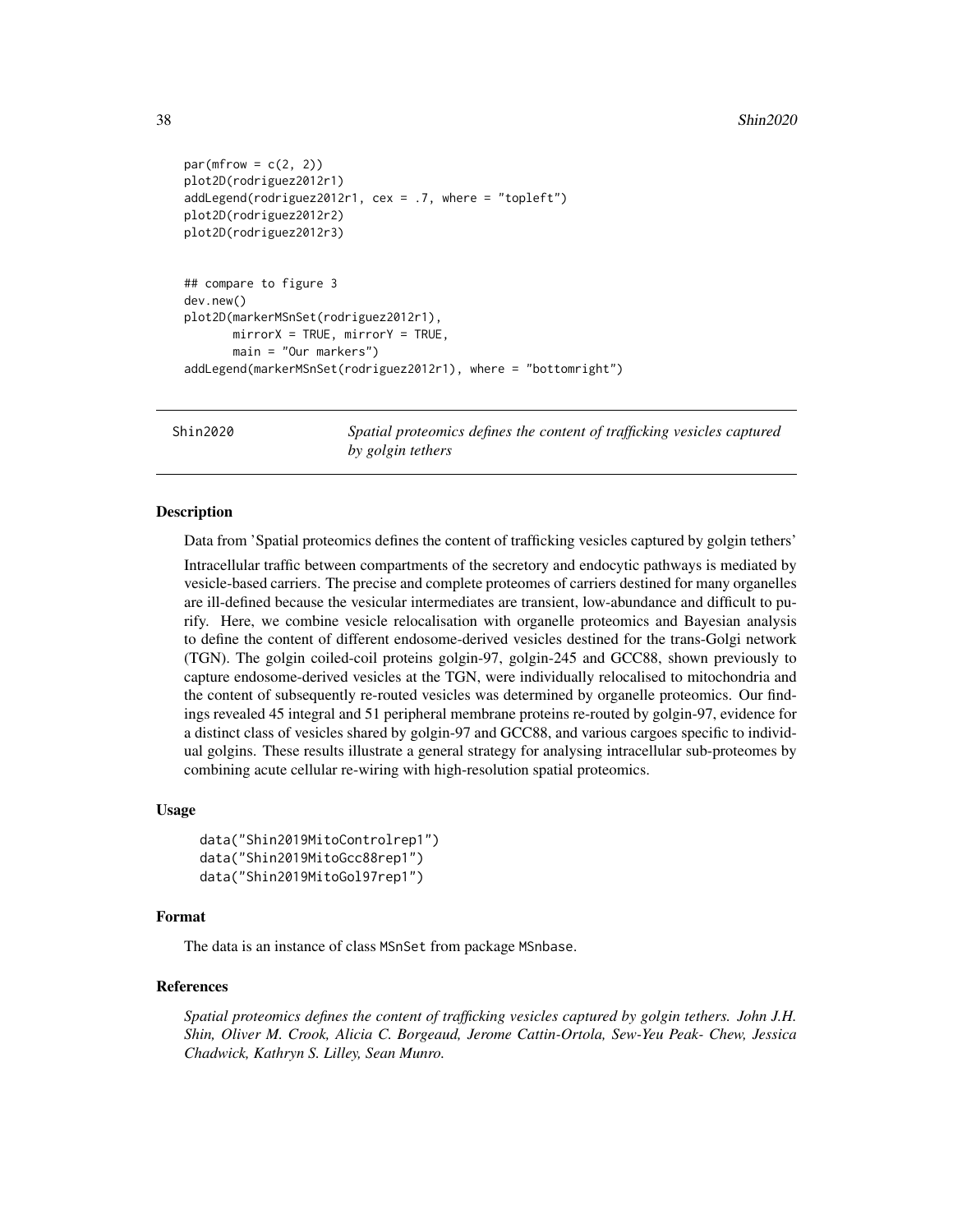#### <span id="page-38-0"></span>stekhoven2014 39

# Examples

```
data(Shin2019MitoControlrep1)
Shin2019MitoControlrep1
pData(Shin2019MitoControlrep1)
exprs(Shin2019MitoControlrep1)[1:3,1:3]
library("pRoloc")
plot2D(Shin2019MitoControlrep1, main = "Shin 2019 HeK 293T WT")
```
stekhoven2014 *Data from Stekhoven et al. 2014*

# Description

Proteomics data provide unique insights into biological systems, including the predominant subcellular localization (SCL) of proteins, which can reveal important clues about their functions. Here we analyzed data of a complete prokaryotic proteome expressed under two conditions mimicking interaction of the emerging pathogen Bartonella henselae with its mammalian host. Normalized spectral count data from cytoplasmic, total membrane, inner and outer membrane fractions allowed us to identify the predominant SCL for 82 proteins. The spectral count proportion of total membrane versus cytoplasmic fractions indicated the propensity of cytoplasmic proteins to co-fractionate with the inner membrane, and enabled us to distinguish cytoplasmic, peripheral inner membrane and bona fide inner membrane proteins. Principal component analysis and k-nearest neighbor classification training on selected marker proteins or predominantly localized proteins, allowed us to determine an extensive catalog of at least 74 expressed outer membrane proteins, and to extend the SCL assignment to 94% of the identified proteins, including 18 silico methods gave no prediction. Suitable experimental proteomics data combined with straightforward computational approaches can thus identify the predominant SCL on a proteome-wide scale. Finally, we present a conceptual approach to identify proteins potentially changing their SCL in a condition-dependent fashion.

### Usage

```
data("stekhoven2014")
```
#### References

Stekhoven DJ, Omasits U, Quebatte M, Dehio C, Ahrens CH. *Proteome-wide identification of predominant subcellular protein localizations in a bacterial model organism.* J Proteomics. 2014 Mar 17;99:123-37. doi:10.1016/j.jprot.2014.01.015. Epub 2014 Jan 28. PubMed PMID: 24486812.

```
data(stekhoven2014)
library("pRoloc")
plot2D(stekhoven2014)
```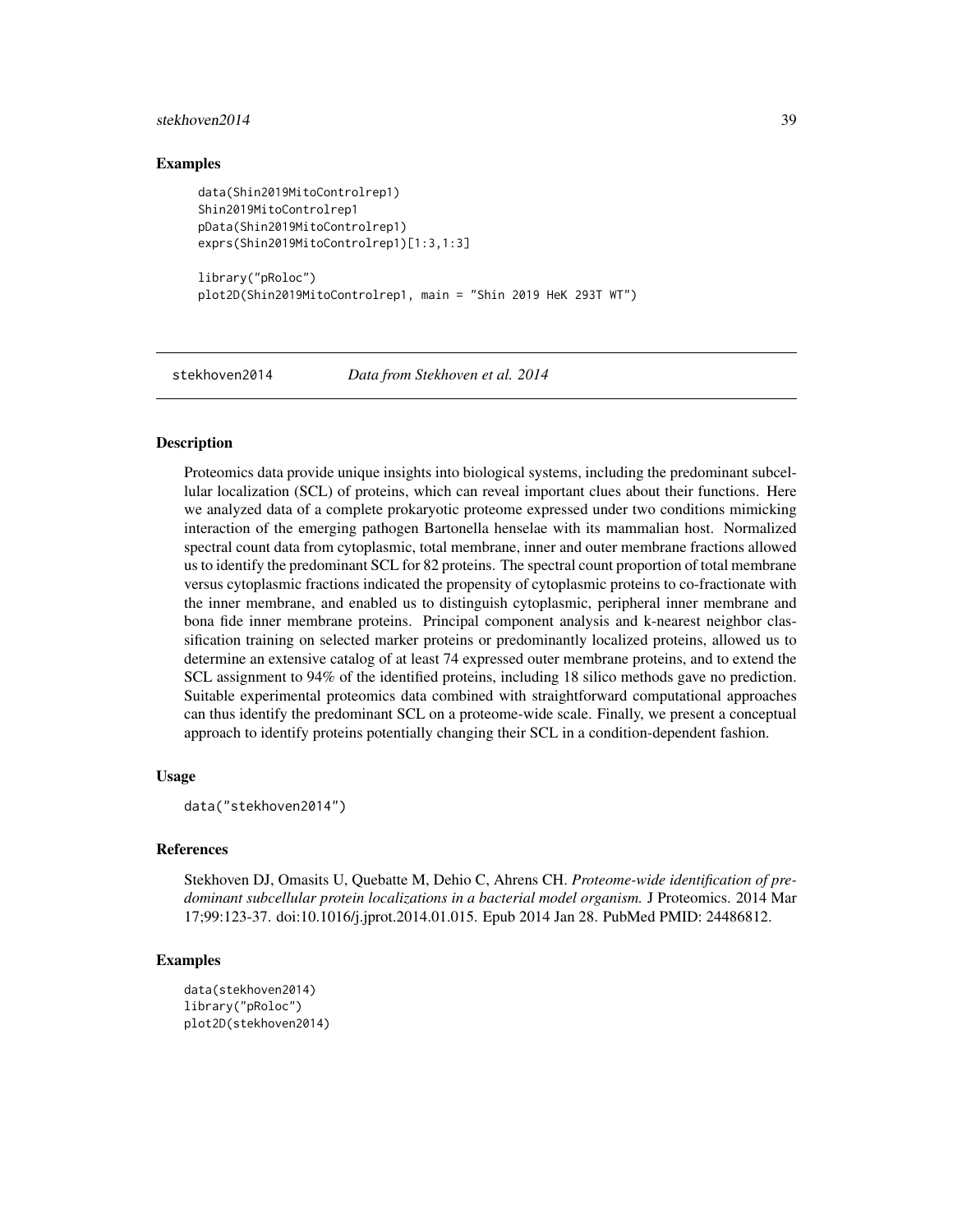#### Description

This is the data from Tan et al., *Mapping organelle proteins and protein complexes in Drosophila melanogaster*, J Proteome Res. 2009 Jun;8(6):2667-78. See below for more details.

#### Usage

```
data(tan2009r1)
data(tan2009r2)
data(tan2009r3)
data(tan2009r1goCC)
```
# Format

The data is an instance of class MSnSet from package MSnbase.

# Details

This is a LOPIT experiment. Normalised intensities for proteins for four iTRAQ 4-plex labelled fractions are available for 3 replicates (r1, r2 and r3 respectively). The partial least square discriminant analysis results from the paper are available as PLSDA feature meta-data and the markers used in analysis are available as markers feature meta-data (Note: the ER and Golgi organelle markers were combined in original PLSDA analysis).

Replicate 1 was also used in testing the phenotype discovery algorithm from Breckels et al., *The Effect of Organelle Discovery upon Sub-Cellular Protein Localisation*, J Proteomics, *In Press.*, see phenoDisco. New phenotype clusters identified from algorithm application are available as pd.2013 feature meta-data.

The tan2009r1goCC instance contains binary assay data. Its columns represent GO CC terms that have been observed for the object's features. A 1 indicates that a GO term has been associated to a given feature (protein); a 0 means not such association was found in the GO ontology.

#### Source

Supporting Information on <http://pubs.acs.org/doi/full/10.1021/pr800866n>

# References

Mapping organelle proteins and protein complexes in Drosophila melanogaster. Tan DJ, Dvinge H, Christoforou A, Bertone P, Martinez Arias A, Lilley KS. J Proteome Res. 2009 Jun;8(6):2667-78. PMID: 19317464

Breckels LM, Gatto L, Christoforou A, Groen AJ, Lilley KS and Trotter MWB. *The Effect of Organelle Discovery upon Sub-Cellular Protein Localisation* J Proteomics. *In Press.*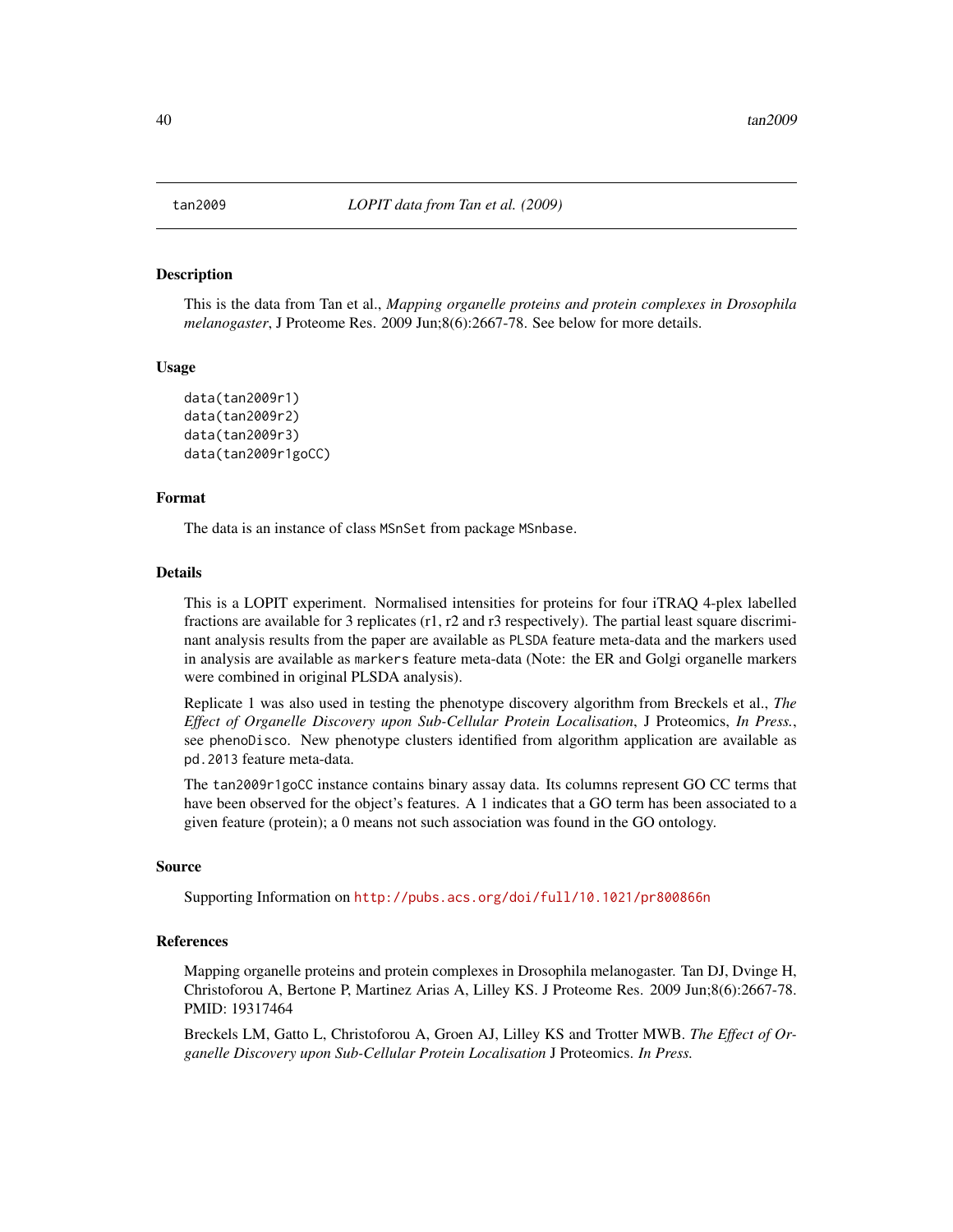# <span id="page-40-0"></span>Examples

```
data(tan2009r1)
tan2009r1
pData(tan2009r1)
head(exprs(tan2009r1))
# Organelle markers
table(fData(tan2009r1)$markers)
# PLSDA assignment results
table(fData(tan2009r1)$PLSDA)
```
thpLOPIT\_lps\_mulvey2021

*Protein and PMS-level hyperLOPIT datasets from THP-1 human leukaema cells*

# Description

These are spatial proteomics datasets from a hyperLOPIT experimental design on the THP-1 human leukaema cell line.

# Usage

```
data(thpLOPIT_lps_mulvey2021)
data(thpLOPIT_unstimulated_mulvey2021)
data(thpLOPIT_unstimulated_rep1_mulvey2021)
data(thpLOPIT_unstimulated_rep2_mulvey2021)
data(thpLOPIT_unstimulated_rep3_mulvey2021)
data(thpLOPIT_lps_rep1_mulvey2021)
data(thpLOPIT_lps_rep2_mulvey2021)
data(thpLOPIT_lps_rep3_mulvey2021)
data(psms_thpLOPIT_lps_rep1_set1)
data(psms_thpLOPIT_lps_rep1_set2)
data(psms_thpLOPIT_lps_rep2_set1)
data(psms_thpLOPIT_lps_rep2_set2)
data(psms_thpLOPIT_lps_rep3_set1)
data(psms_thpLOPIT_lps_rep3_set2)
data(psms_thpLOPIT_unstim_rep1_set1)
data(psms_thpLOPIT_unstim_rep1_set2)
data(psms_thpLOPIT_unstim_rep2_set1)
data(psms_thpLOPIT_unstim_rep2_set2)
data(psms_thpLOPIT_unstim_rep3_set1)
data(psms_thpLOPIT_unstim_rep3_set2)
```
# Format

These data are instances of class MSnSet from package MSnbase.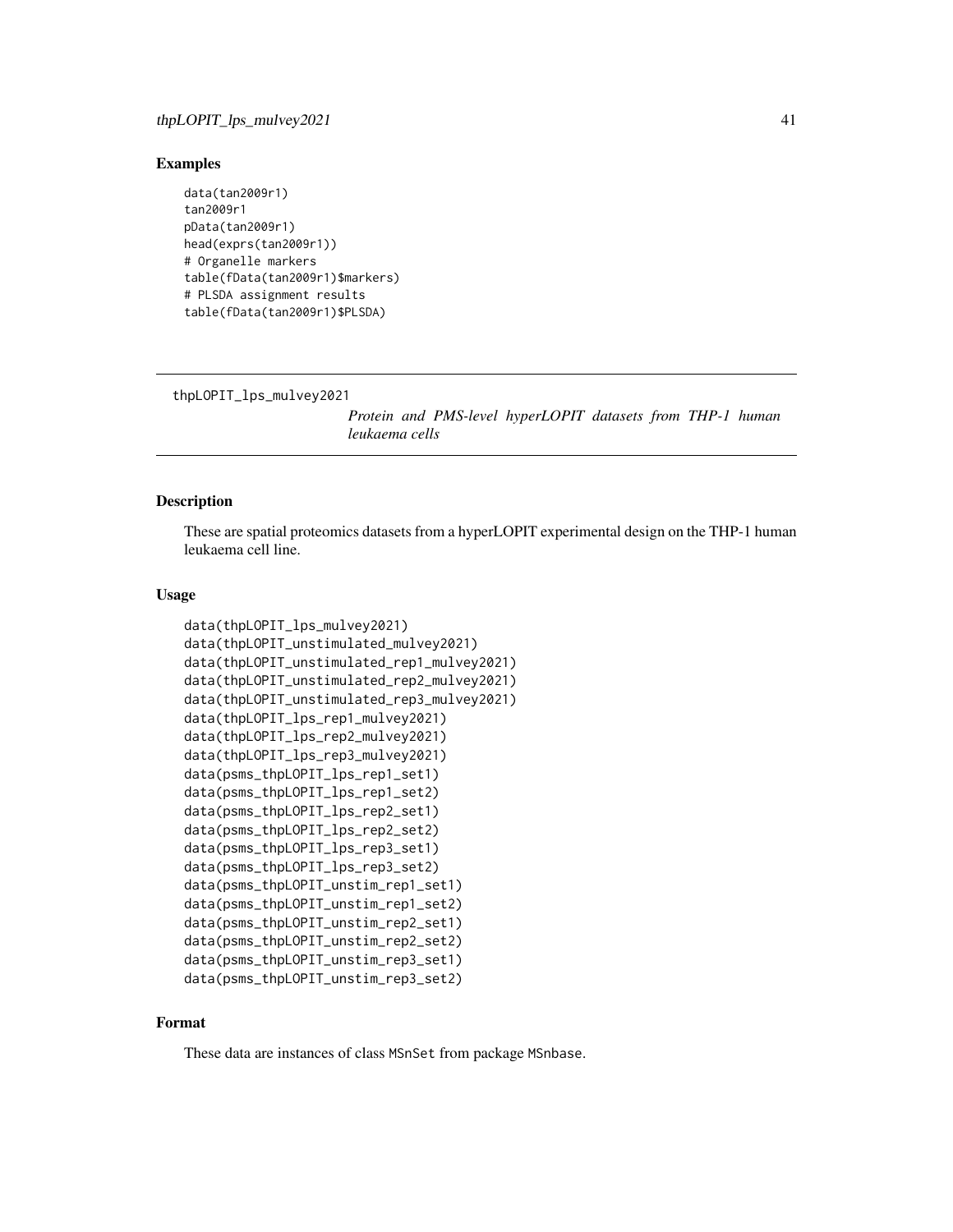#### Details

These datasets are from a spatiotemporal proteomic profiling experiment (Mulvey et al 2021) in which the dynamic pro-inflammatory response to lipopolysaccharide (LPS) in the THP-1 human leukaemia cell line is mapped.

Triplicate hyperLOPIT experiments using subcellular fractionation were conducted and fractions were digested at either 0h-LPS or 12h-LPS post-stimulation. For each replicate 20 fractions were selected and labelled with 2 x TMT 10plex then acquired with SPS-MS3 acquisition on the Orbitrap Fusion Lumos Tribrid instrument (Thermo). The resulting datasets were processed by Proteome Discoverer software (v2.1, Thermo) and analysed using the Bioconductor packages MSnbase and pRoloc.

PSM-level csv files are available in the codeextdata directory and have been imported as MSnSet instances using readMSnSet2. In total there are 12 PSM-level datasets, 6 for each coniditon and 2 sets per replicate (2 x TMT-10plex). A maximum to 2 missing values per PSM was allowed and are designated as NA.

There are 8 protein-level datasets; 3 replicates for each condition, e.g. thpLOPIT\_lps\_rep1\_mulvey2021, thpLOPIT\_lps\_rep2\_mulvey2021, etc. then a final 2 datasets thpLOPIT\_lps\_mulvey2021 and thpLOPIT\_unstim\_mulvey2021 in which the 3 replicates per condition have been concatenated. This last 2 datasets form part of the main analysis in the manuscript from Mulvey et al 2021.

The protein-level data was generated from the PSM-data in the following steps: any PSMs with missing values were assessed by examining if there was any trend in missing values. Barplots of the data suggest the few missing values that appear accumulate in the first few fractions and we deduce they are not missing at random and on the whole reflect the gradient distributions. A leftcenored method was used for imputation using MinDet in MSnbase. PSMs were normalised by sum across the fractions and then combined to protein according to the median PSM per protein group.

Marker proteins were annotated based on the combined protein-level data in thpLOPIT\_lps\_mulvey2021 and thpLOPIT\_unstimulated\_mulvey2021 and can be found in the fData slot. A list of well annotated, unambiguous resident organelle marker proteins from 11 subcellular niches: mitochondria, ER, Golgi apparatus, lysosome, peroxisome, PM, nucleus, nucleolus, chromatin, ribosome and cytosol, were curated from the Uniprot database (The UniProt, 2017), Gene Ontology (Ashburner et al., 2000) and from mining the literature. Only proteins known to localise to a single location were included as markers. The processing script is scripts/thpLOPIT2021.R.

The fData slot of the two combined datasets also contains the results from the data analysis as described in Mulvey et al (2021).

The data (expression and feature variable) contain:

- UniProt Accession: found in the featureNames e.g. featureNames(thpLOPIT\_lps\_mulvey2021). The Protein Group (no isoform information):Unique UniProt accession for quantified protein group reported by Proteome Discoverer (1% FDR).
- Expression data slot: Normalized TMT 10-plex reporter distributions representing the normalised abundance of each protein across the fractionation scheme for each experiment. Proteinlevel reporter ion values were calculated by taking the median of all quantifiable PSMs for the protein group, then normalized so that the sum of all 10 channels was equal to 1 before being concatenated across replicates.
- GN: Gene name for protein accession.
- Description: UniProt description for protein accession.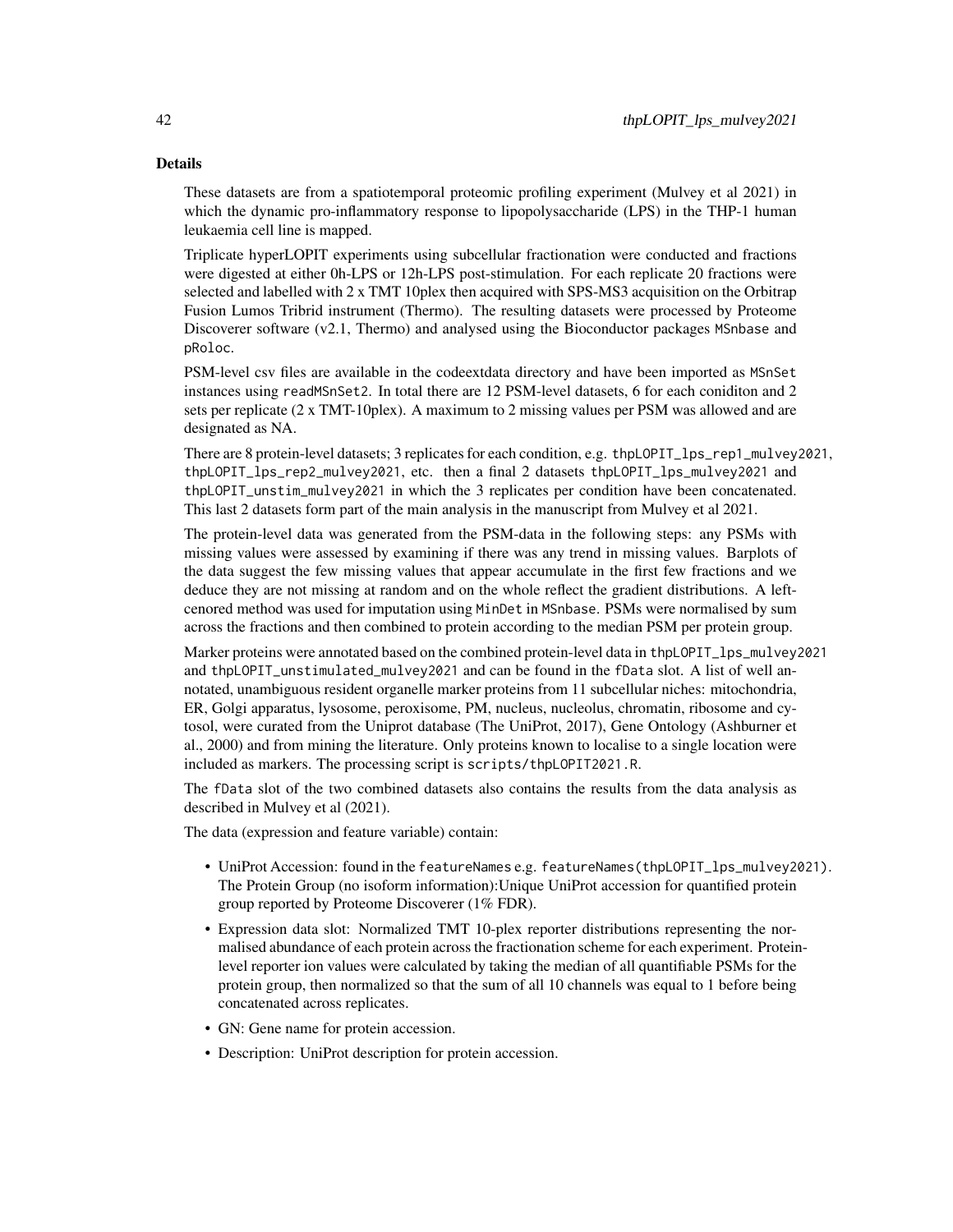- Confidence\_x: The confidence level of protein identification FDR determined in hyperLOPIT experiment. Only proteins with Medium (Q  $2.5\%$ ) and High (Q  $2.1\%$ ) FDR confidence levels were retained; Percolator v. 2.05 was used to determine FDR; for details, see L. KSll et al., Nat. Methods 2007, 4, 923-925, L. KSll et al., J. Proteome Res. 2008, 7, 29-34, and L. Kall et al., Bioinformatics 2008, 24, i42-i48.
- Coverage: Percentage of protein sequence covered by identified peptides for each experiment.
- Quantified Peptides: Number of quantified peptides for each experiment. Only peptides that were unique to a single protein group were used for quantification.
- Quantified PSMs: Number of quantified peptide-spectrum matches for each experiment.
- tagm.xxx.xx: TAGM allocation results from the Baysian T-augmented Gaussian Mixture modelling approach as described in Crook et al. (2018). See ??tagmMcmcTrain.
- L2 distance: the natural L2 distance between the TAGM joint posterior probabilities
- non\_movers: proteins predicted to not change location
- type1\_translocation: proteins predicted from one organelle class in the unstimulated condition to a different organelle class in the LPS-stimulated dataset i.e. organelle to organelle
- type2\_translocation: proteins precicted to move from an unknown localisation in the unstimulated dataset to a predicted organelle class in the LPS-stimulated dataset i.e. unknown to organelle
- type3 translocation: proteins predicted to move from a organelle localisation in the unstimulated dataset to an unknown location in the LPS-stimulated dataset i.e. organelle to unknown
- type4 translocation: a translocation event within the unknown class i.e. a protein that exhibits a large change between posterior probabilities in both conditions and is classified to an unknown location. For more information please see Mulvey et al 2021.
- markers: annotated protein location based on the combined protein-level data used for training the TAGM MCMC classifier.
- localisation.prob: assignment score, product of the tagm.mcmc.probability \* 1 tagm.mcmc.outlier.
- localisation.pred: predicted localisation as filtered by the localisation.prob. Proteins were assigned the localisation predicted from tagm.mcmc.allocation if their localisation.prob was lower than .99 (1% FDR)

# Source

The data was generated by C. Mulvey and L. Breckels in the Cambridge Centre for Proteomics. <http://www.bio.cam.ac.uk/proteomics/>.

# References

*Using hyperLOPIT to perform high-resolution mapping of the spatial proteome* Mulvey, Claire M and Breckels, Lisa M and Geladaki, Aikaterini and Britovšek, Nina Kočevar and Nightingale, Daniel J H and Christoforou, Andy and Elzek, Mohamed and Deery, Michael J and Gatto, Laurent and Lilley, Kathryn S Nature Protocols 12, 1110–1135 (2017). https://doi.org/10.1038/nprot.2017.026

*A Bayesian Mixture Modelling Approach For Spatial Proteomics* Oliver M Crook, Claire M Mulvey, Paul D. W. Kirk, Kathryn S Lilley, Laurent Gatto bioRxiv 282269; doi: https://doi.org/10.1101/282269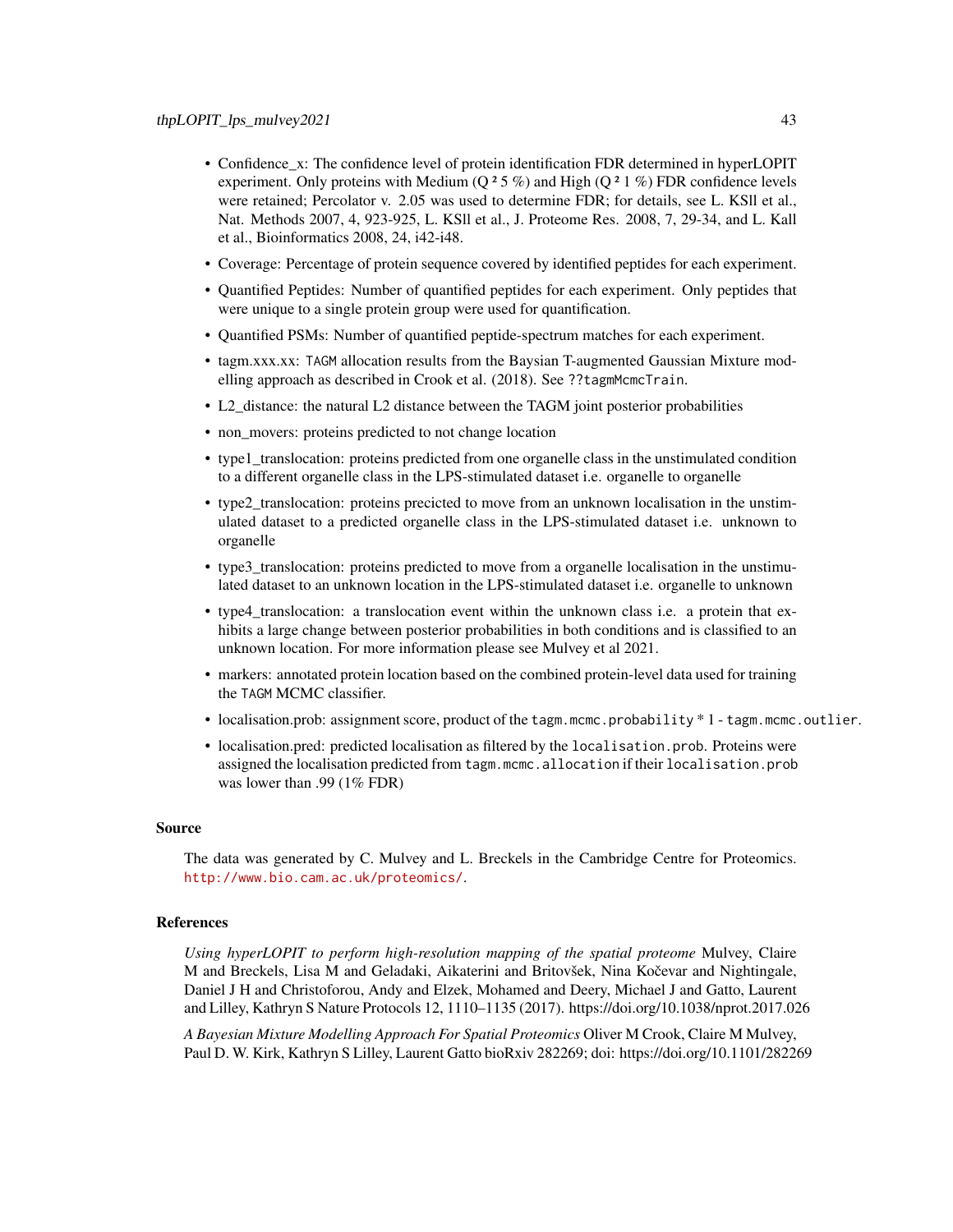# Examples

```
## load a THP data (unstimulated combined tripcate)
data(thpLOPIT_unstimulated_mulvey2021)
thpLOPIT_unstimulated_mulvey2021
pData(thpLOPIT_unstimulated_mulvey2021)
head(exprs(thpLOPIT_unstimulated_mulvey2021))
## simple protocol for combining psm to protein
## load LPS stimulated data for replicate 1
library("MSnbase")
data(psms_thpLOPIT_lps_rep1_set1)
data(psms_thpLOPIT_lps_rep1_set2)
## impute missing values with "MinDet"
set1 <- impute(psms_thpLOPIT_lps_rep1_set1, method = "MinDet")
set2 <- impute(psms_thpLOPIT_lps_rep1_set2, method = "MinDet")
## normalise to sum
set1 <- normalise(set1, "sum")
set2 <- normalise(set2, "sum")
## combine to protein
set1 <- combineFeatures(set1,
     groupBy = fData(set1)$Master.Protein.Accessions,
     method = median)set2 <- combineFeatures(set2,
     groupBy = fData(set2)$Master.Protein.Accessions,
     method = median)## update fvarLabels for set 2 to differentiate them from set 1
set2 <- updateFvarLabels(set2)
## combine sets to form one replicate
xx <- combine(set1, set2)
## keep on proteins common in both sets
xx <- filterNA(xx)
library("pRoloc")
plot2D(thpLOPIT_unstimulated_mulvey2021, main = "Protein-level unstimulated data")
```
ToxoLopit *Whole-cell spatial proteome of Toxoplasma: molecular anatomy of an apicomplexan cell*

#### **Description**

Data from 'Whole-cell spatial proteome of Toxoplasma: molecular anatomy of an apicomplexan cell'

<span id="page-43-0"></span>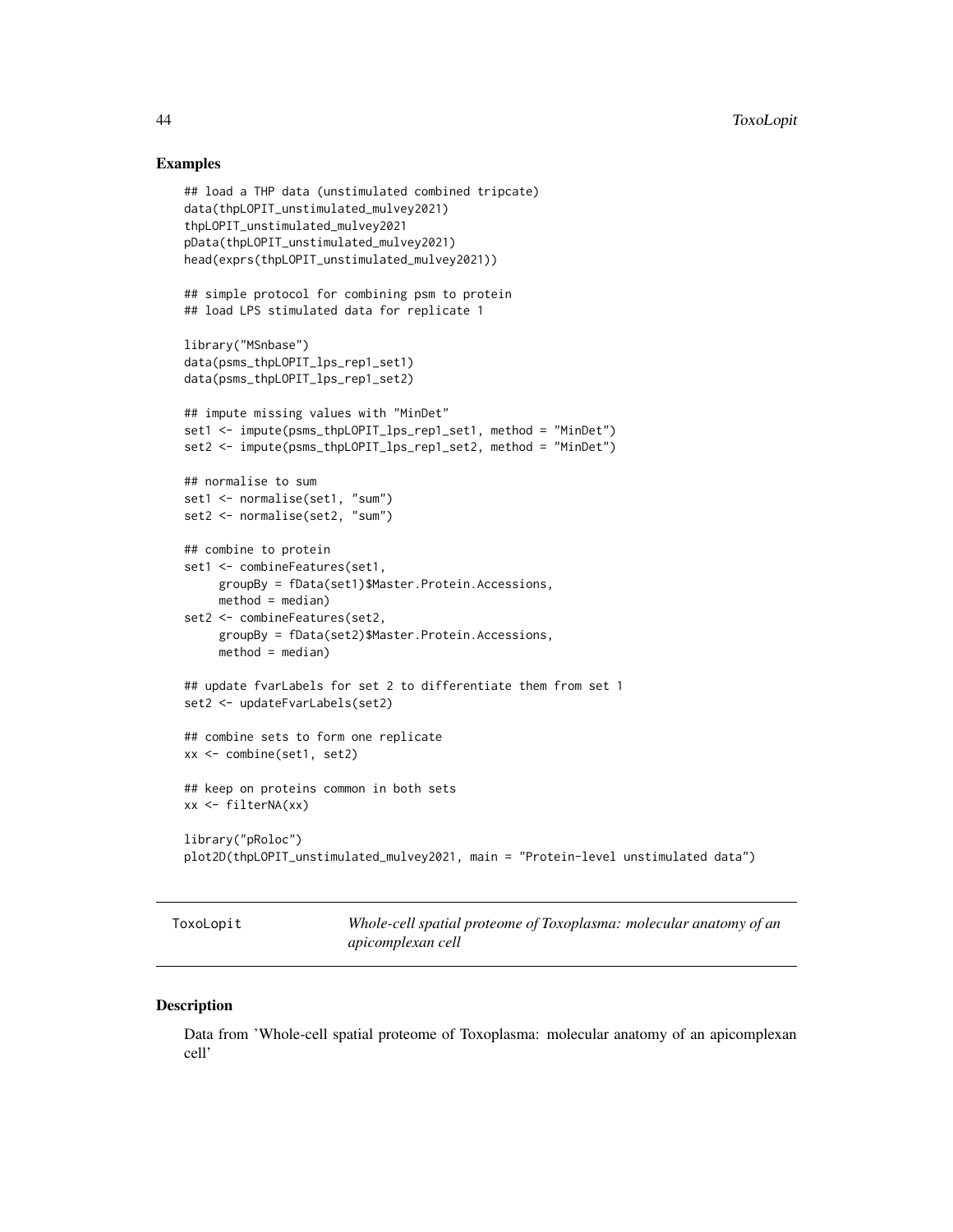#### <span id="page-44-0"></span>trotter20010 45

Apicomplexan parasites are the causative agents of major human diseases and food insecurity and owe their considerable success to novel, highly specialized cell compartments and structures. These adaptations facilitate the recognition and non-destructive penetration of their host cells, and elaborate reengineering of these cells to promote growth, dissemination and active countering of host defense responses. The evolution of apicomplexan compartments is concomitant with great proteomic novelty that defines these new cell organizations and functions and, hence, approximately half of their proteins are unique and uncharacterized. Consequently, apicomplexan cells are relatively poorly understood. Here we employ the hyperLOPIT cell spatial proteomic method to the apicomplexan Toxoplasma gondii and define the steady-state subcellular location of thousands of proteins simultaneously giving comprehensive definition to these cells and their compartments. These data, moreover, provide new insight into the spatial organizations of protein expression, adaptation to hosts, and the underlying evolutionary trajectories of these parasites.

# Usage

data("Barylyuk2020ToxoLopit")

#### Format

The data is an instance of class MSnSet from package MSnbase.

#### Examples

```
data(Barylyuk2020ToxoLopit)
Barylyuk2020ToxoLopit
pData(Barylyuk2020ToxoLopit)
exprs(Barylyuk2020ToxoLopit)[1:3,1:3]
library("pRoloc")
plot2D(Barylyuk2020ToxoLopit, main = "Davies 2018 HeLa - wt")
```
trotter20010 *LOPIT data sets used in Trotter et al. (2010)*

#### **Description**

The two Arabidobsis LOPIT data sets trotter2010shallow and trotter2010steep have been used in Trotter et al. (2010) to illustrate improvement of sub-cellular resolution upon data fusion. The data have originally been published in Dunkley et al. (2006) and Sadowski et al. (2008), respectively.

The feature metadata contains the cellular compartment from TAIR8 and the pRoloc Arabidopsis markers (see [pRolocmarkers](#page-0-0)).

#### Usage

```
data(trotter2010)
data(trotter2010shallow)
data(trotter2010steep)
```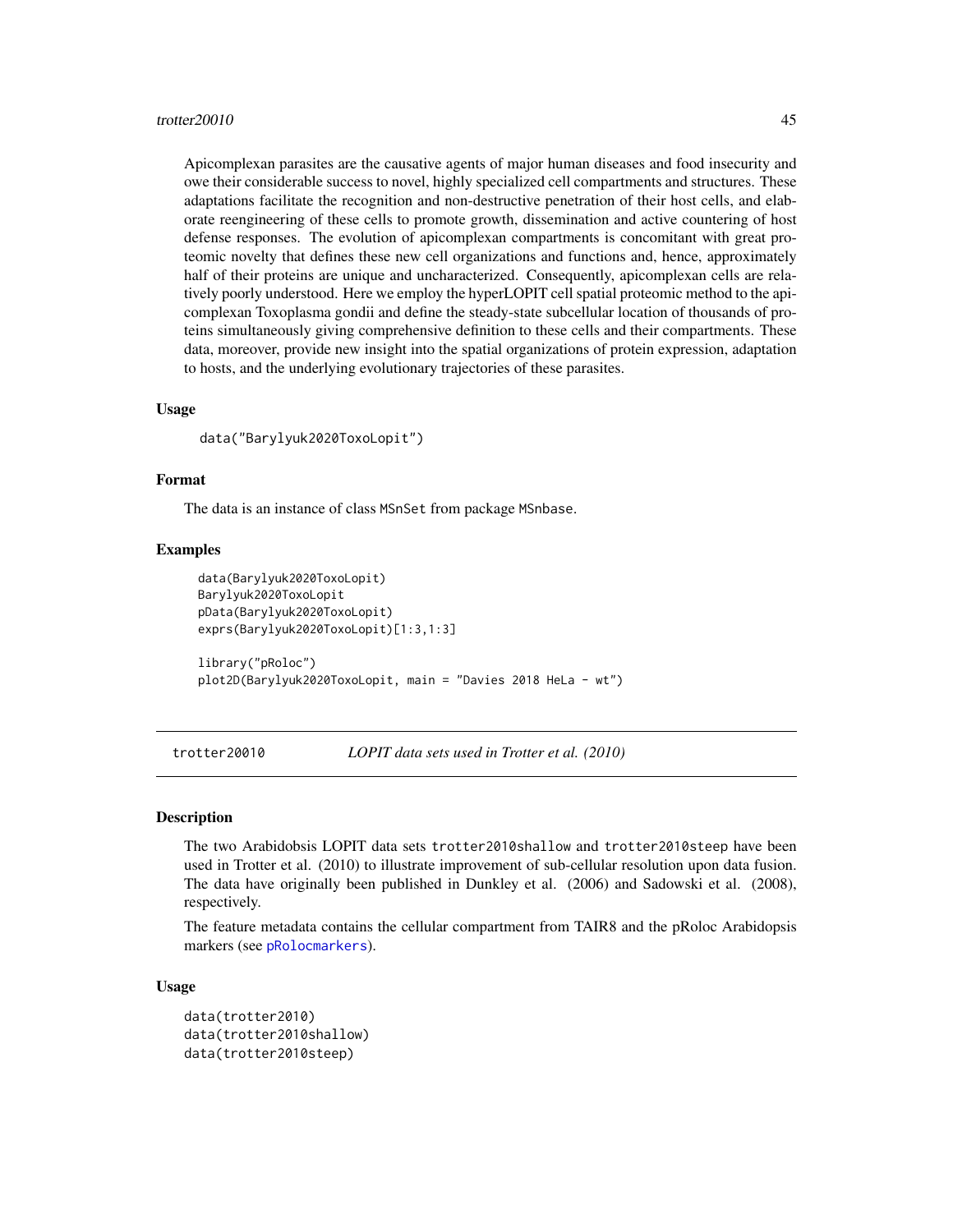#### <span id="page-45-0"></span>Format

The data are instances of class MSnSet from package MSnbase. trotter2010 corresponds to the combined steep and shallow data.

#### Source

Supporting information available on [http://onlinelibrary.wiley.com/doi/10.1002/pmic.201](http://onlinelibrary.wiley.com/doi/10.1002/pmic.201000359/abstract)000359/ [abstract](http://onlinelibrary.wiley.com/doi/10.1002/pmic.201000359/abstract)

# References

Trotter MWB, Sadowski PG, Dunkley TPJ, Groen AJ and Lilley KS. *Improved sub-cellular resolution via simultaneous analysis of organelle proteomics data across varied experimental conditions.* Proteomics 2010 10(23):4213-4219. PMID 21058340.

Sadowski PG, Groen AJ, Dupree P and Lilley KS. *Sub-cellular localization of membrane proteins.* Proteomics 2008 8(19):3991-4011. PMID 18780351.

#### Examples

```
library(pRoloc)
## Replication of figure 4 from Trotter et al.
## individual data sets
data(trotter2010)
data(trotter2010steep)
data(trotter2010shallow)
par(mfrow = c(2,3))plot2D(trotter2010shallow, fcol = "TAIR8", main = "Shallow (TAIR8)")
plot2D(trotter2010steep, fcol = "TAIR8", main = "Steep (TAIR8)")
plot2D(trotter2010, fcol = "TAIR8", main = "Combined (TAIR8)")
addLegend(trotter2010, where = "bottomleft", fcol = "TAIR8", ncol = 2)
plot2D(trotter2010shallow, main = "Shallow (markers)")
plot2D(trotter2010steep, main = "Steep (markers)")
plot2D(trotter2010, main = "Combined (markers)")
addLegend(trotter2010, where = "bottomleft", ncol = 2)
```
yeast2018 *Saccharomyces cerevisiae spatial proteomics (2018)*

#### Description

Data from 'The subcellular organisation of Saccharomyces cerevisiae' (submitted).

This dataset represents four biological replicate hyperLOPIT experiments performed in Saccharomyces cerevisiae cultured to early-mid exponential phase, in synthetic media with glucose as sole carbon source (SD-His media (Breker et al 2013)). These were carried out to produce a map of the spatial proteome of this organism under no-perturbed conditions. The associated quantitation data from these experiments were combined using the method described in reference. This dataset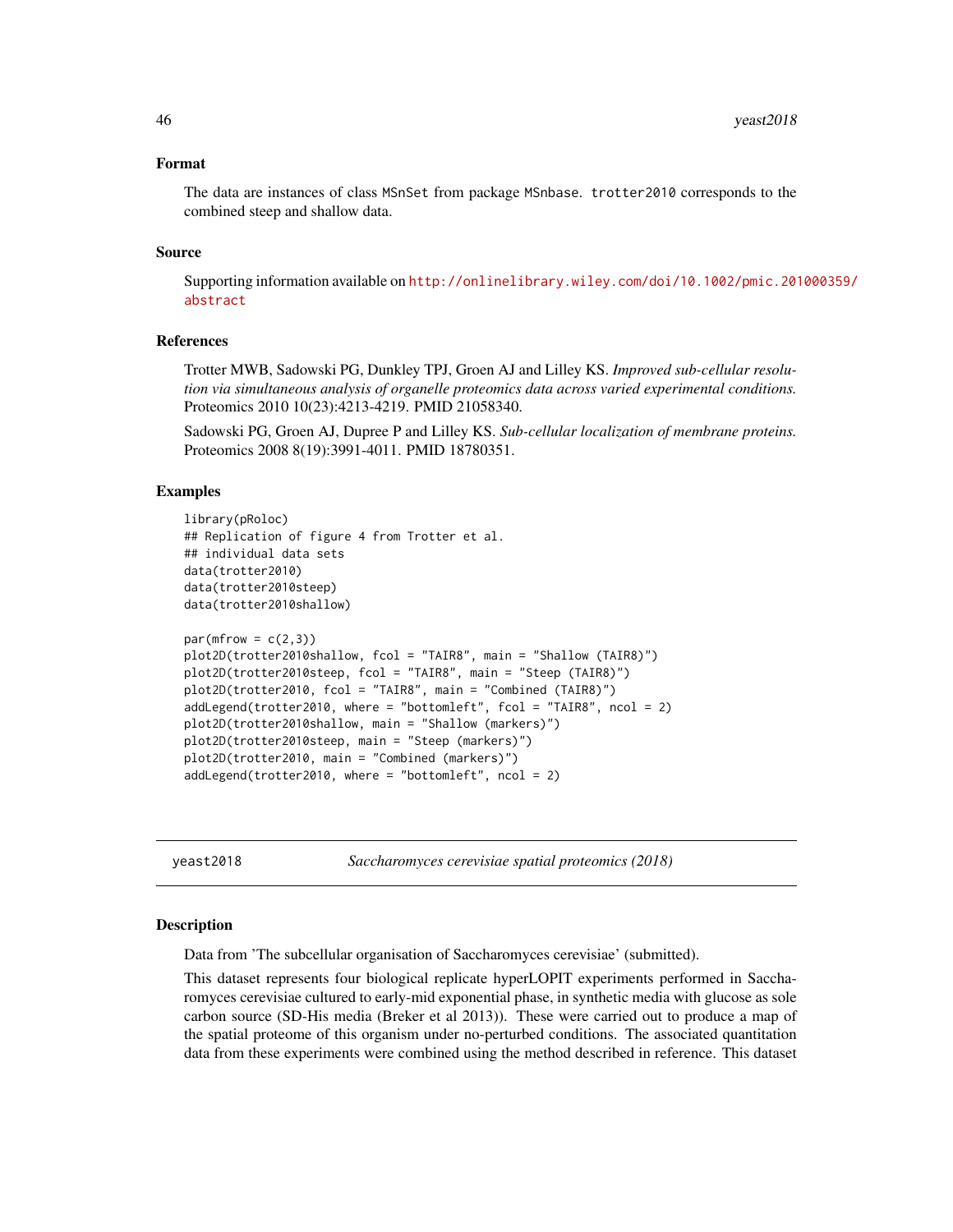# yeast2018 47

contains quantitative information for 2,847 proteins that were common across our four biological replicate experiments and information regarding localisation for all of the proteins in the combined experiment. Overall this dataset describes 936 proteins that localise to one of 12 subcellular locations in S. cerevisiae under our experimental conditions.

# Usage

```
data("yeast2018")
```

```
data(yeast2018)
```

```
library("pRoloc")
par(mfrow = c(1, 2))plot2D(yeast2018, main = "Markers")
addLegend(yeast2018, where = "bottomleft", cex = .7)
plot2D(yeast2018, fcol = "predicted.location", main = "Localisation")
```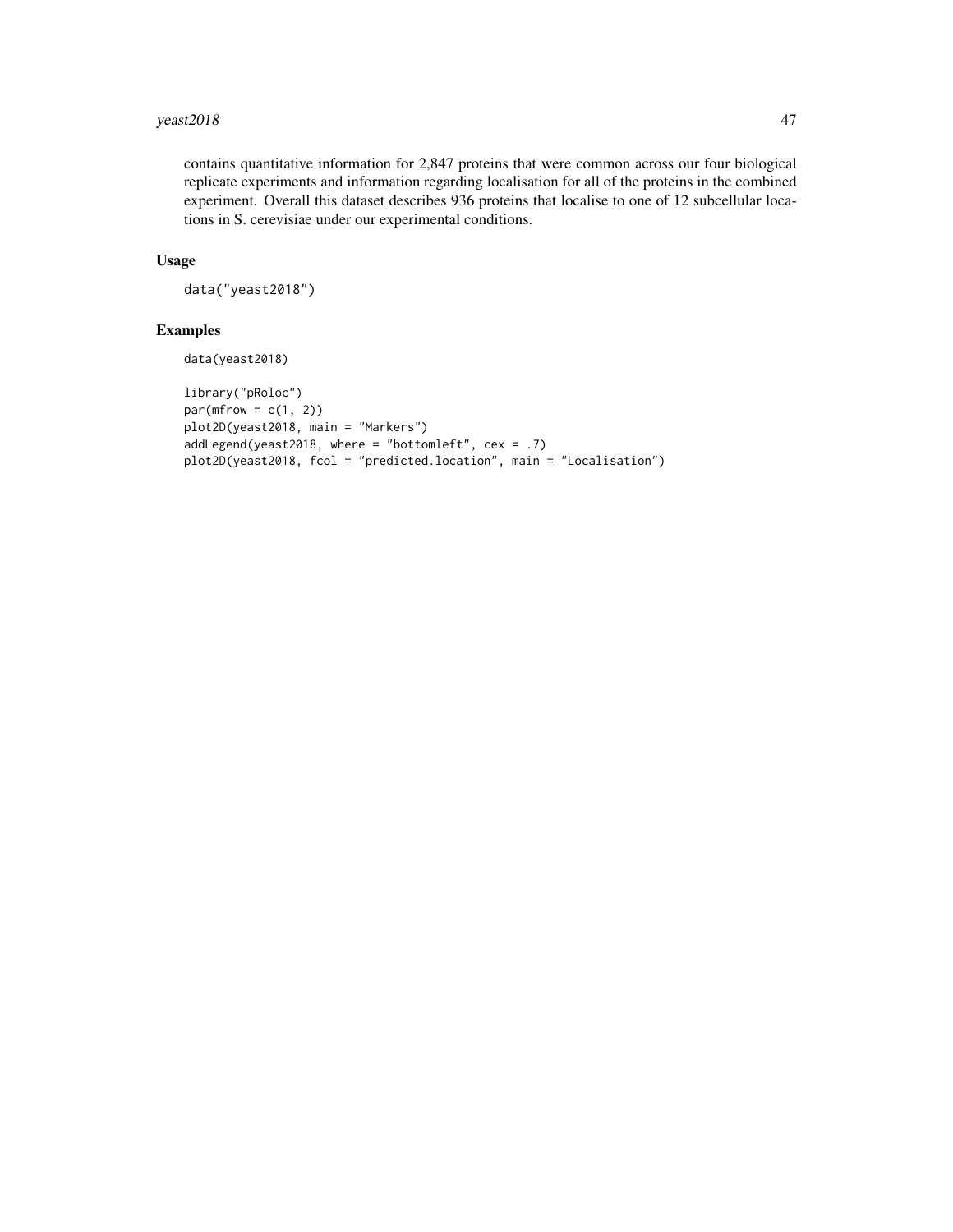# <span id="page-47-0"></span>Index

∗ datasets andreyev2010, [3](#page-2-0) andy2011, [4](#page-3-0) at\_chloro, [5](#page-4-0) baers2018, [6](#page-5-0) beltran2016, [7](#page-6-0) courtland\_control, [8](#page-7-0) davies2018, [9](#page-8-0) dunkley2006, [10](#page-9-0) E14TG2a, [11](#page-10-0) fabre2015r1, [13](#page-12-0) foster2006, [13](#page-12-0) groen2014, [14](#page-13-0) hall2009, [16](#page-15-0) havugimana2012, [17](#page-16-0) hirst2018, [17](#page-16-0) hyperLOPIT2015, [19](#page-18-0) hyperLOPITU2OS2017, [21](#page-20-0) itzhak2016dynamic, [23](#page-22-0) itzhak2016stcSILAC, [24](#page-23-0) itzhak2017, [25](#page-24-0) kirkwood2013, [26](#page-25-0) Kozik\_con, [26](#page-25-0) krahmer2018pcp, [27](#page-26-0) kristensen2012r1, [28](#page-27-0) lopimsSyn2, [29](#page-28-0) lpsTimecourse\_mulvey2021, [30](#page-29-0) mulvey2015, [31](#page-30-0) nikolovski2012, [32](#page-31-0) nikolovski2014, [33](#page-32-0) orre2019, [35](#page-34-0) rodriguez2012r1, [37](#page-36-0) Shin2020, [38](#page-37-0) stekhoven2014, [39](#page-38-0) tan2009, [40](#page-39-0) thpLOPIT\_lps\_mulvey2021, [41](#page-40-0) ToxoLopit, [44](#page-43-0) trotter20010, [45](#page-44-0) yeast2018, [46](#page-45-0)

andreyev2010, [3](#page-2-0) andreyev2010activ *(*andreyev2010*)*, [3](#page-2-0) andreyev2010rest *(*andreyev2010*)*, [3](#page-2-0) andy2011, [4](#page-3-0) andy2011goCC *(*andy2011*)*, [4](#page-3-0) andy2011hpa *(*andy2011*)*, [4](#page-3-0) at\_chloro, [5](#page-4-0)

```
baers2018, 6
Barylyuk2020ToxoLopit (ToxoLopit), 44
beltran2016, 7
beltran2016HCMV120 (beltran2016), 7
beltran2016HCMV24 (beltran2016), 7
beltran2016HCMV48 (beltran2016), 7
beltran2016HCMV72 (beltran2016), 7
beltran2016HCMV96 (beltran2016), 7
beltran2016MOCK120 (beltran2016), 7
beltran2016MOCK24 (beltran2016), 7
beltran2016MOCK48 (beltran2016), 7
beltran2016MOCK72 (beltran2016), 7
beltran2016MOCK96 (beltran2016), 7
```
courtland\_control, [8](#page-7-0) courtland\_mutant *(*courtland\_control*)*, [8](#page-7-0)

davies2018, [9](#page-8-0) davies2018ap4b1 *(*davies2018*)*, [9](#page-8-0) davies2018ap4e1 *(*davies2018*)*, [9](#page-8-0) davies2018wt *(*davies2018*)*, [9](#page-8-0) dunkley2006, [10](#page-9-0) dunkley2006goCC *(*dunkley2006*)*, [10](#page-9-0)

E14TG2a, [11](#page-10-0) E14TG2aR *(*E14TG2a*)*, [11](#page-10-0) E14TG2aS1 *(*E14TG2a*)*, [11](#page-10-0) E14TG2aS1goCC *(*E14TG2a*)*, [11](#page-10-0) E14TG2aS1yLoc *(*E14TG2a*)*, [11](#page-10-0) E14TG2aS2 *(*E14TG2a*)*, [11](#page-10-0)

```
fabre2015 (fabre2015r1), 13
fabre2015r1, 13
```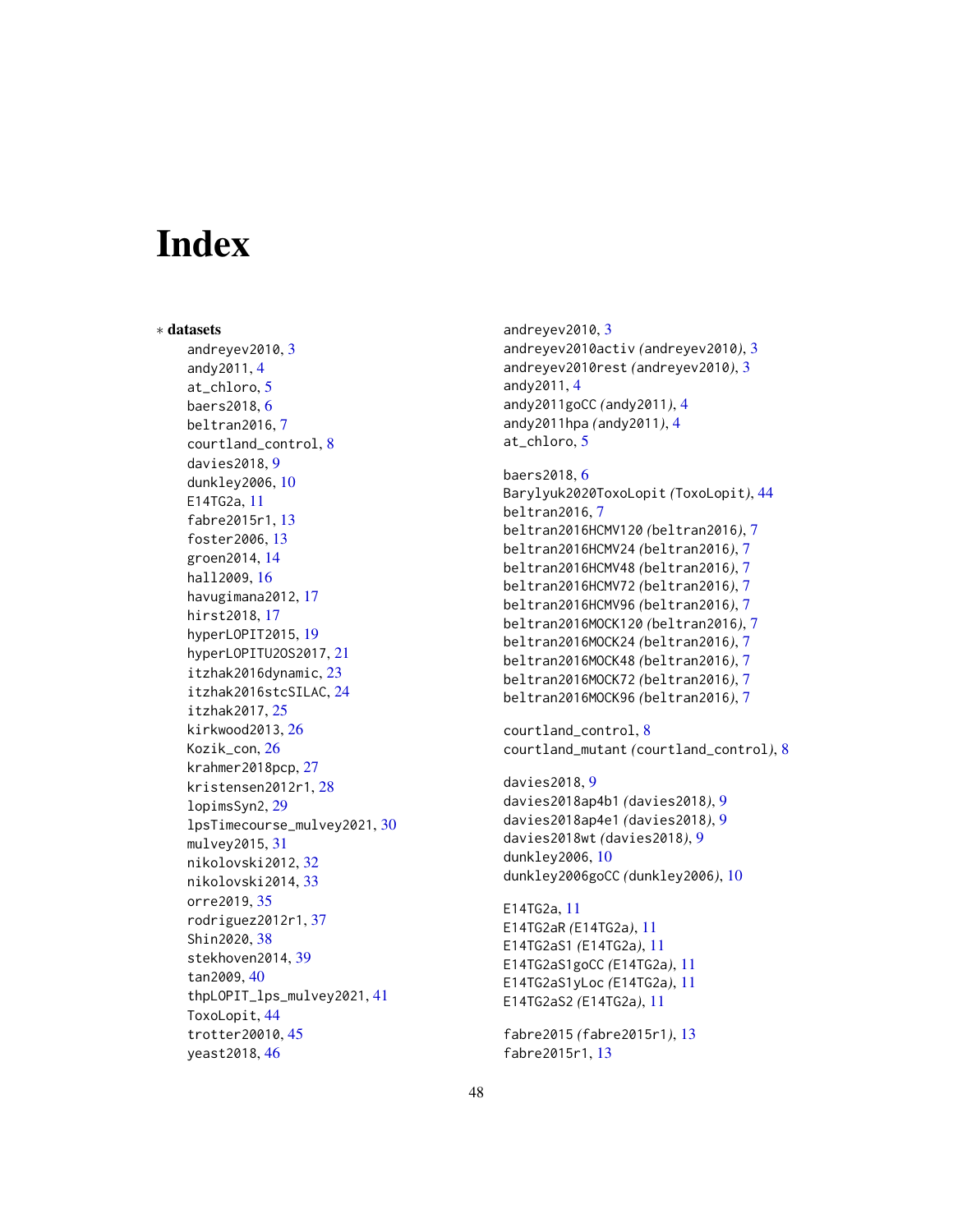#### INDEX 49

fabre2015r2 *(*fabre2015r1*)*, [13](#page-12-0) foster2006, [13](#page-12-0) groen2014, [14](#page-13-0) groen2014cmb *(*groen2014*)*, [14](#page-13-0) groen2014r1 *(*groen2014*)*, [14](#page-13-0) groen2014r1goCC *(*groen2014*)*, [14](#page-13-0) groen2014r2 *(*groen2014*)*, [14](#page-13-0) groen2014r3 *(*groen2014*)*, [14](#page-13-0) hall2009, [16](#page-15-0) havugimana2012, [17](#page-16-0) HEK293T2011 *(*andy2011*)*, [4](#page-3-0) HEK293T2011goCC *(*andy2011*)*, [4](#page-3-0) HEK293T2011hpa *(*andy2011*)*, [4](#page-3-0) hirst2018, [17](#page-16-0) hyperLOPIT2015, [19](#page-18-0) hyperLOPIT2015\_se *(*hyperLOPIT2015*)*, [19](#page-18-0) hyperLOPIT2015goCC *(*hyperLOPIT2015*)*, [19](#page-18-0) hyperLOPIT2015ms2 *(*hyperLOPIT2015*)*, [19](#page-18-0) hyperLOPIT2015ms2psm *(*hyperLOPIT2015*)*, [19](#page-18-0) hyperLOPIT2015ms3r1 *(*hyperLOPIT2015*)*, [19](#page-18-0) hyperLOPIT2015ms3r1psm *(*hyperLOPIT2015*)*, [19](#page-18-0) hyperLOPIT2015ms3r2 *(*hyperLOPIT2015*)*, [19](#page-18-0) hyperLOPIT2015ms3r2psm *(*hyperLOPIT2015*)*, [19](#page-18-0) hyperLOPIT2015ms3r3 *(*hyperLOPIT2015*)*, [19](#page-18-0) hyperLOPITU2OS2017, [21](#page-20-0) hyperLOPITU2OS2017b *(*hyperLOPITU2OS2017*)*, [21](#page-20-0) hyperLOPITU2OS2018 *(*hyperLOPITU2OS2017*)*, [21](#page-20-0) itzhak2016, *[25](#page-24-0)* itzhak2016 *(*itzhak2016stcSILAC*)*, [24](#page-23-0)

```
itzhak2016dynamic, 23
itzhak2016helaCtrl (itzhak2016dynamic),
        23
itzhak2016helaEgf (itzhak2016dynamic),
        23
itzhak2016stcSILAC, 24
itzhak2017, 25
itzhak2017markers (itzhak2017), 25
```
kirkwood2013, [26](#page-25-0) Kozik\_con, [26](#page-25-0) Kozik\_pra *(*Kozik\_con*)*, [26](#page-25-0) Kozik\_tam *(*Kozik\_con*)*, [26](#page-25-0) krahmer2018pcp, [27](#page-26-0) krahmer2018phosphopcp *(*krahmer2018pcp*)*,  $27$ kristensen2012 *(*kristensen2012r1*)*, [28](#page-27-0) kristensen2012r1, [28](#page-27-0) kristensen2012r2 *(*kristensen2012r1*)*, [28](#page-27-0) kristensen2012r3 *(*kristensen2012r1*)*, [28](#page-27-0) lopimsSyn1 *(*lopimsSyn2*)*, [29](#page-28-0) lopimsSyn2, [29](#page-28-0) lopimsSyn2\_0frags *(*lopimsSyn2*)*, [29](#page-28-0) lopitdcU2OS2018 *(*hyperLOPITU2OS2017*)*, [21](#page-20-0) lpsTimecourse\_mulvey2021, [30](#page-29-0) lpsTimecourse\_rep1\_mulvey2021 *(*lpsTimecourse\_mulvey2021*)*, [30](#page-29-0) lpsTimecourse\_rep2\_mulvey2021 *(*lpsTimecourse\_mulvey2021*)*, [30](#page-29-0) lpsTimecourse\_rep3\_mulvey2021 *(*lpsTimecourse\_mulvey2021*)*, [30](#page-29-0) mulvey2015, [31](#page-30-0) mulvey2015\_se *(*mulvey2015*)*, [31](#page-30-0) mulvey2015norm *(*mulvey2015*)*, [31](#page-30-0) mulvey2015norm\_se *(*mulvey2015*)*, [31](#page-30-0) nikolovski2012, [32](#page-31-0) nikolovski2012imp *(*nikolovski2012*)*, [32](#page-31-0) nikolovski2014, [33](#page-32-0) orre2019, [35](#page-34-0) orre2019a431 *(*orre2019*)*, [35](#page-34-0) orre2019h322 *(*orre2019*)*, [35](#page-34-0) orre2019hcc827 *(*orre2019*)*, [35](#page-34-0) orre2019hcc827gef *(*orre2019*)*, [35](#page-34-0) orre2019hcc827rep1 *(*orre2019*)*, [35](#page-34-0) orre2019hcc827rep2 *(*orre2019*)*, [35](#page-34-0) orre2019hcc827rep3 *(*orre2019*)*, [35](#page-34-0) orre2019mcf7 *(*orre2019*)*, [35](#page-34-0) orre2019u251 *(*orre2019*)*, [35](#page-34-0) print.pRolocmetadata *(*pRolocmetadata*)*, [36](#page-35-0) pRolocdata, [36](#page-35-0) pRolocmarkers, *[45](#page-44-0)* pRolocmetadata, [36](#page-35-0) psms\_lpsTimecourse\_rep1\_mulvey2021 *(*lpsTimecourse\_mulvey2021*)*, [30](#page-29-0) psms\_lpsTimecourse\_rep2\_mulvey2021 *(*lpsTimecourse\_mulvey2021*)*, [30](#page-29-0)